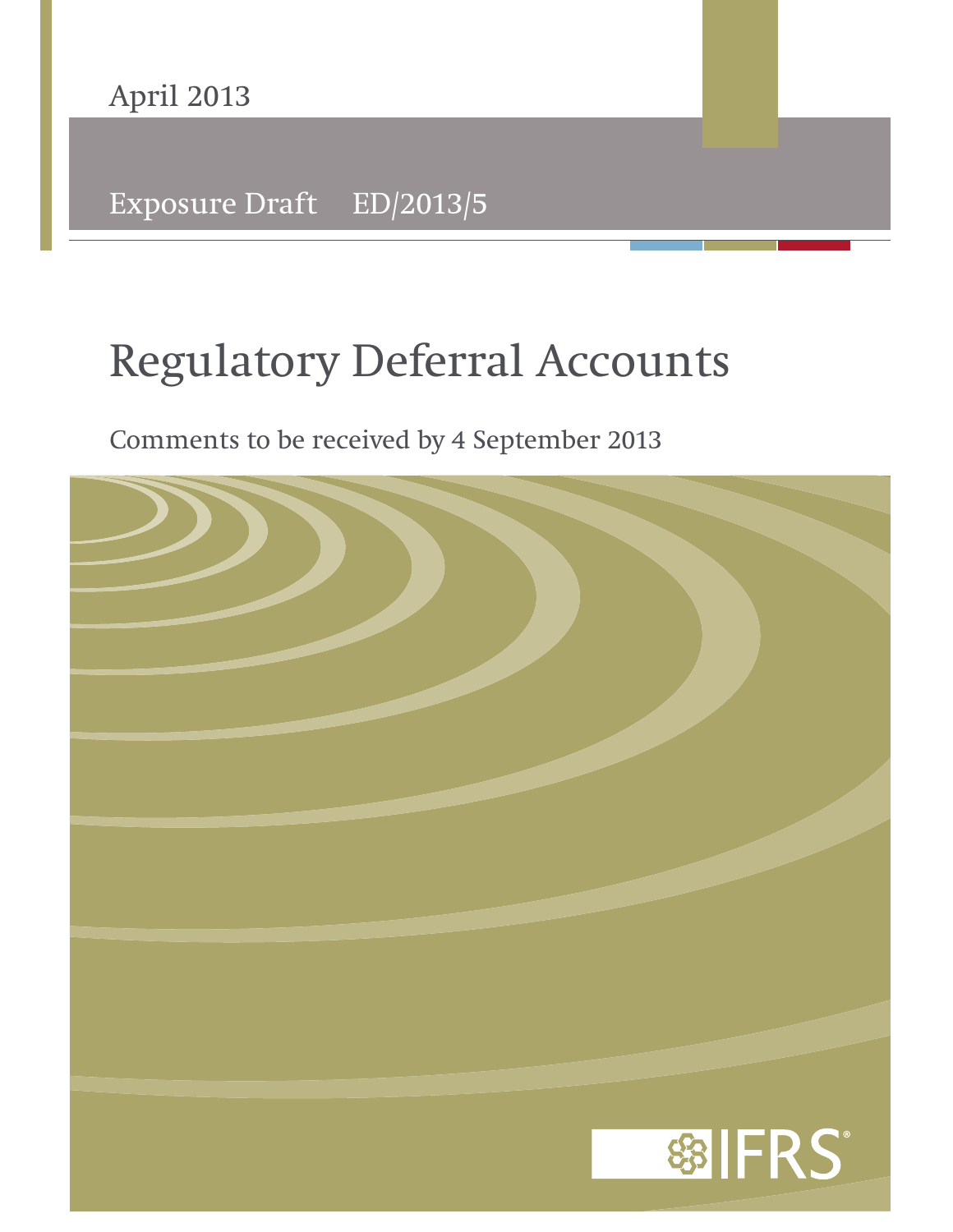## **Regulatory Deferral Accounts**

Comments to be received by 4 September 2013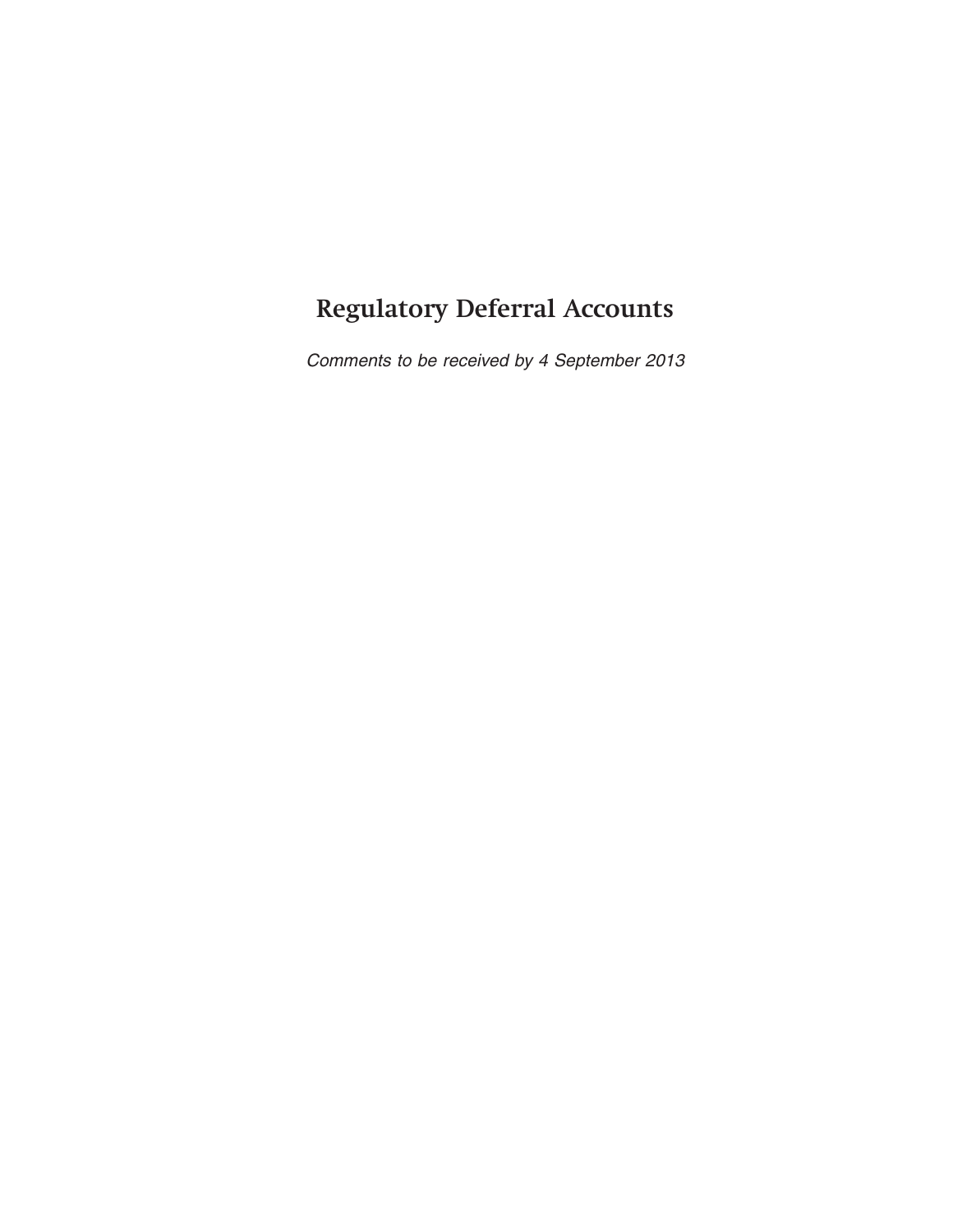Exposure Draft ED/2013/5 *Regulatory Deferral Accounts* is published by the International Accounting Standards Board (IASB) for comment only. The proposals may be modified in the light of the comments received before being issued in final form. Comments on the Exposure Draft and the Basis for Conclusions need to be received by **4 September 2013** and should be submitted in writing to the address below or electronically via our website www.ifrs.org using the 'Comment on a proposal' page.

All responses will be put on the public record and posted on our website unless the respondent requests confidentiality. Confidentiality requests will not normally be granted unless supported by good reason, such as commercial confidence.

**Disclaimer:** the IASB, the IFRS Foundation, the authors and the publishers do not accept responsibility for any loss caused by acting or refraining from acting in reliance on the material in this publication, whether such loss is caused by negligence or otherwise.

International Financial Reporting Standards (including International Accounting Standards and SIC and IFRIC Interpretations), Exposure Drafts and other IASB and/or IFRS Foundation publications are copyright of the IFRS Foundation.

#### **Copyright © 2013 IFRS Foundation®**

ISBN: 978-1-907877-89-6

**All rights reserved.** Copies of the Exposure Draft may only be made for the purpose of preparing comments to be submitted to the IASB provided that such copies are for personal or intra-organisational use only and are not sold or disseminated and each copy acknowledges the IFRS Foundation's copyright and sets out the IASB's address in full.

Except as permitted above no part of this publication may be translated, reprinted, reproduced or used in any form either in whole or in part or by any electronic, mechanical or other means, now known or hereafter invented, including photocopying and recording, or in any information storage and retrieval system, without prior permission in writing from the IFRS Foundation.

The approved text of International Financial Reporting Standards and other IASB publications is that published by the IASB in the English language. Copies may be obtained from the IFRS Foundation. Please address publications and copyright matters to:

IFRS Foundation Publications Department 1st Floor, 30 Cannon Street, London EC4M 6XH, United Kingdom Tel: +44 (0)20 7332 2730 Fax: +44 (0)20 7332 2749 Email: publications@ifrs.org Web: www.ifrs.org



The IFRS Foundation logo/the IASB logo/'Hexagon Device', 'IFRS Foundation', 'eIFRS', 'IASB', 'IFRS for SMEs', 'IAS', 'IASs', 'IFRIC', 'IFRS', 'IFRSs', 'SIC', 'International Accounting Standards' and 'International Financial Reporting Standards' are Trade Marks of the IFRS Foundation.

The IFRS Foundation is a not-for-profit corporation under the General Corporation Law of the State of Delaware, USA and operates in England and Wales as an overseas company (Company number: FC023235) with its principal office as above.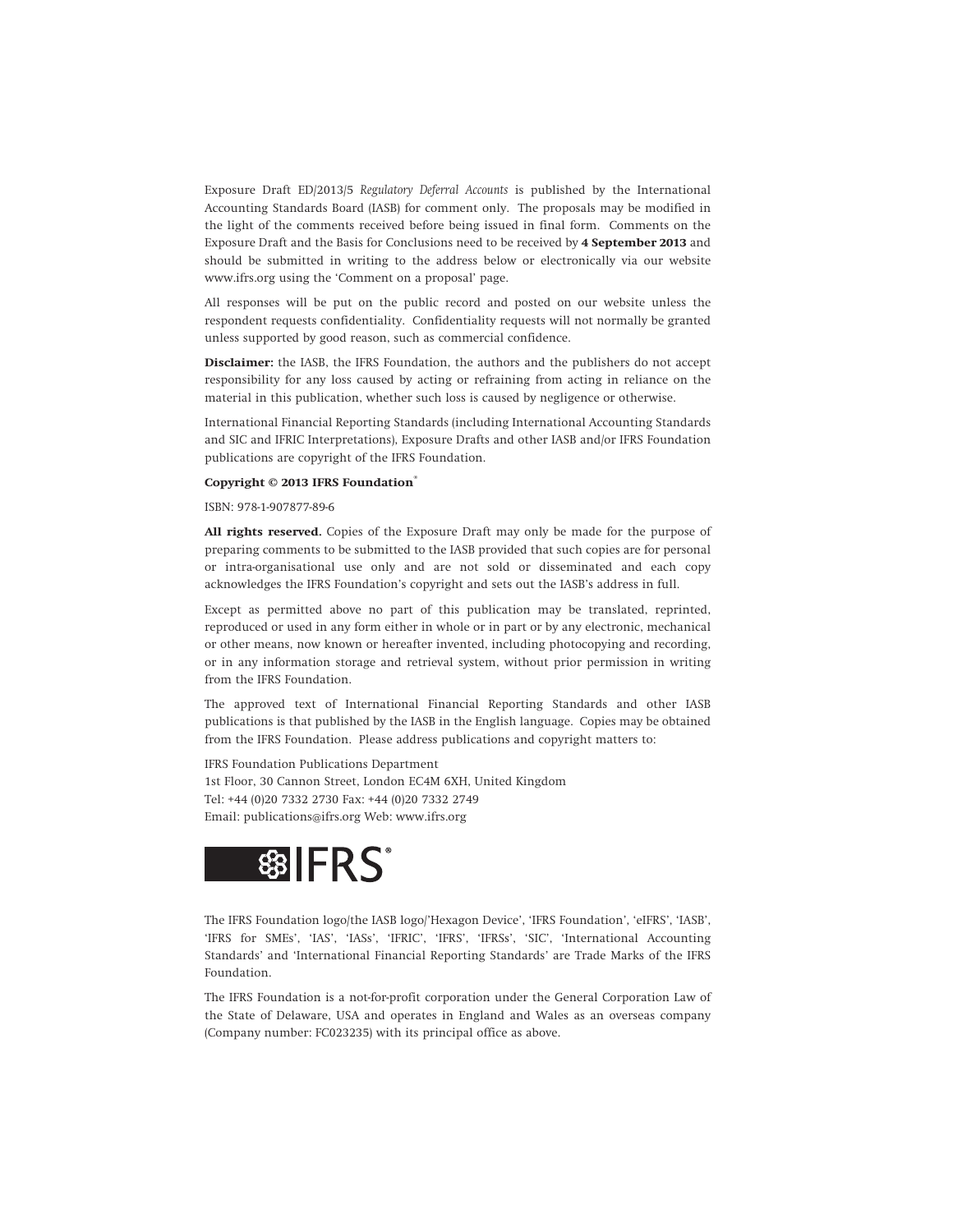### **CONTENTS**

|                                                                                                  | from page |  |
|--------------------------------------------------------------------------------------------------|-----------|--|
| <b>INTRODUCTION</b>                                                                              | 4         |  |
| <b>INVITATION TO COMMENT</b>                                                                     | 6         |  |
| [DRAFT] INTERNATIONAL FINANCIAL REPORTING<br>STANDARD X REGULATORY DEFERRAL ACCOUNTS             |           |  |
| <b>OBJECTIVE</b>                                                                                 | 11        |  |
| <b>SCOPE</b>                                                                                     | 11        |  |
| <b>RECOGNITION, MEASUREMENT AND IMPAIRMENT</b>                                                   | 12        |  |
| <b>PRESENTATION</b>                                                                              | 14        |  |
| <b>DISCLOSURE</b>                                                                                | 14        |  |
| <b>APPENDICES</b>                                                                                | 18        |  |
| <b>A Defined terms</b>                                                                           | 18        |  |
| <b>B</b> Application quidance                                                                    | 19        |  |
| C Effective date and transition                                                                  | 24        |  |
| D [Draft] Amendments to other IFRSs                                                              | 25        |  |
| APPROVAL BY THE BOARD OF THE EXPOSURE DRAFT REGULATORY<br>DEFERRAL ACCOUNTS ISSUED IN APRIL 2013 | 26        |  |
| <b>BASIS FOR CONCLUSIONS ON THE EXPOSURE DRAFT REGULATORY</b><br><b>DEFERRAL ACCOUNTS</b>        | 27        |  |
| ALTERNATIVE VIEWS ON EXPOSURE DRAFT                                                              | 49        |  |
| [DRAFT] ILLUSTRATIVE EXAMPLES                                                                    | 51        |  |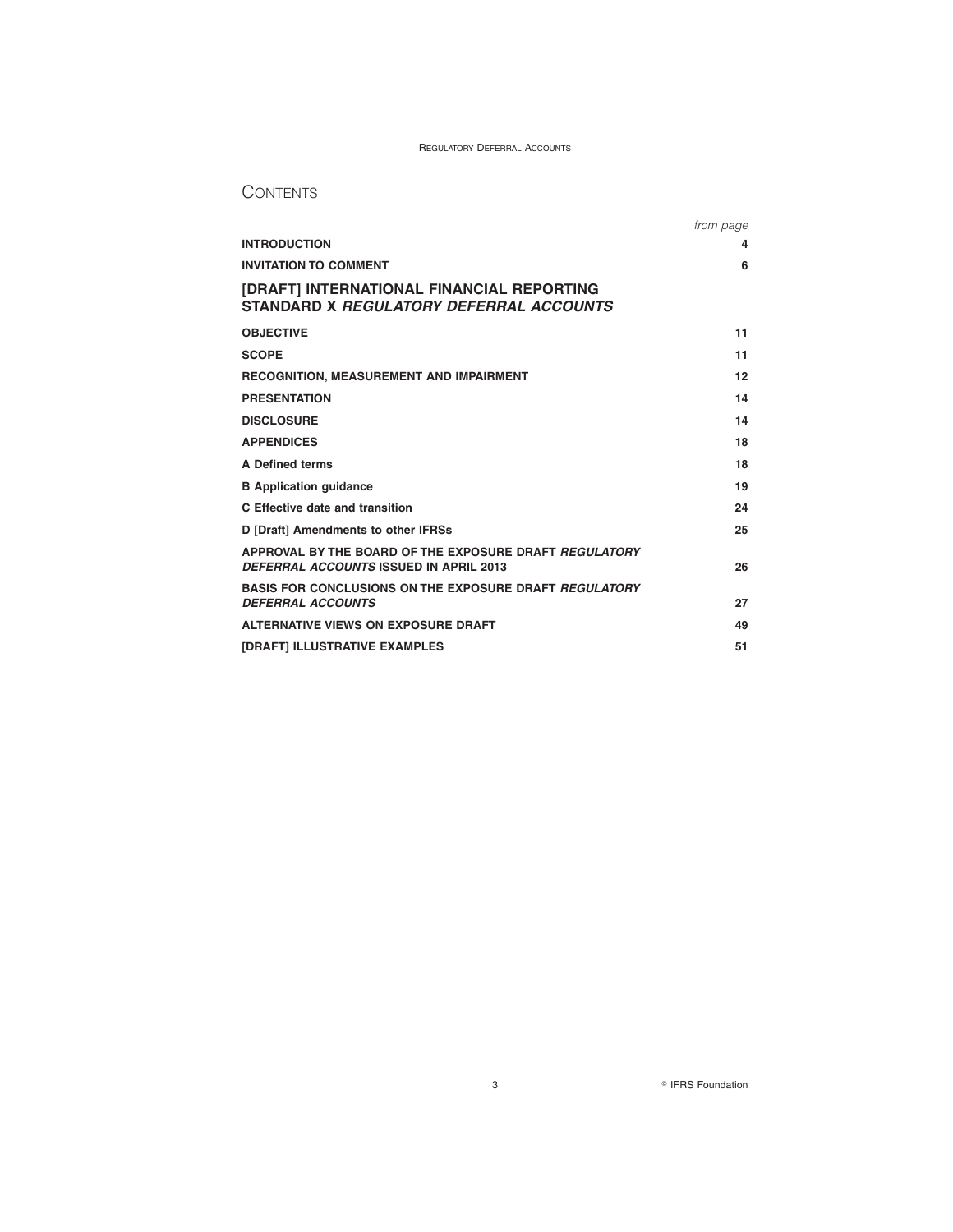### **Introduction**

### **Reasons for publishing the Exposure Draft**

The International Accounting Standards Board (IASB) has developed this proposed interim International Financial Reporting Standard ([draft] interim Standard) for regulatory deferral accounts because:

- (a) the requirements of some national accounting standard-setting bodies permit or require entities that are subject to rate regulation to capitalise and defer expenditures that would otherwise be recognised as expenses by non-rate-regulated entities. Similarly, rate-regulated entities are permitted or required to defer income that would otherwise be recognised in the statement of profit or loss and other comprehensive income by non-rate-regulated entities. These regulatory deferral account balances are presented in a variety of ways. They are often described as 'regulatory assets' and 'regulatory liabilities' but are sometimes incorporated within other line items in the financial statements, such as property, plant and equipment;
- (b) there is currently no Standard in IFRS that specifically addresses the accounting for rate-regulated activities. Consequently, an entity is required to determine its accounting policy for the financial effects of rate regulation in accordance with paragraphs 10–12 of IAS 8 *Accounting Policies, Changes in Accounting Estimates and Errors*. The IASB has not seen evidence of significant diversity in practice within jurisdictions that are applying IFRS because almost all entities have eliminated regulatory deferral account balances when making the transition to IFRS and thus do not recognise them in IFRS financial statements. However, despite this consistency of treatment within IFRS financial statements, there are different views within jurisdictions that have not yet adopted IFRS, and some others that have adopted IFRS, on how the effects of rate regulation should be accounted for. This has resulted in several requests to the IASB for guidance, which have asked whether regulatory deferral account balances might meet the definitions of assets and liabilities in the *Conceptual Framework for Financial Reporting* ('the *Conceptual Framework*'), depending on the terms of the rate regulation;
- (c) the lack of specific guidance in IFRS has resulted in various jurisdictions that have not yet fully adopted IFRS taking different approaches to reporting the effects of rate regulation, which could reduce comparability and transparency for users of financial statements; and
- (d) income and expenses that are subject to rate regulation are significant to entities that are engaged in rate-regulated activities, such as those in the utilities, telecommunications and transport industries. Consequently, the lack of guidance could be a significant barrier to the adoption of IFRS for those entities.

In December 2008, the IASB added a project to its agenda to develop guidance for entities that have activities that are subject to rate regulation. In July 2009 the IASB published an Exposure Draft *Rate-regulated Activities* (the 2009 ED).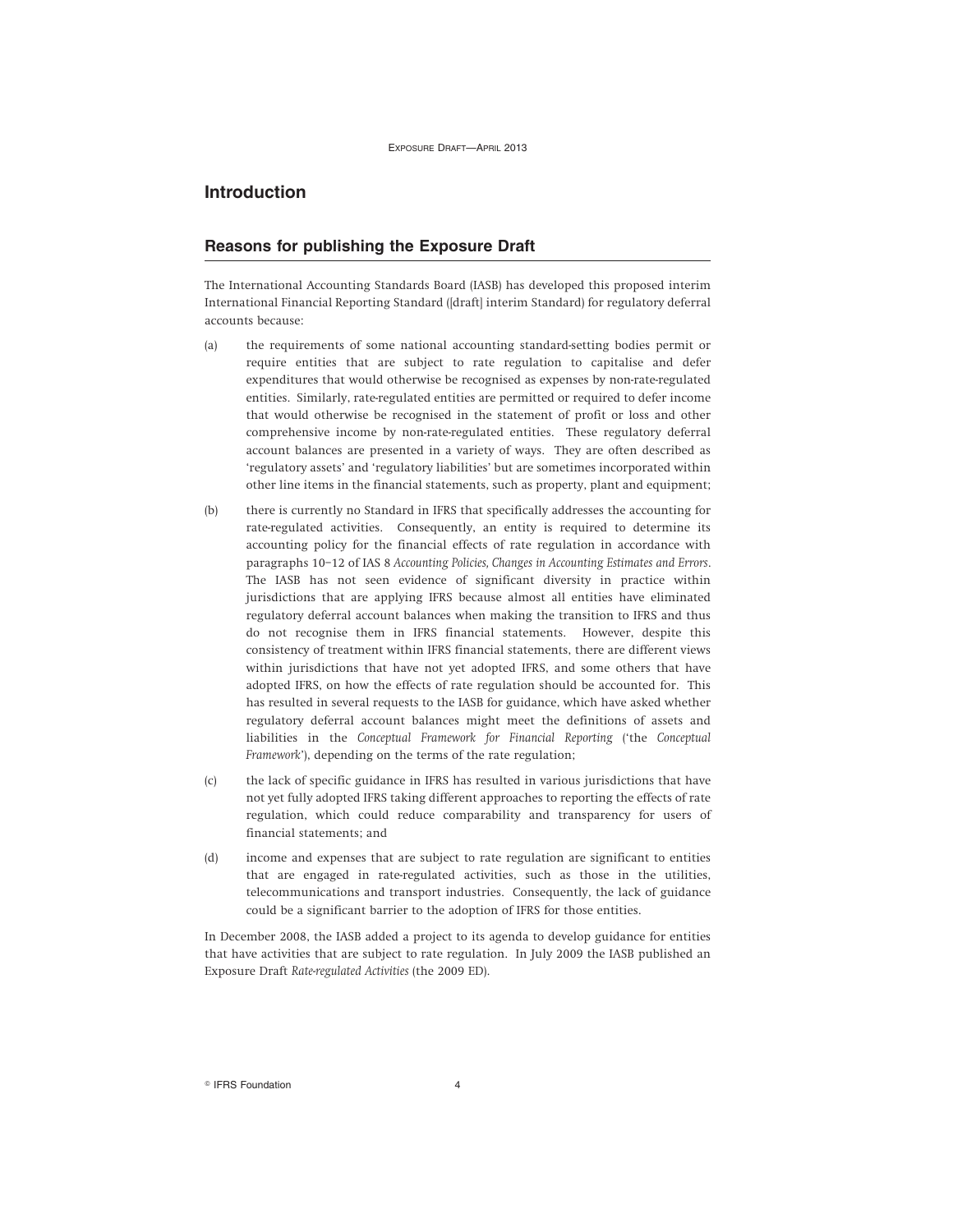Although the IASB recognised the importance of accounting for rate-regulated activities generally, it decided in September 2010 that it was not feasible to complete the detailed analysis that was required for this project, obtain the appropriate input from all of the interested parties and undertake the IASB's normal due process in a timely manner because of the complexities of the issue.

The IASB issued an Agenda Consultation in July 2011 and, as part of that process, asked interested parties whether the Rate-regulated Activities project should be restarted. As a result of views received from that consultation, a revised, comprehensive project was initiated in September 2012. This Rate-regulated Activities project has started with a research phase, the aim of which is to develop a Discussion Paper.

In December 2012, the IASB decided to add an additional phase to the Rate-regulated Activities project to develop an interim Standard. This interim Standard is intended to allow entities that adopt IFRS, and that currently recognise regulatory deferral accounts in accordance with their previous GAAP (as defined in IFRS 1 *First-time Adoption of International Financial Reporting Standards*, ie the basis of accounting that a first-time adopter used immediately before adopting IFRS), to continue to do so. This will allow those entities to avoid making major changes in accounting policy on transition to IFRS until guidance can be developed through the comprehensive project.

However, by publishing this [draft] interim Standard, the IASB is in no way anticipating the outcome of the Rate-regulated Activities project. The term 'regulatory deferral account balances' has been chosen as a neutral descriptor for the items that arise from rate-regulatory accounting requirements and that are within the scope of this [draft] interim Standard. In this proposal, such balances are not described as 'regulatory assets' or 'regulatory liabilities' because of differing views as to whether they meet the definitions of assets or liabilities in the *Conceptual Framework*. Consequently, the IASB's objectives for this [draft] interim Standard are to:

- (a) enhance the comparability of financial reporting by reducing barriers to the adoption of IFRS by entities with rate-regulated activities until guidance is developed through the IASB's comprehensive Rate-regulated Activities project; and
- (b) ensure that users of financial statements will be able to identify clearly the amounts of regulatory deferral account balances, and movements in those balances, in order to be able to compare the financial statements of entities that recognise such balances in accordance with this [draft] interim Standard against the financial statements of entities that do not recognise such balances.

### **Main features of the [draft] interim Standard**

The [draft] interim Standard:

- (a) permits an entity that adopts IFRS to continue to use its previous GAAP accounting policies, as accepted in their local jurisdiction, for the recognition, measurement and impairment of regulatory deferral account balances without specifically considering the requirements of paragraph 11 of IAS 8;
- (b) requires entities to present regulatory deferral account balances as separate line items in the statement of financial position and to present movements in those account balances as a separate line item in the statement of profit or loss and other comprehensive income; and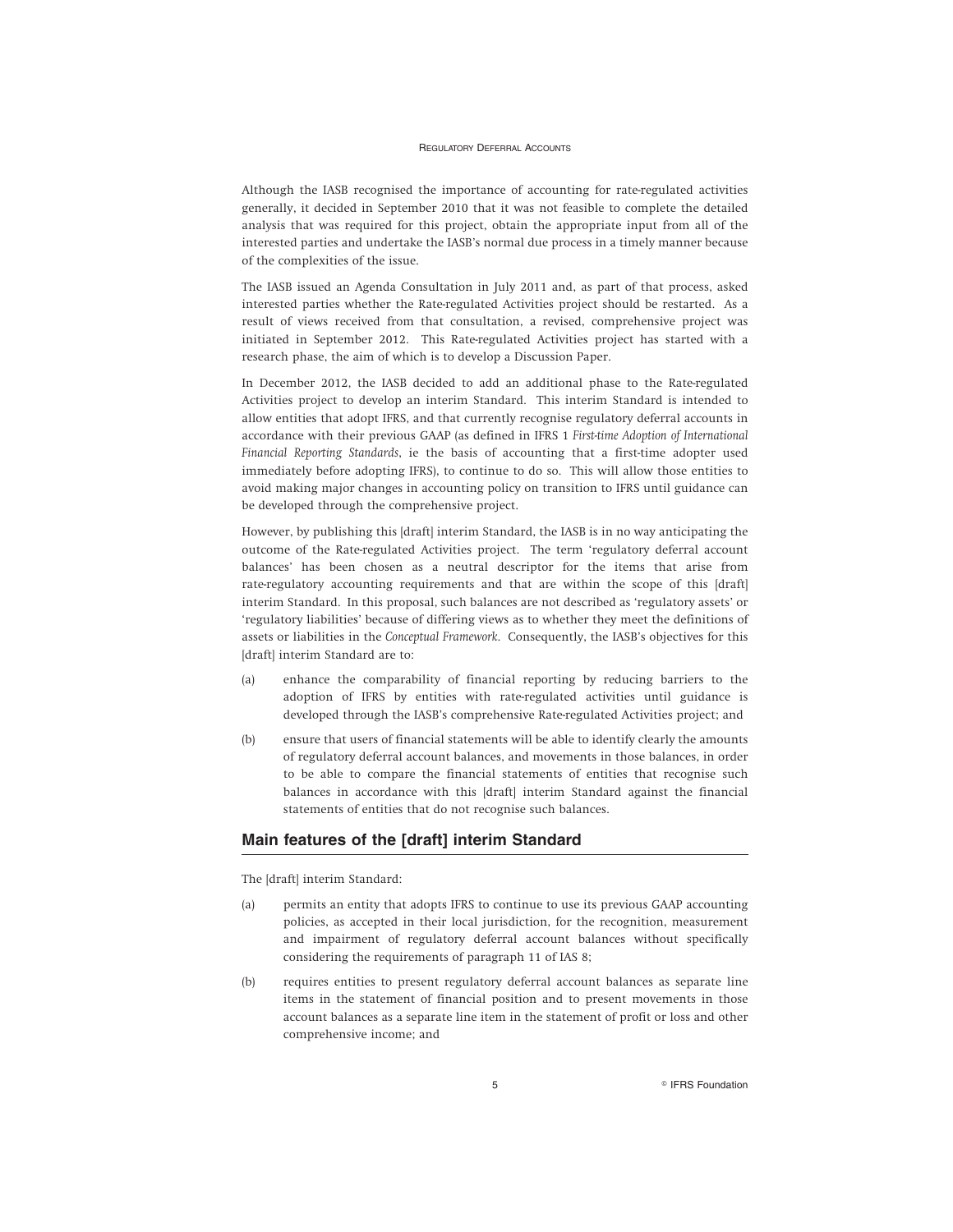(c) requires specific disclosures to identify clearly the nature of, and risks associated with, the rate regulation that has resulted in the recognition of regulatory deferral account balances in accordance with this [draft] interim Standard.

### **Invitation to comment**

The IASB invites comments on any aspect of the Exposure Draft of its proposed interim Standard *Regulatory Deferral Accounts*. It would particularly welcome answers to the questions set out below.

Comments are most helpful if they:

- (a) comment on the questions as stated;
- (b) indicate the specific paragraph or group of paragraphs to which they relate;
- (c) contain a clear rationale; and
- (d) include any alternative that the IASB should consider, if applicable.

Respondents need not comment on all of the questions and are encouraged to comment on any additional issues that, in their view, warrant comment.

The IASB is not seeking comments on aspects of the accounting for rate-regulated activities that are not addressed in this Exposure Draft. In particular, the IASB is not seeking views on whether regulatory deferral account balances meet the definitions of assets and liabilities in the *Conceptual Framework*. That question will be addressed in the Discussion Paper that is being developed as part of the comprehensive Rate-regulated Activities project.

The IASB will consider all comments received in writing by **4 September 2013**. When considering the comments, the IASB will base its conclusions on the merits of the arguments for and against each approach, not on the number of responses supporting each one.

### **Scope**

#### **Question 1**

The Exposure Draft proposes to restrict the scope to those first-time adopters of IFRS that recognised regulatory deferral account balances in their financial statements in accordance with their previous GAAP.

Is the scope restriction appropriate? Why or why not?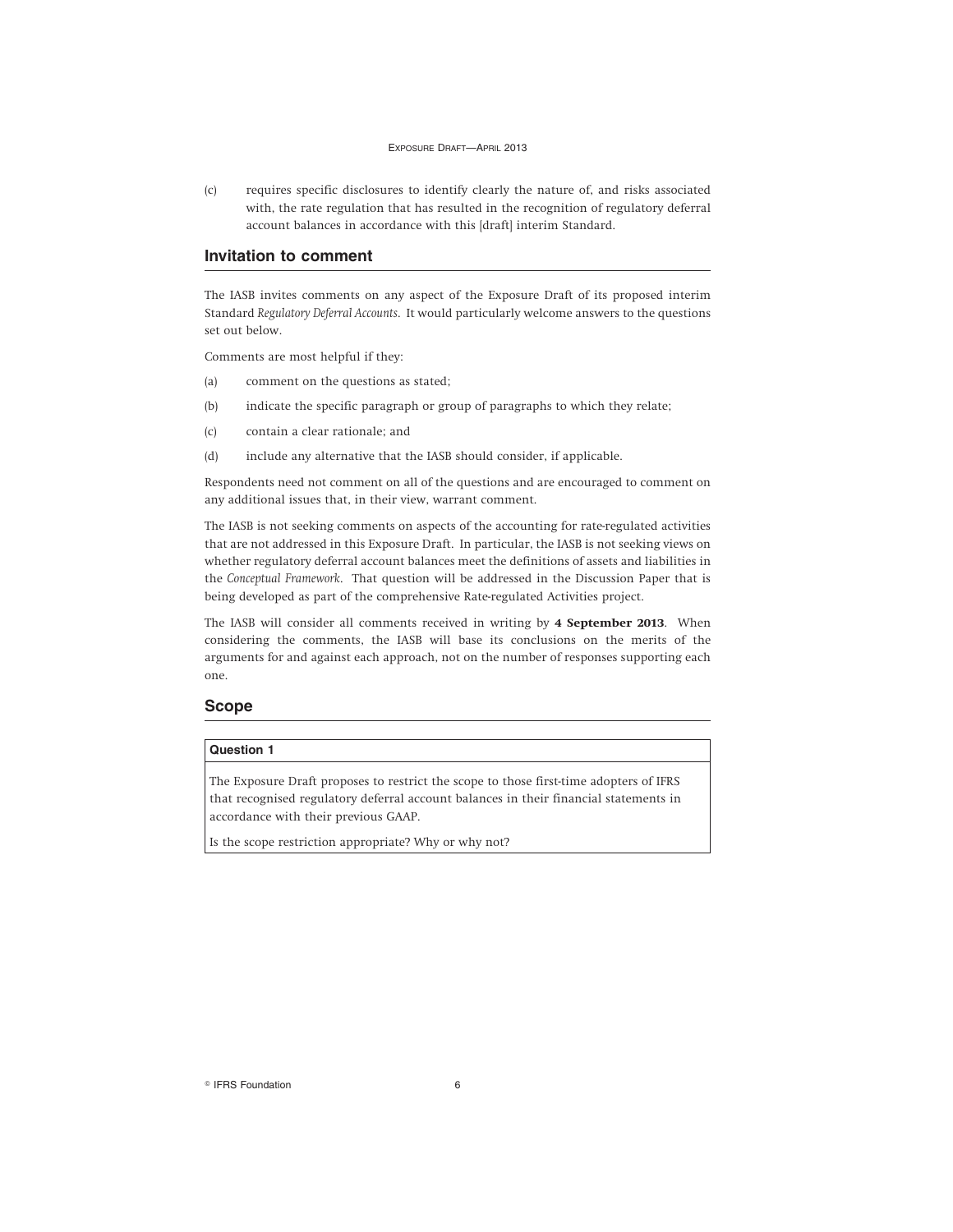### **Question 2**

The Exposure Draft proposes two criteria that must be met for regulatory deferral accounts to be within the scope of the proposed interim Standard. These criteria require that:

- (a) an authorised body (the rate regulator) restricts the price that the entity can charge its customers for the goods or services that the entity provides, and that price binds the customers; and
- (b) the price established by regulation (the rate) is designed to recover the entity's allowable costs of providing the regulated goods or services (see paragraphs 7–8 and BC33–BC34).

Are the scope criteria for regulatory deferral accounts appropriate? Why or why not?

#### **Question 3**

The Exposure Draft proposes that if an entity is eligible to adopt the [draft] interim Standard it is permitted, but not required, to apply it. If an eligible entity chooses to apply it, the entity must apply the requirements to all of the rate-regulated activities and resulting regulatory deferral account balances within the scope. If an eligible entity chooses not to adopt the [draft] interim Standard, it would derecognise any regulatory deferral account balances that would not be permitted to be recognised in accordance with other Standards and the *Conceptual Framework* (see paragraphs 6, BC11 and BC49).

Do you agree that adoption of the [draft] interim Standard should be optional for entities within its scope? If not, why not?

### **Recognition, measurement and impairment**

### **Question 4**

The Exposure Draft proposes to permit an entity within its scope to continue to apply its previous GAAP accounting policies for the recognition, measurement and impairment of regulatory deferral account balances. An entity that has rate-regulated activities but does not, immediately prior to the application of this [draft] interim Standard, recognise regulatory deferral account balances shall not start to do so (see paragraphs 14–15 and BC47–BC48).

Do you agree that entities that currently do not recognise regulatory deferral account balances should not be permitted to start to do so? If not, why not?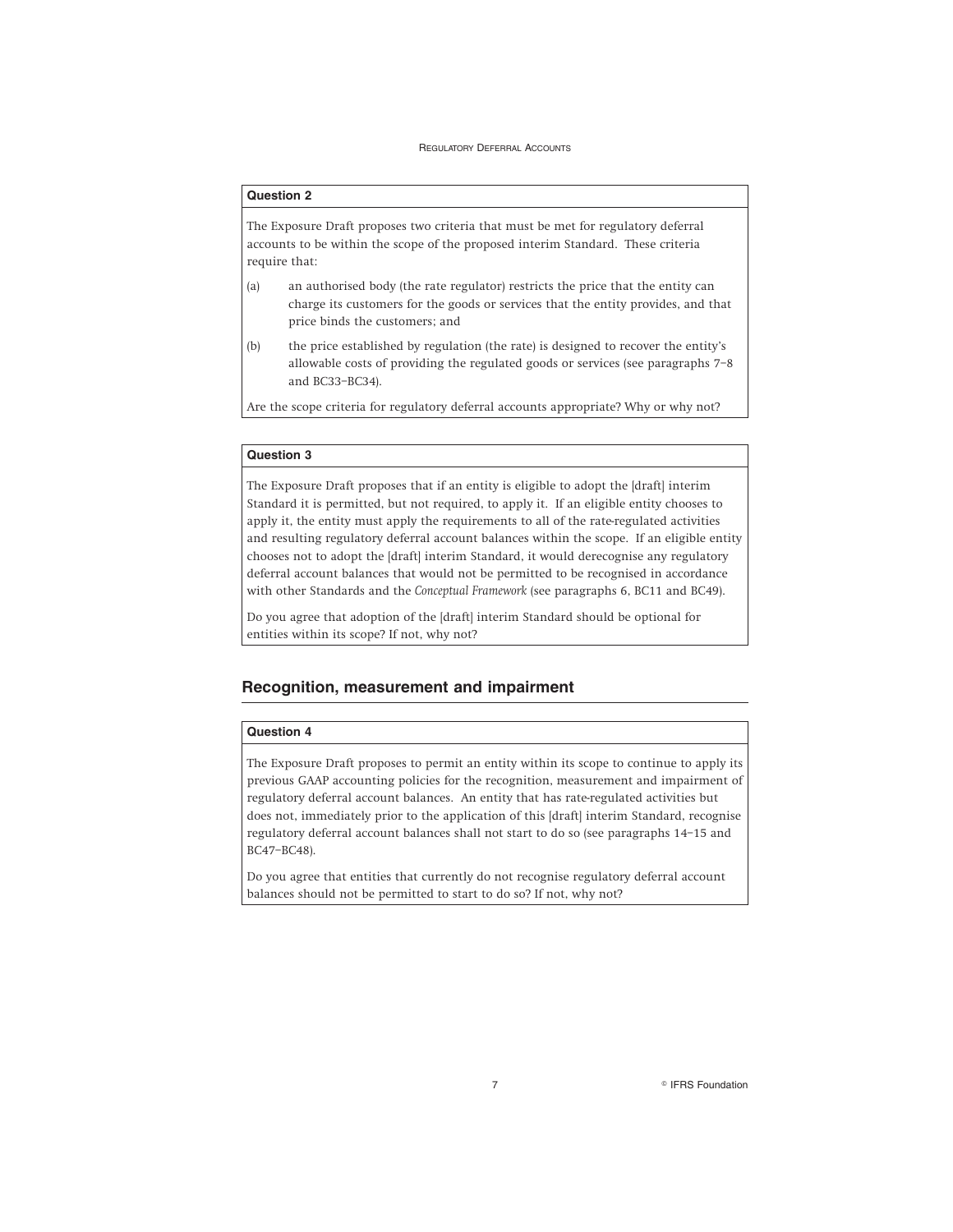### **Question 5**

The Exposure Draft proposes that, in the absence of any specific exemption or exception contained within the [draft] interim Standard, other Standards shall apply to regulatory deferral account balances in the same way as they apply to assets and liabilities that are recognised in accordance with other Standards (see paragraphs 16–17, Appendix B and paragraph BC51).

Is the approach to the general application of other Standards to the regulatory deferral account balances appropriate? Why or why not?

### **Presentation**

### **Question 6**

The Exposure Draft proposes that an entity should apply the requirements of all other Standards before applying the requirements of this [draft] interim Standard. In addition, the Exposure Draft proposes that the incremental amounts that are recognised as regulatory deferral account balances and movements in those balances should then be isolated by presenting them separately from the assets, liabilities, income and expenses that are recognised in accordance with other Standards (see paragraphs 6, 18–21 and BC55–BC62).

Is this separate presentation approach appropriate? Why or why not?

### **Disclosure**

### **Question 7**

The Exposure Draft proposes disclosure requirements to enable users of financial statements to understand the nature and financial effects of rate regulation on the entity's activities and to identify and explain the amounts of the regulatory deferral account balances that are recognised in the financial statements (see paragraphs 22–33 and BC65).

Do the proposed disclosure requirements provide decision-useful information? Why or why not? Please identify any disclosure requirements that you think should be removed from, or added to, the [draft] interim Standard.

#### **Question 8**

The Exposure Draft explicitly refers to materiality and other factors that an entity should consider when deciding how to meet the proposed disclosure requirements (see paragraphs 22–24 and BC63–BC64).

Is this approach appropriate? Why or why not?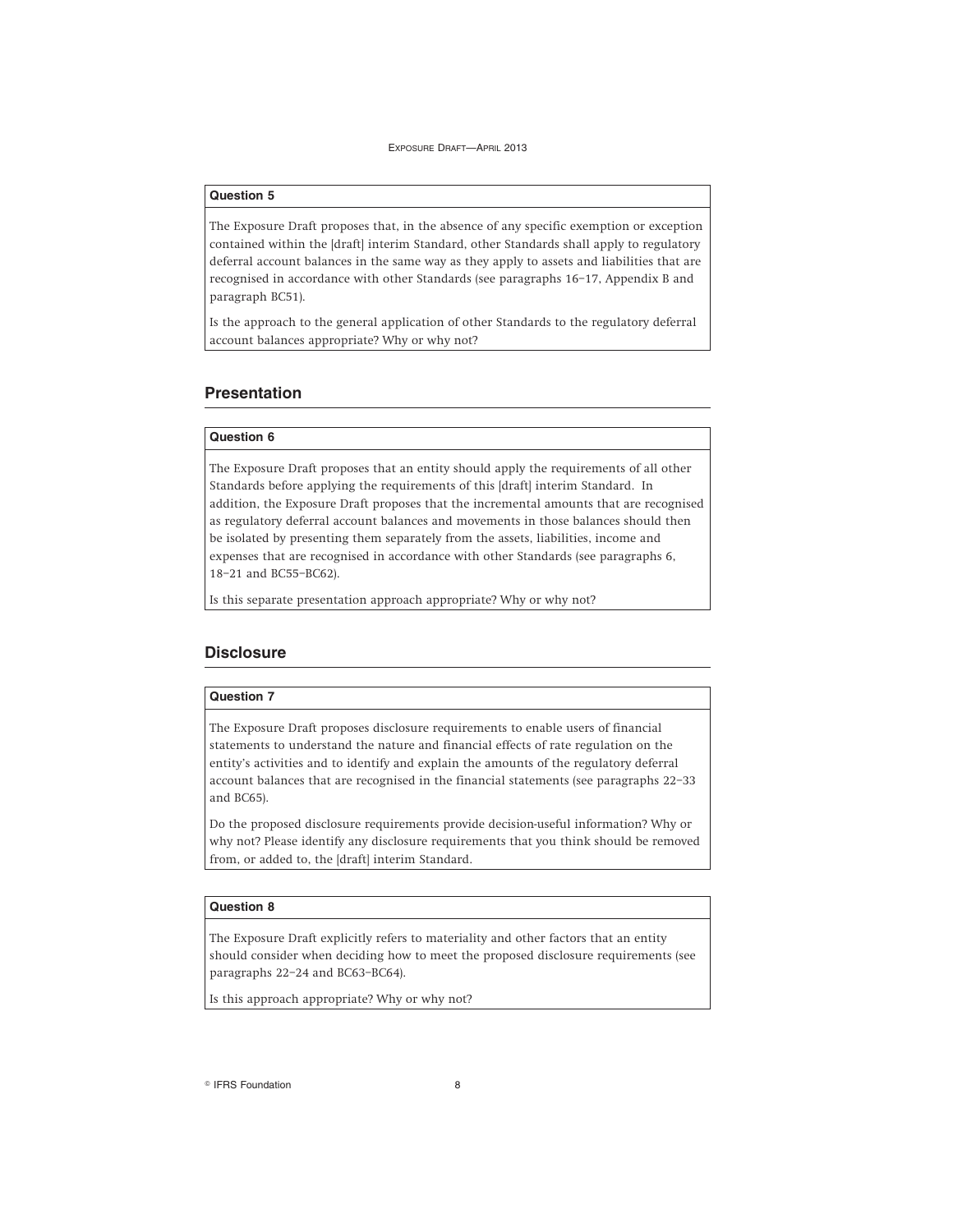### **Transition**

### **Question 9**

The Exposure Draft does not propose any specific transition requirements because it will initially be applied at the same time as IFRS 1, which sets out the transition requirements and relief available.

Is the transition approach appropriate? Why or why not?

### **Other comments**

### **Question 10**

Do you have any other comments on the proposals in the Exposure Draft?

9 **PERS Foundation**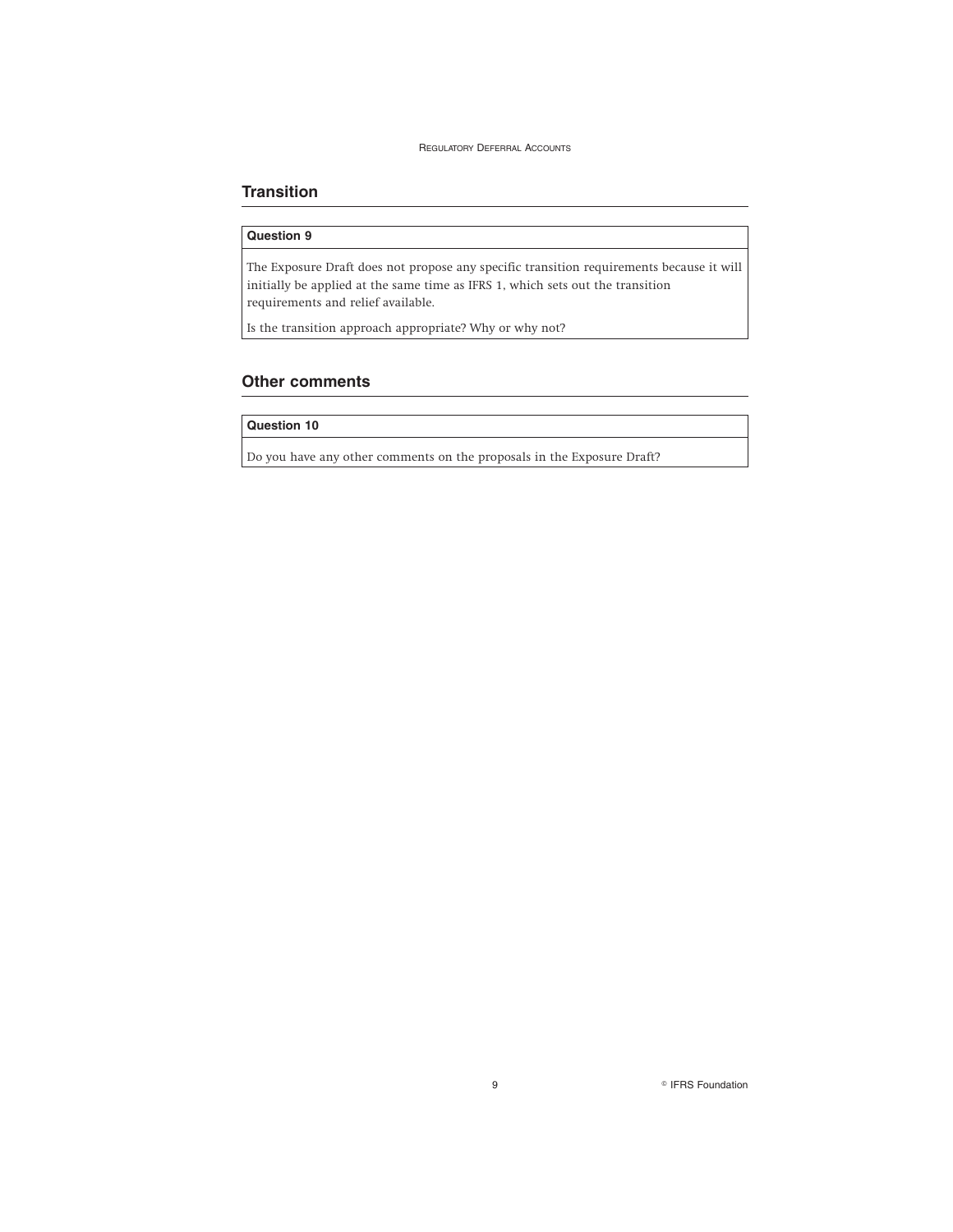[Draft] International Financial Reporting Standard X *Regulatory Deferral Accounts* ([draft] IFRS X) is set out in paragraphs 1–33 and Appendices A–C. All the paragraphs have equal authority. Paragraphs in **bold** type state the main principles. Terms defined in Appendix A are in *italics* the first time that they appear in the [draft] interim Standard. Definitions of other terms are given in the Glossary for International Financial Reporting Standards. The [draft] interim Standard should be read in the context of its objective and the Basis for Conclusions, the *Preface to International Financial Reporting Standards* and the *Conceptual Framework for Financial Reporting*. IAS 8 *Accounting Policies, Changes in Accounting Estimates and Errors* provides a basis for selecting and applying accounting policies in the absence of explicit guidance.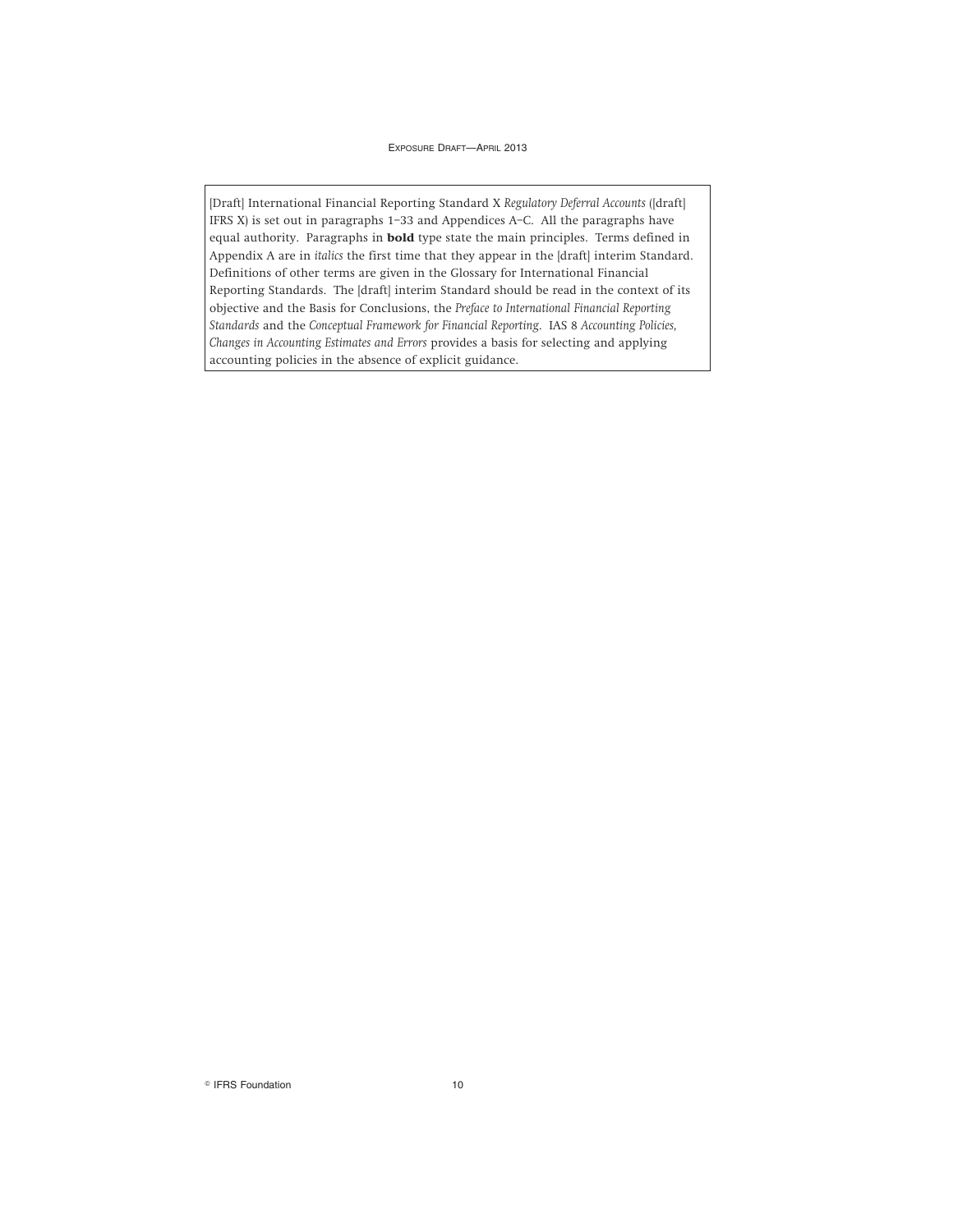### **[Draft] International Financial Reporting Standard X Regulatory Deferral Accounts**

### **Objective**

- 1 The objective of this [draft] interim Standard is to specify the financial reporting requirements for *regulatory deferral account balances* that arise when an entity provides goods or services to customers at a price or rate that is subject to *rate regulation*.
- 2 In meeting this objective, this [draft] interim Standard provides some exceptions to or exemptions from the requirements of other Standards. All specified requirements for reporting regulatory deferral account balances, and any exceptions to or exemptions from the requirements of other Standards that are related to those balances, are contained within this [draft] interim Standard instead of within those other Standards.
- 3 In particular, the [draft] interim Standard requires:
	- (a) limited improvements to existing *previous GAAP* accounting practices for regulatory deferral account balances, which are primarily related to the presentation of these accounts; and
	- (b) disclosures that:
		- (i) identify and explain the amounts recognised in the entity's financial statements that arise from rate regulation; and
		- (ii) help users of those financial statements to understand the amount, timing and uncertainty of future cash flows from any regulatory deferral account balances that are recognised.

### **Scope**

- **4 An entity that recognised regulatory deferral account balances in its financial statements in accordance with its previous GAAP is permitted to apply the requirements of this [draft] interim Standard in its** *first IFRS financial statements* **and in its financial statements for subsequent periods.**
- 5 The requirements of this [draft] interim Standard permit an entity within its scope to continue to account for regulatory deferral account balances in its financial statements in accordance with its previous GAAP when it adopts IFRS.
- 6 This [draft] interim Standard does not address other aspects of accounting by entities that are engaged in rate-regulated activities. By applying the requirements in this [draft] interim Standard, an entity recognises, as regulatory deferral account balances in the statement of financial position, amounts that would otherwise be recognised in the current or a prior period in the statement of profit or loss and other comprehensive income as an expense or income. Although rate regulators can affect the timing of the recovery of costs or the reversals of over-recoveries in rates, rate regulators do not change the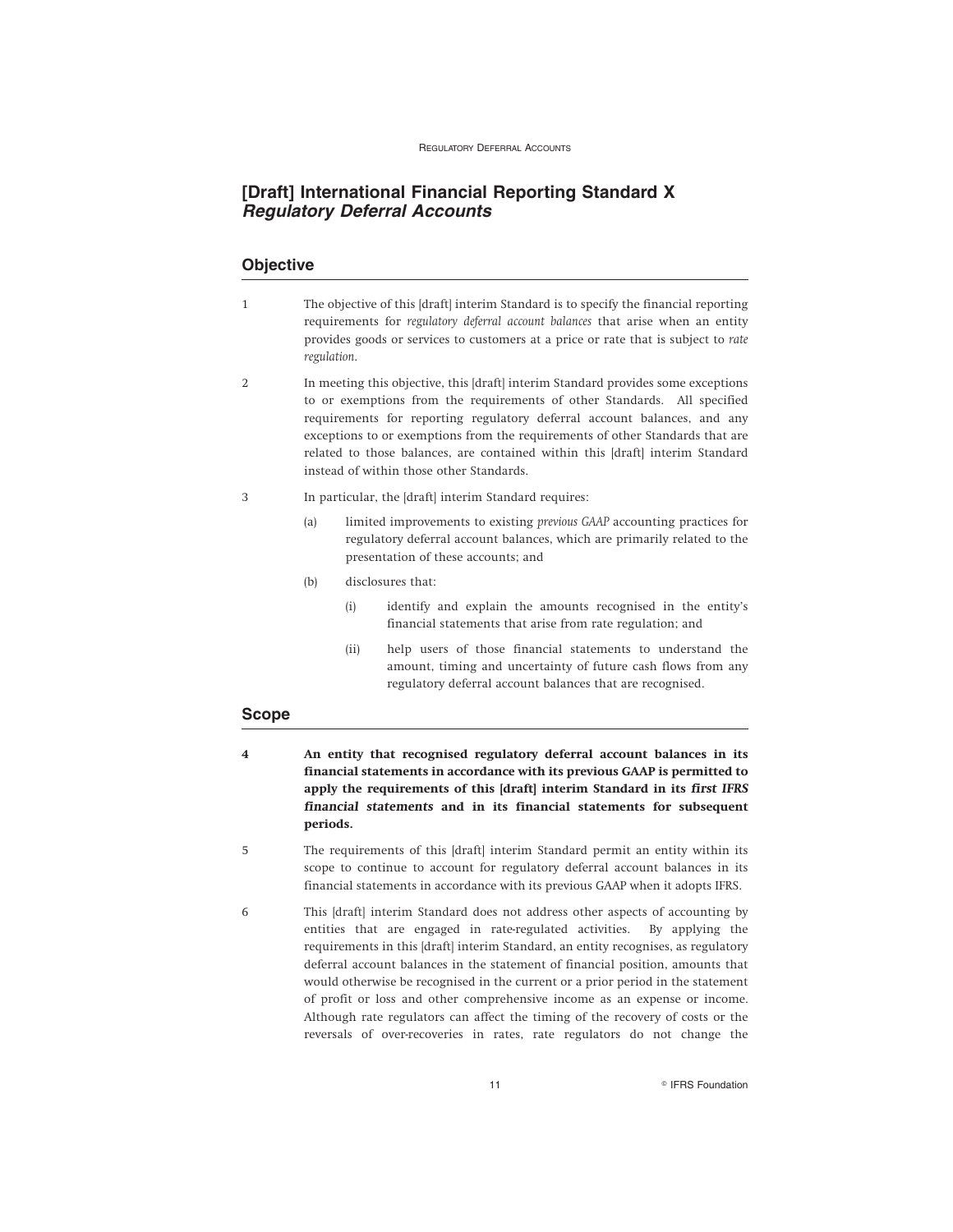characteristics of assets and liabilities that exist and would be recognised in accordance with existing IFRS. Consequently, this [draft] interim Standard is only applicable to the incremental amounts that would not otherwise be recognised as assets or liabilities in accordance with other Standards and the *Conceptual Framework for Financial Reporting*.

**7 An entity that is eligible to and elects to apply this [draft] interim Standard shall apply all of its requirements to the regulatory deferral accounts arising from all of the entity's rate-regulated activities that meet the following criteria:**

- **(a) an authorised body (the** *rate regulator***) restricts the price that the entity can charge its customers for the goods or services that the entity provides, and that price binds the customers; and**
- **(b) the price established by regulation (the rate) is designed to recover the entity's** *allowable costs* **of providing the regulated goods or services.**
- 8 The second scope criterion in paragraph 7 requires that there is an identifiable causal effect that links the regulatory deferral account balances to the rate-setting mechanism. This does not require a one-to-one matching of costs but does require that the rate-setting mechanism is designed to recover the entity's specified costs. Consequently, rate-setting mechanisms that determine rates based on targeted or assumed costs, for example, industry averages, without a link to the actual costs of the entity are not within the scope of this [draft] interim Standard.

### **Recognition, measurement and impairment**

### **Temporary exemption from IAS 8 Accounting Policies, Changes in Accounting Estimates and Errors paragraph 11**

- **9 An entity with activities that are subject to rate regulation and that is eligible to and elects to apply this [draft] interim Standard shall apply paragraphs 10 and 12 of IAS 8 when developing its accounting policies for the recognition, measurement and impairment of regulatory deferral account balances.**
- 10 Paragraphs 11–12 of IAS 8 specify sources of requirements and guidance that management is required or permitted to consider in developing an accounting policy for an item, if no relevant Standard applies specifically to that item. This [draft] interim Standard exempts an entity from applying paragraph 11 of IAS 8 to its accounting policies for the recognition, measurement and impairment of regulatory deferral account balances. Consequently, entities that recognise regulatory deferral account balances, either as separate items or as part of the carrying value of other assets and liabilities, in accordance with their previous GAAP, are permitted to continue to do so in accordance with this [draft] interim Standard through the exemption from paragraph 11 of IAS 8, subject to the presentation changes required by paragraphs 18–19 of this [draft] interim Standard.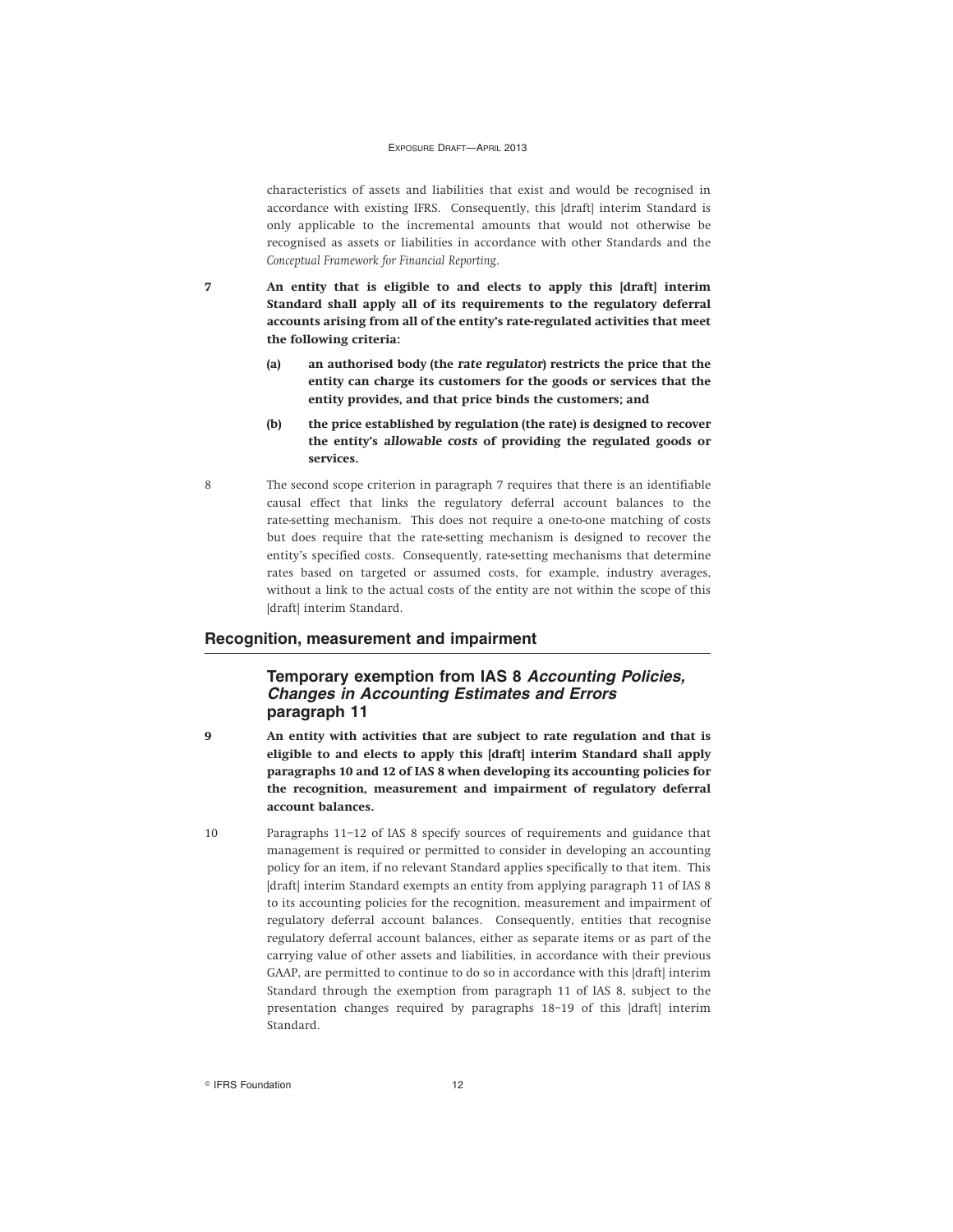### **Changes in accounting policies**

- 11 Paragraphs 12–13 apply both to changes made on initial application of this [draft] interim Standard and to changes made in subsequent reporting periods.
- **12 An entity may change its accounting policies for recognising and measuring regulatory deferral account balances if the change makes the financial statements more relevant to the economic decision-making needs of users and no less reliable, or more reliable and no less relevant to those needs. An entity shall judge relevance and reliability using the criteria in IAS 8.**
- 13 This [draft] interim Standard does not exempt entities from applying paragraph 10 of IAS 8. To justify changing its accounting policies for regulatory deferral account balances, an entity shall demonstrate that the change brings its financial statements closer to meeting the criteria in IAS 8. However, the change does not need to achieve full compliance with those criteria for the recognition, measurement and impairment of regulatory deferral account balances.

### **Continuation of existing accounting policies**

- **14 On initial application of this [draft] interim Standard, an entity shall continue to apply its previous GAAP accounting policies for the recognition, measurement and impairment of regulatory deferral account balances, except for any changes permitted by paragraphs 11–13. However, the presentation of such items shall be changed when necessary to comply with the presentation requirements of this [draft] interim Standard (see paragraph 18).**
- 15 An entity shall apply the policies identified in accordance with paragraph 14 consistently in subsequent periods, except for any changes permitted by paragraphs 11–13.

### **Interaction with general Standards**

- **16 In the absence of any specific exception, exemption or additional requirement contained within this [draft] interim Standard, other Standards shall apply to regulatory deferral accounts in the same way as they apply to assets, liabilities, income and expenses that are recognised in accordance with other Standards. Paragraphs B2–B17 provide additional guidance.**
- 17 In some situations, another Standard might need to be applied to a regulatory deferral account balance that has been measured in accordance with an entity's accounting policies that are established in accordance with paragraphs 14–15 in order to reflect that balance appropriately in the financial statements. For example, the entity might have rate-regulated activities in a foreign country for which the transactions and regulatory deferral account balances are denominated in a currency that is not the functional currency of the reporting entity. The regulatory deferral account balances and the movements in those balances are translated by applying IAS 21 *The Effects of Changes in Foreign Exchange Rates*.

13 **R IFRS Foundation**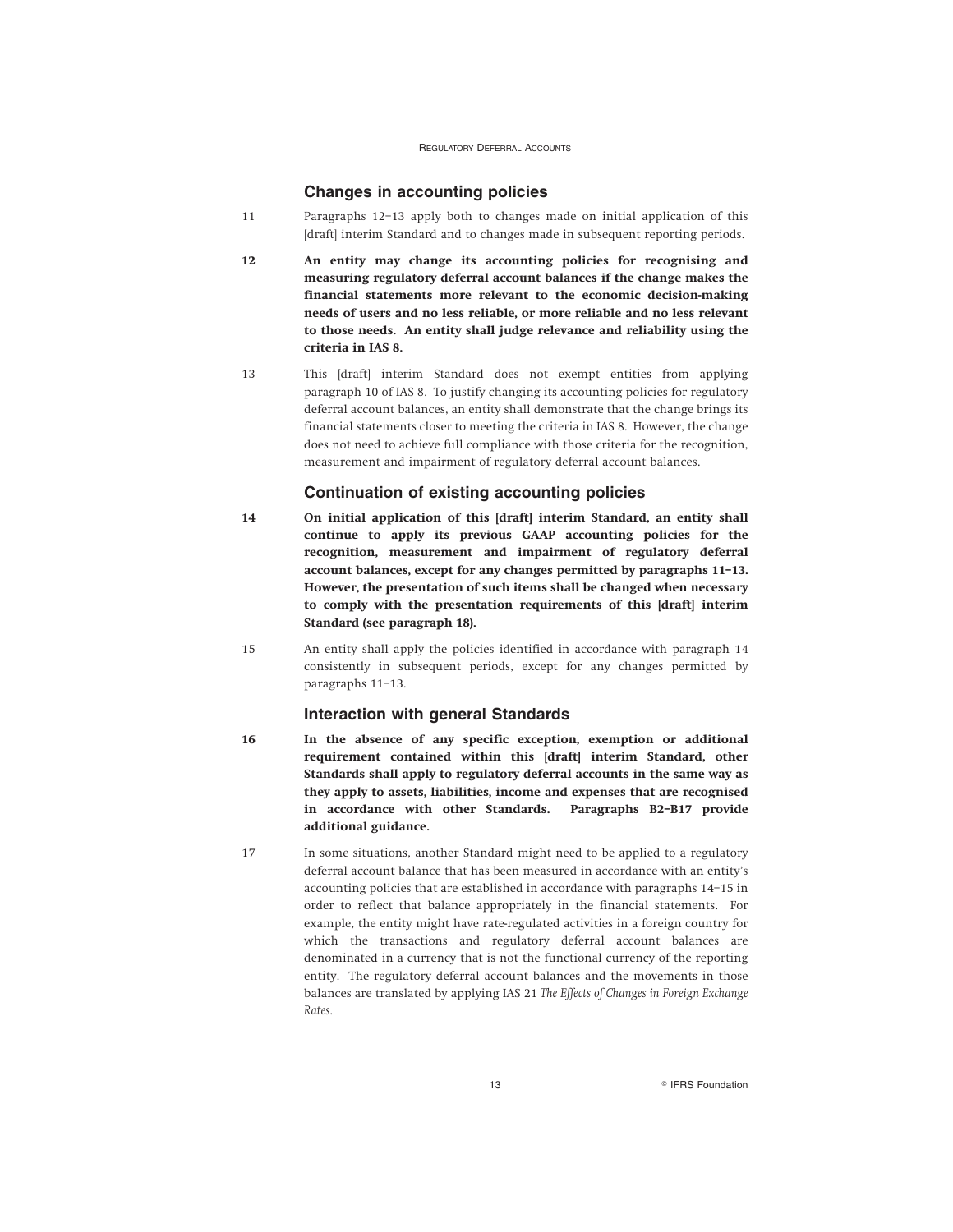### **Presentation**

### **Changes in presentation**

- 18 This [draft] interim Standard introduces presentation requirements, outlined in paragraphs 19–21, for regulatory deferral account balances that are recognised in accordance with paragraphs 14–15. As stated in paragraph 6, regulatory deferral account balances are the incremental amounts that are recognised in addition to the assets and liabilities that are recognised in accordance with other Standards. These presentation requirements separate the impact of recognising regulatory deferral account balances from the financial reporting requirements of other Standards.
- 19 In addition to the items that are required to be presented in the statement of financial position and in the statement of profit or loss and other comprehensive income in accordance with IAS 1 *Presentation of Financial Statements*, an entity applying this [draft] interim Standard shall present all regulatory deferral account balances and the movements in those balances in accordance with paragraphs 20–21.

### **Classification of regulatory deferral account balances**

- **20 An entity shall present separate line items in the statement of financial position for:**
	- **(a) the total of all regulatory deferral account debit balances; and**
	- **(b) the total of all regulatory deferral account credit balances.**

**These separate line items shall be distinguished from the assets and liabilities that are presented in accordance with other Standards by use of sub-totals, which are drawn before the regulatory deferral account balances are presented.**

### **Classification of movements in regulatory deferral account balances**

**21 An entity shall present, in the profit or loss section of the statement of profit or loss and other comprehensive income, or in the separate statement of profit or loss, the net movement in all regulatory deferral account balances for the reporting period, except for amounts acquired or disposed of. This separate line item shall be distinguished from the income and expenses that are presented in accordance with other Standards by the use of a sub-total for the amount of profit or loss before the net movement in regulatory deferral account balances.**

### **Disclosure**

#### **Objective**

**22 An entity shall disclose information that enables users to evaluate:**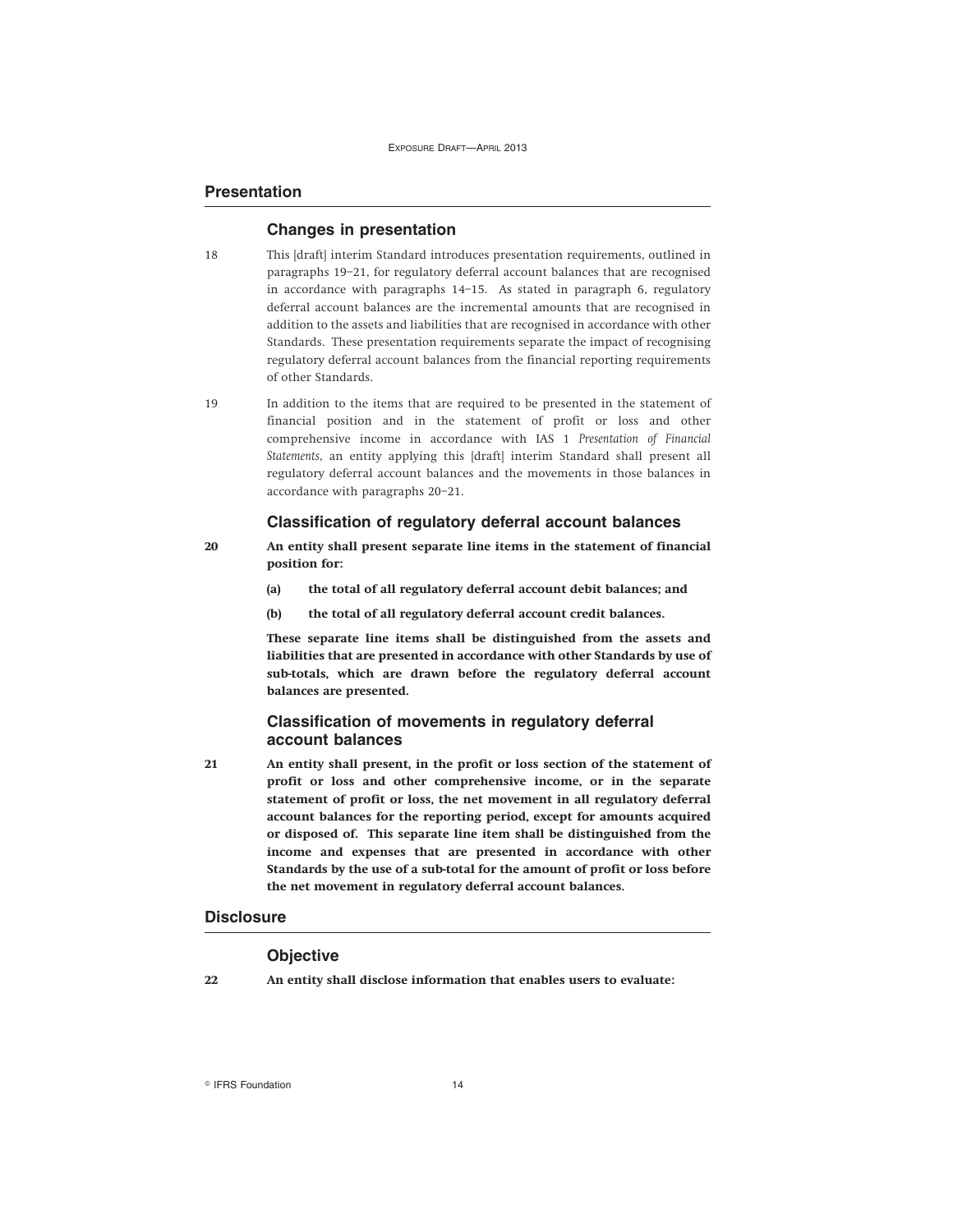- **(a) the nature of, and the risks associated with, the rate regulation that restricts the price that the entity can charge customers for the goods and services it provides; and**
- **(b) the effects of that rate regulation on its financial position, financial performance and cash flows.**
- 23 If any of the disclosures set out in paragraphs 25–33 are not considered relevant to meet the requirements in paragraph 22, they may be omitted from the financial statements. If the disclosures provided in accordance with paragraphs 25–33 are insufficient to meet the requirements in paragraph 22, an entity shall disclose additional information that is necessary to meet those requirements.
- 24 To meet the disclosure requirements in paragraph 22, an entity shall consider all of the following:
	- (a) whether the rate-regulated activities are material to the financial performance or position of the entity;
	- (b) the level of detail that is necessary to satisfy the disclosure requirements;
	- (c) how much emphasis to place on each of the various requirements;
	- (d) how much aggregation or disaggregation to undertake; and
	- (e) whether users of financial statements need additional information to evaluate the quantitative information disclosed.

#### **Explanation of activities subject to rate regulation**

25 To help a user of the financial statements assess the nature of, and the risks associated with, the rate regulation that restricts the price that the entity can charge customers for the goods and services it provides, an entity shall, for each portion of rate-regulated activities that is material to the financial performance or position of the entity, disclose:

- (a) a brief description of the nature and extent of the rate-regulated activities and the nature of the regulatory rate-setting process;
- (b) the identity of the rate regulator. If the rate regulator is a related party (as defined in IAS 24 *Related Party Disclosures*), the entity shall disclose a statement to that effect, together with an explanation of how it is related; and
- (c) how the future recovery of each regulatory deferral account debit balance or reversal of each regulatory deferral account credit balance is affected by risks and uncertainty, for example:
	- (i) demand risk (for example, changes in either consumer attitudes, the availability of alternative sources of supply, or the levels of competition);
	- (ii) regulatory risk (for example, the submission or approval of a rate-setting application; or the entity's assessment of the expected future regulatory actions); and
	- (iii) other risks (for example, currency or other market risks).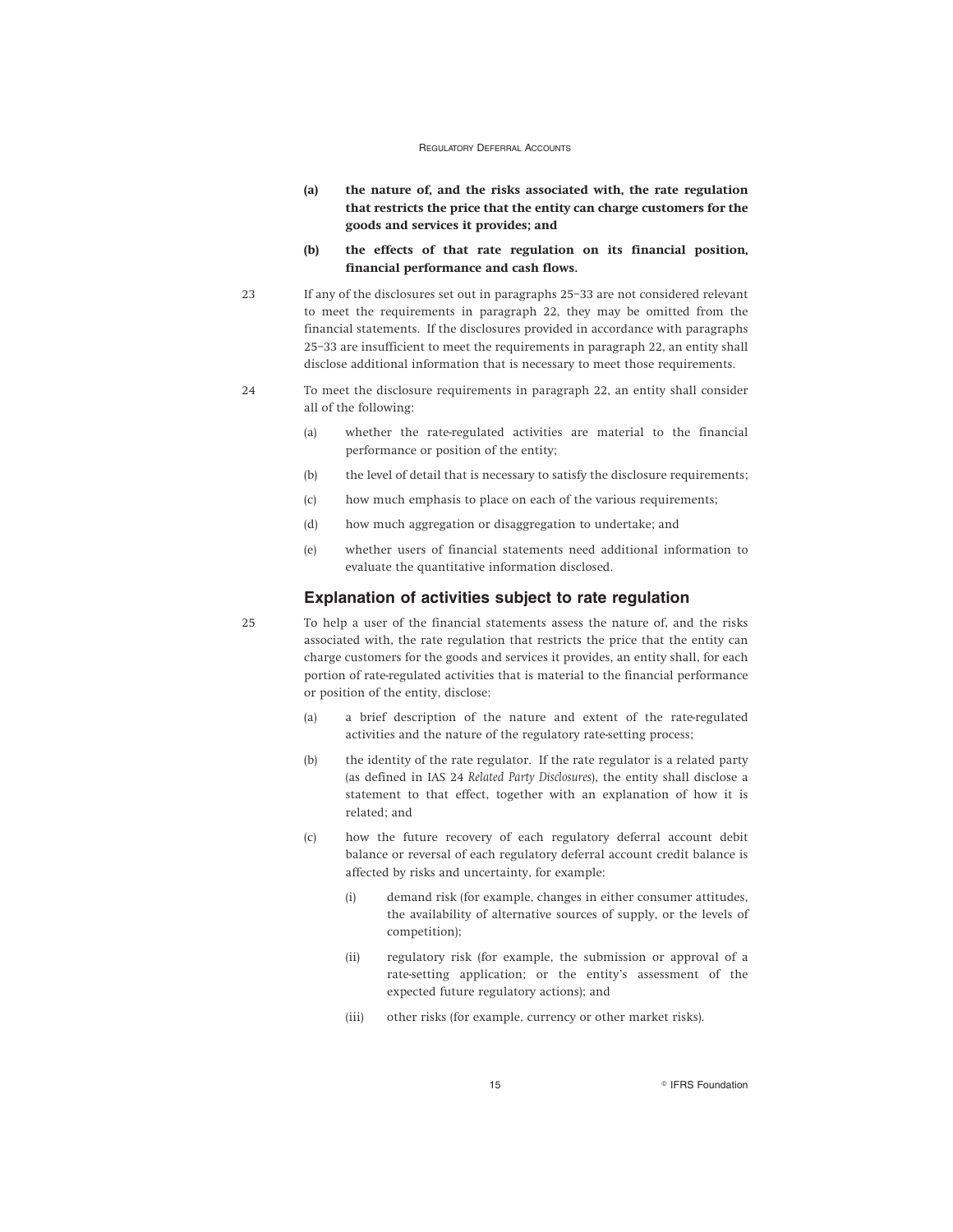26 The disclosures required by paragraph 25 shall be given either in the financial statements or incorporated by cross-reference from the financial statements to some other statement, such as a management commentary or risk report, that is available to users of the financial statements on the same terms as the financial statements and at the same time. If the information is not included in the financial statements or incorporated by cross-reference, the financial statements are incomplete.

### **Explanation of recognised amounts**

- 27 An entity shall disclose the basis on which regulatory deferral account balances are recognised and measured initially and subsequently, including how regulatory deferral account balances are assessed for recoverability and the allocation of any impairment loss.
- 28 For each portion of rate-regulated activities that is material to the financial performance or position of the entity and for others in aggregate, an entity shall disclose the following information for each category of regulatory deferral account (ie for each type of cost or income) that is individually material and for others in aggregate:
	- (a) a reconciliation of the carrying amount at the beginning and the end of the period, in a tabular format unless another format is more appropriate. The entity shall apply judgement in deciding the level of detail necessary (see paragraph 24), but the following components would usually be relevant:
		- (i) the amounts that have been recognised in the current period in the statement of financial position as regulatory deferral account balances to be recovered or reversed in the current or future periods;
		- (ii) the amount that is recognised in the statement of profit or loss and other comprehensive income relating to balances that have been recovered, amortised or reversed in the current period; and
		- (iii) other amounts that affected the regulatory deferral account balances, such as items acquired or assumed in a business combination or items disposed of, or the effects of changes in foreign exchange rates, discount rates or estimated cash flows. If a single cause has a significant effect on a regulatory deferral account balance, the entity shall disclose it separately;
	- (b) the rate of return or discount rate (including a zero rate or a range of rates, when applicable) allowed, or required, by the rate regulator to reflect the time value of money that is applicable to each regulatory deferral account balance; and
	- (c) the remaining periods over which the entity expects to recover or amortise the carrying amount of each regulatory deferral account debit balance or to reverse each regulatory deferral account credit balance.
- 29 When regulatory accounting requirements affect the amount and timing of a rate-regulated entity's income tax payments, the entity shall identify, as a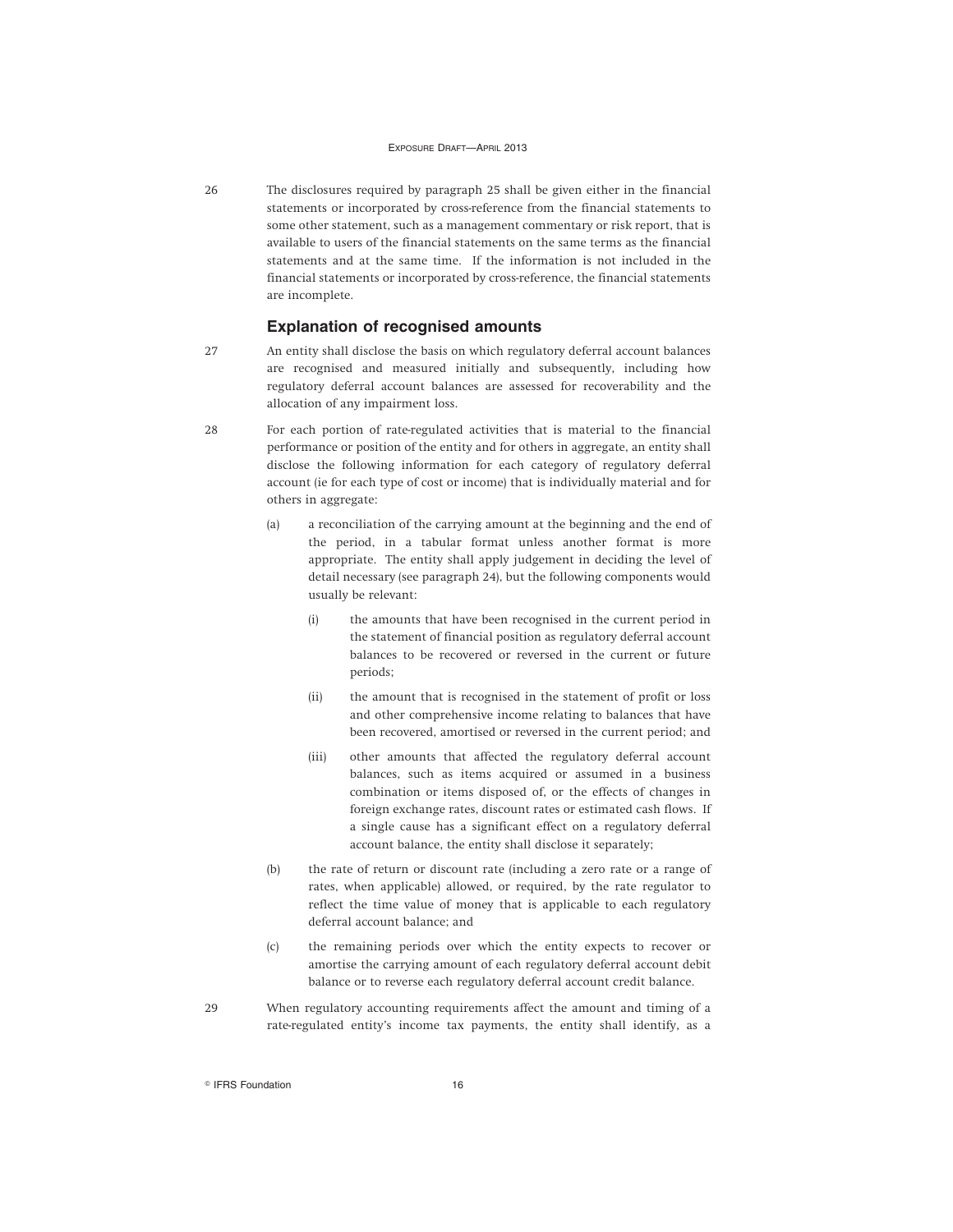separate category of deferral account in the reconciliation required by paragraph 28, the deferred tax that arises in respect of the regulatory deferral account debit and credit balances (see paragraphs B4–B6).

- 30 When an entity presents earnings per share in accordance with IAS 33 *Earnings per Share*, the entity shall present additional basic and diluted earnings per share, which are calculated using the earnings amounts required by IAS 33 but excluding regulatory amounts (see paragraphs B7–B8).
- 31 When an entity presents a discontinued operation or a disposal group in accordance with IFRS 5 *Non-current Assets Held for Sale and Discontinued Operations*, the entity shall include any related regulatory deferral account balances and the net movement in those balances, as applicable, as part of the regulatory deferral account balances and movements instead of within the disposal groups or discontinued operations (see paragraphs B11–B13).
- 32 When an entity provides disclosures in accordance with IFRS 12 *Disclosure of Interests in Other Entities* for an interest in a subsidiary, associate or joint venture that has rate-regulated activities and for which regulatory deferral account balances are recognised in accordance with this [draft] interim Standard, the entity shall disclose the amounts that are included for the regulatory deferral account debit and credit balances and the net movement in the balances for those interests (see paragraphs B14–B17).
- 33 When an entity concludes that a regulatory deferral account balance is no longer fully recoverable, it shall disclose that fact, the reason why it is not recoverable and the amount by which the regulatory deferral account balance has been reduced.

17 **Contract Service Structure 17 Contract Service Structure 17 Contract Service Structure 17**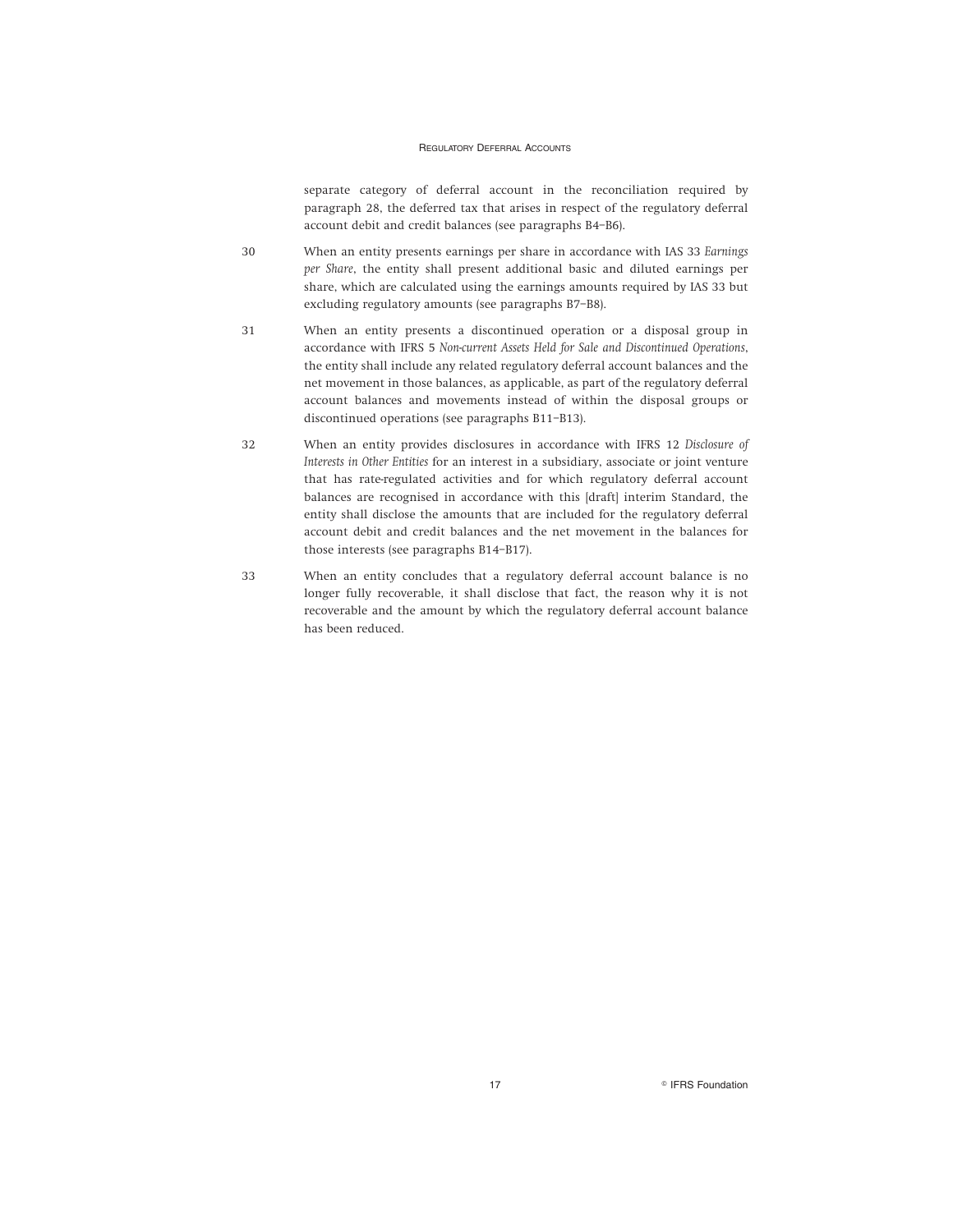### **Appendix A Defined terms**

*This appendix is an integral part of the [draft] interim Standard.*

| <b>Allowable costs</b>                    | The costs that are specific to the entity and for which the<br>regulated rate is intended to provide recovery.                                                                                                                                                                                                                                                                     |
|-------------------------------------------|------------------------------------------------------------------------------------------------------------------------------------------------------------------------------------------------------------------------------------------------------------------------------------------------------------------------------------------------------------------------------------|
| <b>First IFRS financial</b><br>statements | The first annual financial statements in which an entity adopts<br>International Financial Reporting Standards (IFRS), by an explicit<br>and unreserved statement of compliance with IFRS.                                                                                                                                                                                         |
| First-time adopter                        | An entity that presents its first IFRS financial statements.                                                                                                                                                                                                                                                                                                                       |
| <b>Previous GAAP</b>                      | The basis of accounting that a first-time adopter used<br>immediately before adopting IFRS.                                                                                                                                                                                                                                                                                        |
| Rate-regulated activities                 | The portion of an entity's activities that is subject to rate<br>regulation.                                                                                                                                                                                                                                                                                                       |
| Rate regulation                           | A restriction on the setting of prices that can be charged to<br>customers for services or products.                                                                                                                                                                                                                                                                               |
| Rate regulator                            | An authorised body that is empowered by statute or contract to<br>set rates that bind an entity's customers. The rate regulator<br>may be a third-party body or may be the entity's own governing<br>board, if that board is required by statute or contract to set rates<br>both in the interest of the customers and to ensure the overall<br>financial viability of the entity. |
| Regulatory deferral<br>account balances   | The balance of any expense (income) deferral or variance account<br>that is included in the setting of the future rate(s) by the rate<br>regulator and that would not otherwise be recognised as an<br>asset or a liability in accordance with other Standards.                                                                                                                    |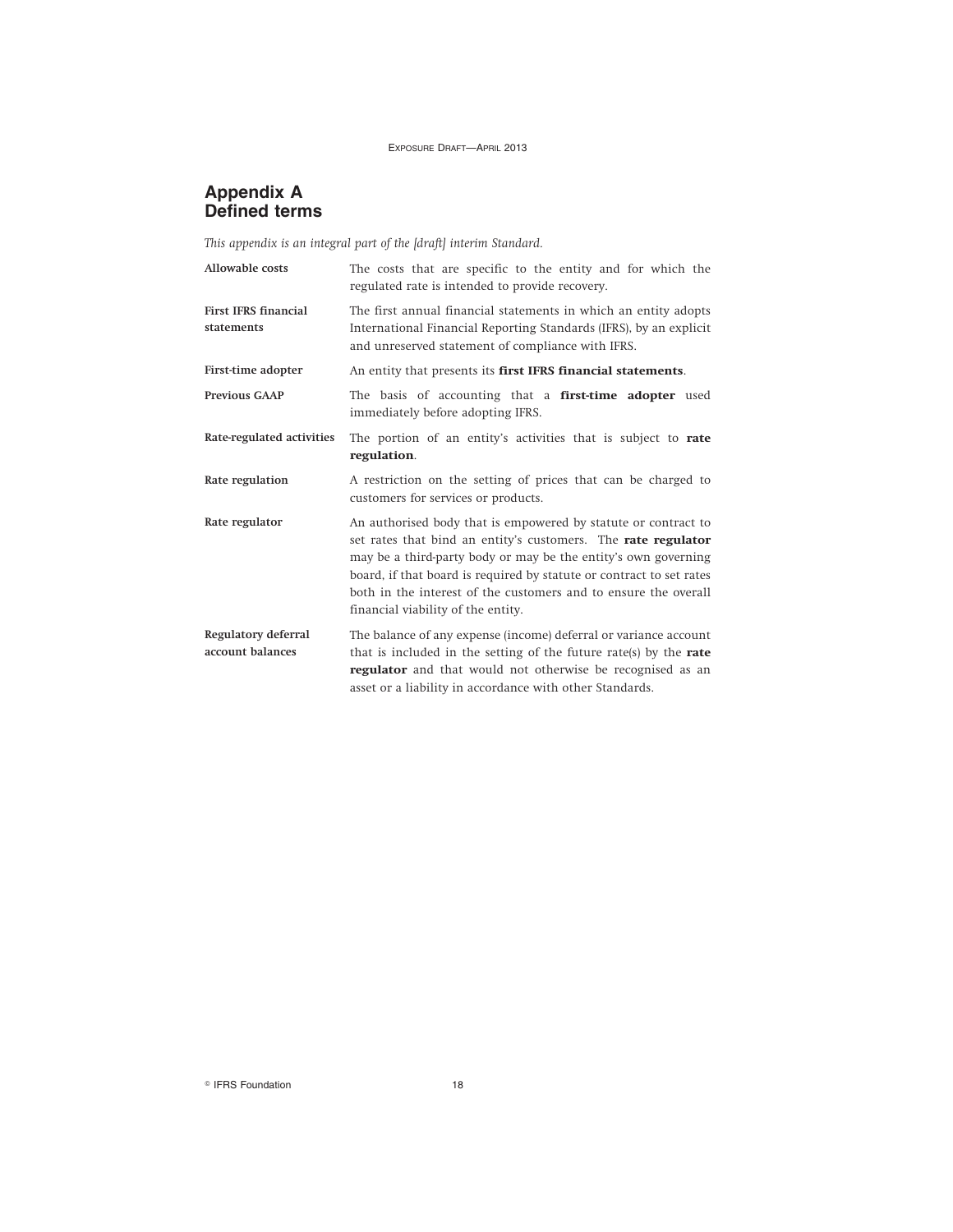### **Appendix B Application Guidance**

*This appendix is an integral part of the [draft] interim Standard.*

### **Continuation of existing accounting policies**

- B1 As explained in paragraph 6, by applying the requirements in this [draft] interim Standard, an entity recognises, as regulatory deferral account debit or credit balances in the statement of financial position, amounts that would otherwise be recognised in the current or a prior period in the statement of profit or loss and other comprehensive income as an expense or income. In some cases, other Standards explicitly prohibit an entity from recognising, in the statement of financial position, amounts that might be recognised as regulatory deferral account balances in accordance with previous GAAP accounting policies. Consequently, in accordance with paragraph 14 of this [draft] interim Standard, an entity is permitted to continue to apply its previous GAAP accounting policies, including, for example, the following practices. However, paragraph 12 prohibits the introduction of the practices described:
	- (a) recognising a regulatory deferral account debit balance when the entity has the right, as a result of the actual or expected actions of the rate regulator, to increase rates in future periods in order to recover its allowable costs. Similarly, an entity is permitted to continue to recognise regulatory deferral account credit balances when it is required, as a result of the actual or expected actions of the rate regulator, to decrease rates in future periods in order to reverse over-recoveries of allowable costs (ie amounts in excess of the recoverable amount specified by the rate regulator). The following are examples of the types of allowable costs that rate regulators might include in rate-setting decisions and that an entity might, therefore, recognise in regulatory deferral account balances (the list is not exhaustive):
		- (i) volume or purchase price variances;
		- (ii) costs of approved 'green energy' initiatives (that are not capitalised as part of the cost of property, plant and equipment in accordance with IAS 16 *Property, Plant and Equipment*);
		- (iii) non-directly-attributable overhead costs;
		- (iv) project cancellation costs;
		- (v) storm damage costs; and
		- (vi) deemed interest (including amounts allowed for funds that are used during construction that provide the entity with a return on the owner's equity capital as well as borrowings);
	- (b) measuring regulatory deferral account balances on an undiscounted basis or on a discounted basis that uses the interest/discount rate specified by the rate regulator; and

19 **PERS Foundation**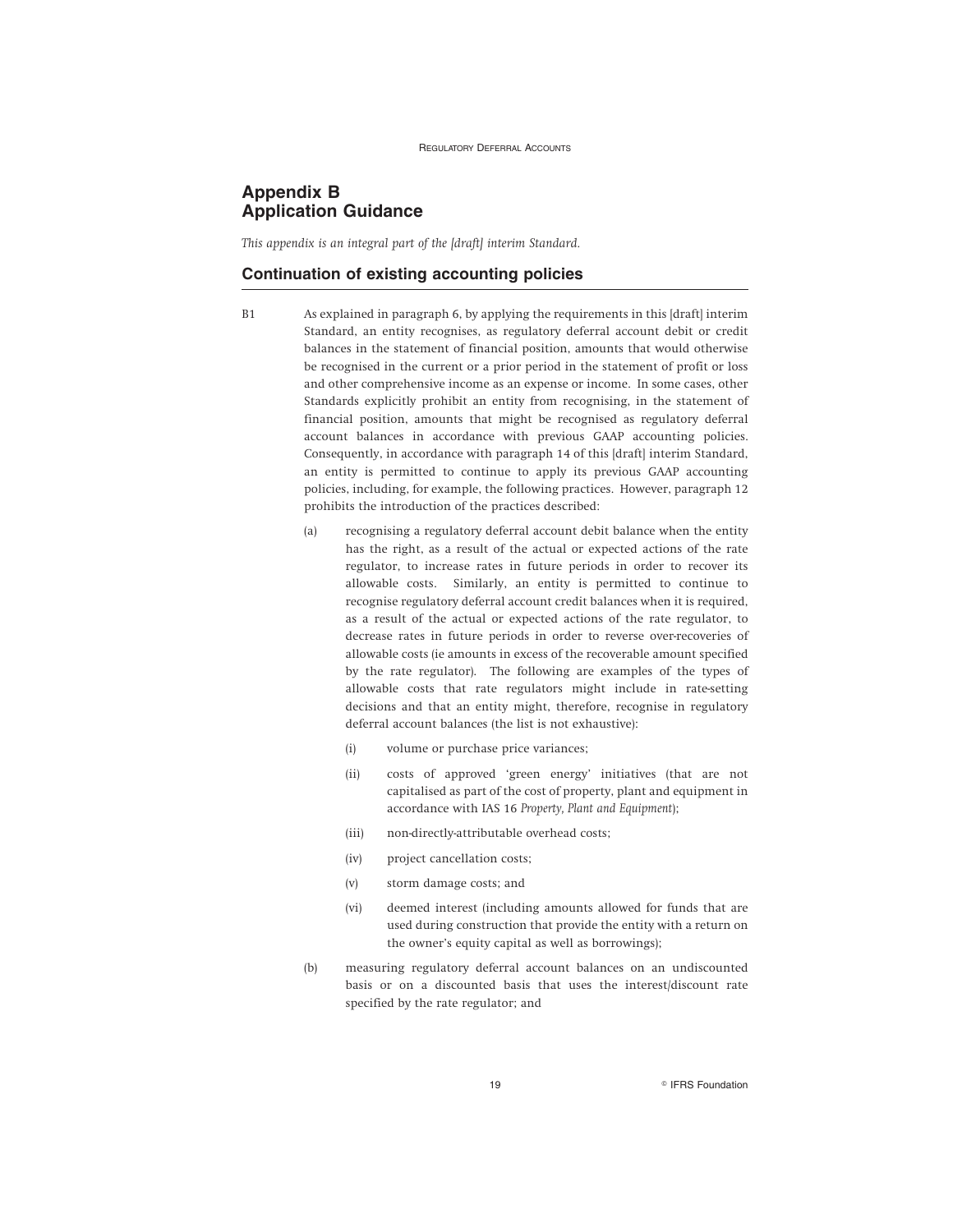(c) recognising a regulatory deferral account debit or credit balance, which is equivalent in amount to any loss or gain on the disposal or retirement of both items of property, plant and equipment and of intangible assets, which are expected to be recovered or reversed through future rates.

### **Applicability of other Standards**

B2 An entity that is eligible to and elects to apply the requirements of this [draft] interim Standard shall continue to apply its previous GAAP accounting policies for the recognition, measurement and impairment of regulatory deferral account balances. However, paragraphs 16–17 state that, in some situations, other Standards might also need to be applied to regulatory deferral accounts in order to reflect them appropriately in the financial statements. The following paragraphs identify some of those existing Standards, in addition to IAS 21 (which is addressed in paragraph 17), and outline how they interact with the requirements of this [draft] interim Standard. In particular, the following paragraphs clarify the specific exceptions, exemptions and additional presentation and disclosure requirements that are applicable.

### **Application of IAS 10 Events after the Reporting Period**

B3 An entity might need to use estimates and assumptions in the recognition and measurement of its regulatory deferral account balances. When events occur between the end of the reporting period and the date when the financial statements are authorised for issue, the entity shall apply IAS 10 to identify whether those estimates and assumptions should be adjusted to reflect those events.

### **Application of IAS 12 Income Taxes**

- B4 IAS 12 requires an entity to recognise a deferred tax liability and (subject to certain conditions) a deferred tax asset for all temporary differences, with certain limited exceptions. A rate-regulated entity shall apply IAS 12 to all of its activities, including its rate-regulated activities, to identify the amount of income tax expense that is to be recognised.
- B5 In some rate-regulatory schemes, the rate regulator permits or requires an entity to increase its future rates in order to recover some or all of the entity's income tax expense. In such circumstances, this might result in the entity recognising a regulatory deferral account balance for income tax in the statement of financial position, in accordance with its continuing accounting policies. The recognition of this regulatory deferral account balance that relates to income tax might itself create an additional temporary difference for which a further deferred tax amount would be recognised.
- B6 Notwithstanding the presentation and disclosure requirements of IAS 12, when an entity recognises a deferred tax asset or a deferred tax liability as a result of recognising a regulatory deferral account balance, the entity shall include that deferred tax amount within the related line item that is presented for regulatory deferral account balances or movements in those balances, instead of including it within the deferred tax liability (asset) or the tax expense (income). The entity may present the deferred tax amount as a separate item alongside that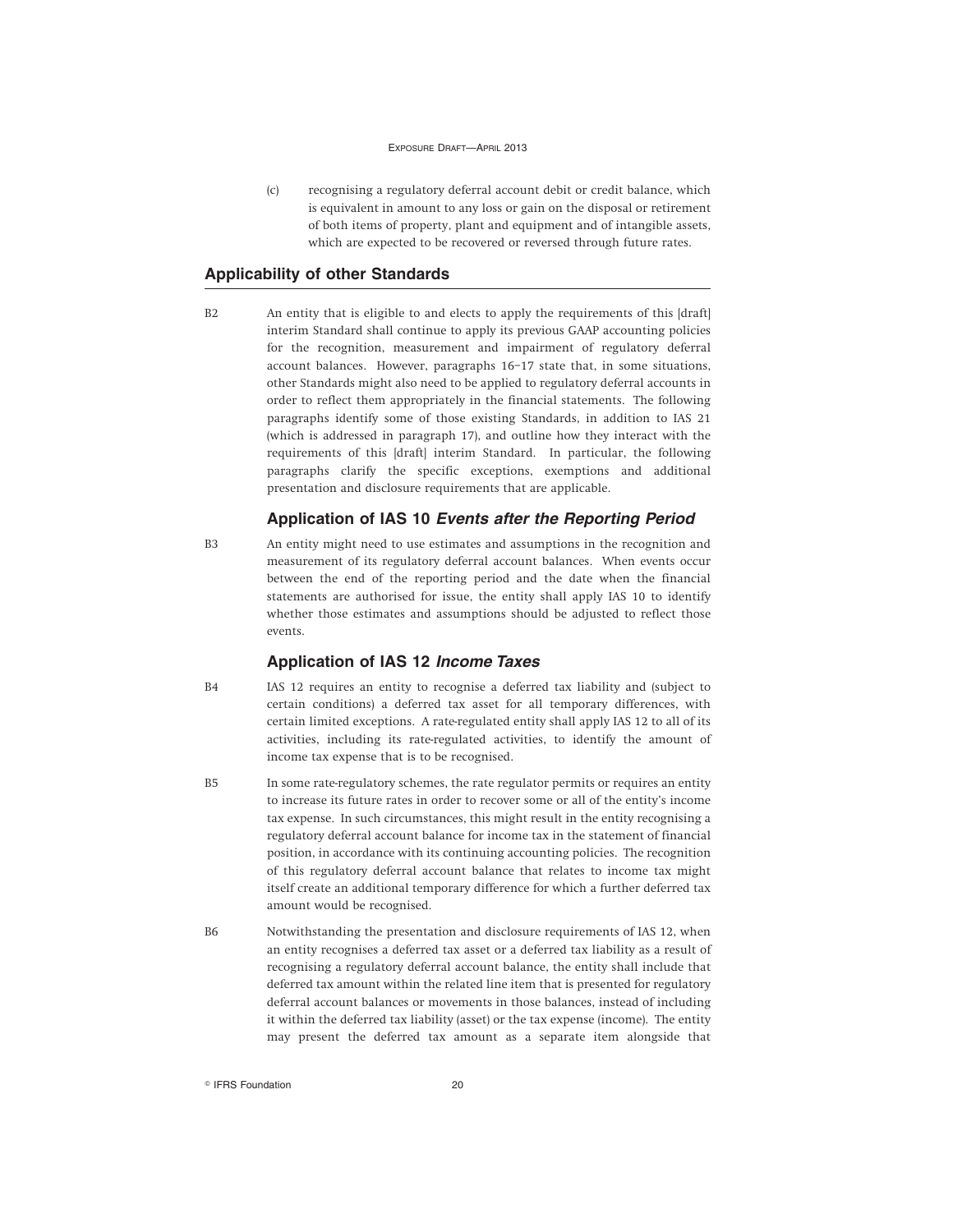regulatory deferral account balance or movement or disclose it as part of the analysis of the regulatory line item(s) described by paragraphs 28–29 of this [draft] interim Standard.

### **Application of IAS 33 Earnings per Share**

- B7 Paragraph 66 of IAS 33 requires an entity to present, in the statement of profit or loss and other comprehensive income, basic and diluted earnings per share both for profit or loss from continuing operations and for profit or loss that is attributable to the ordinary equity holders of the parent entity. In addition, paragraph 68 of IAS 33 requires an entity that reports a discontinued operation to disclose the basic and diluted amounts per share for the discontinued operation, either in the statement of profit or loss and other comprehensive income or in the notes.
- B8 For each earnings per share amount presented in accordance with IAS 33, an entity applying this [draft] interim Standard shall present additional basic and diluted earnings per share amounts that are calculated in the same way, except that those amounts shall exclude the net movement in the regulatory deferral account balances. An entity shall present all earnings per share with equal prominence for all periods presented.

### **Application of IAS 36 Impairment of Assets**

- B9 Paragraphs 14–15 require an entity to continue to apply its previous GAAP accounting policies for the identification, recognition and measurement of any impairment of its recognised regulatory deferral account balances. Consequently, IAS 36 shall not apply to the separate regulatory deferral account balances recognised.
- B10 However, IAS 36 might require an entity to perform an impairment test on a cash-generating unit (CGU) that includes regulatory deferral account balances. This test might be required because the CGU also contains goodwill, or because one or more of the impairment indicators described in IAS 36 have been identified relating to the CGU. In such situations, paragraphs 74–79 of IAS 36 contain guidance about the required method for identifying the recoverable amount and the carrying amount of a CGU. Consequently, an entity shall apply that guidance to decide whether the regulatory balances recognised are included in the carrying amount of the CGU for the purpose of the impairment test. The remaining requirements of IAS 36 shall then be applied to any impairment loss that is recognised as a result of this test.

### **Application of IFRS 5 Non-current Assets Held for Sale and Discontinued Operations**

- B11 Paragraphs 14–15 require an entity to continue to apply its previous accounting policies for the recognition and measurement of any impairment of regulatory deferral account balances. Consequently, the measurement requirements of IFRS 5 shall not apply to the regulatory balances recognised.
- B12 Paragraphs 33–33A of IFRS 5 require a single discontinued operations amount to be presented in the statement of profit or loss and other comprehensive income. Notwithstanding the requirements of those paragraphs, when an entity presents

21 **Contract Contract Contract Contract Contract Contract Contract Contract Contract Contract Contract Contract Contract Contract Contract Contract Contract Contract Contract Contract Contract Contract Contract Contract Co**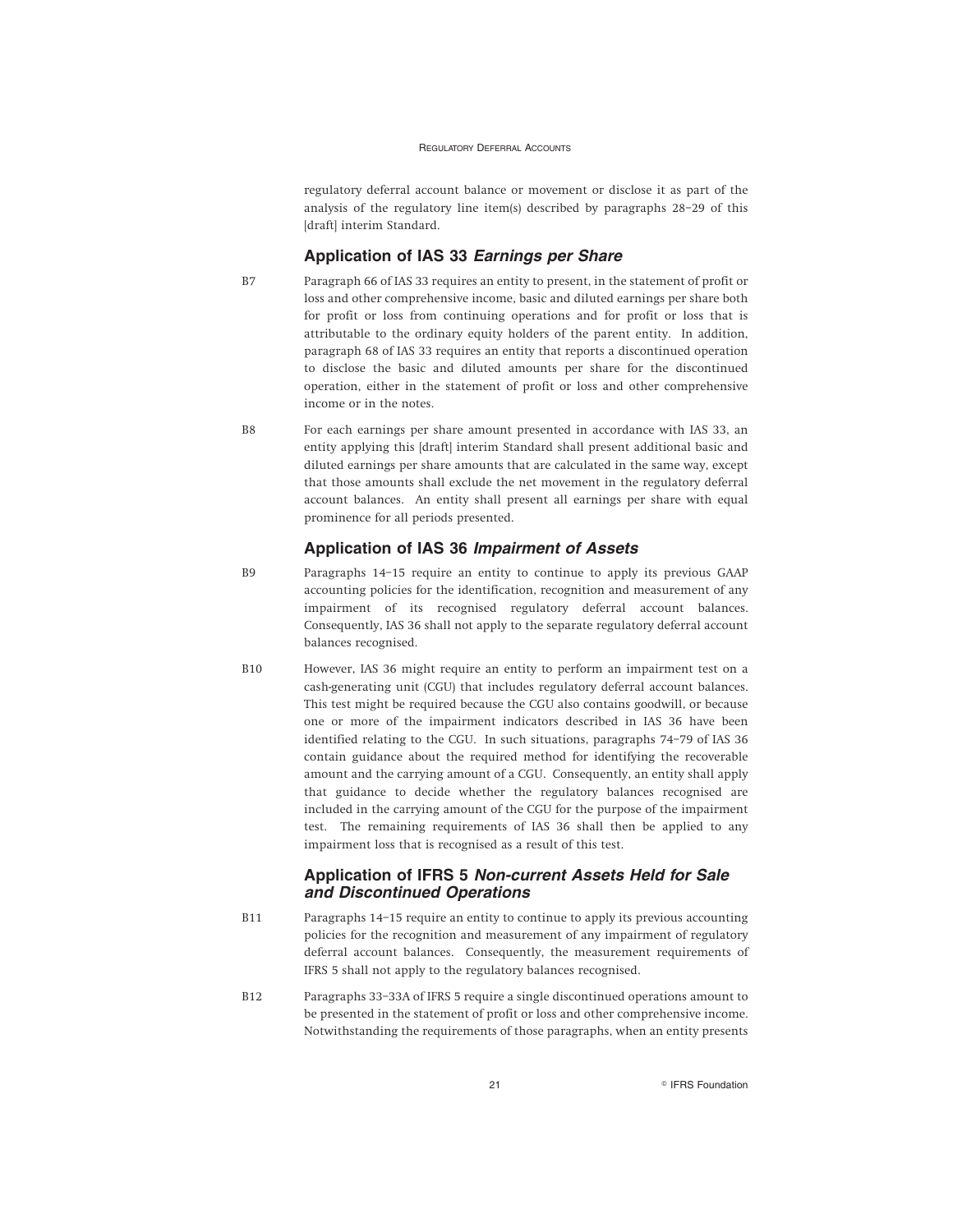a discontinued operation, it shall include the movement in regulatory deferral account balances that arose from the rate-regulated activities of the discontinued operation within the related line item that is presented for movements in the regulatory deferral account balances, instead of within the line items that are required by paragraphs 33–33A of IFRS 5. Similarly, notwithstanding the requirements of paragraph 38 of IFRS 5, when an entity presents a disposal group, the entity shall include the regulatory deferral account balances that are part of the disposal group within the related line item for the regulatory deferral account balances, instead of within the line items that are required by paragraph 38 of IFRS 5.

B13 The entity may present the total amount of regulatory deferral account debit and credit balances or the total movement in those balances that relate to the discontinued operation or disposal group as a separate line item alongside the regulatory deferral account balances or movement in those balances. Alternatively, it may be sufficient to disclose it as part of the analysis of the regulatory deferral account line item(s) described by paragraph 28 of this [draft] interim Standard.

### **Application of requirements for interests in other entities**

- B14 Paragraph 12(e) of IFRS 12 *Disclosure of Interests in Other Entities* requires an entity to disclose, for each of its subsidiaries that have non-controlling interests that are material to the reporting entity, the profit or loss that was allocated to non-controlling interests of the subsidiary during the reporting period. An entity that recognises regulatory deferral account balances in accordance with this [draft] interim Standard shall disclose the net movement in regulatory deferral account balances that is included within the amounts that are required to be disclosed by paragraph 12(e) of IFRS 12.
- B15 Paragraph 12(g) of IFRS 12 also requires an entity to disclose, for each of its subsidiaries that have non-controlling interests that are material to the reporting entity, summarised financial information about the subsidiary, as specified in paragraph B10 of IFRS 12. Similarly, paragraph 21(b)(ii) of IFRS 12 requires an entity to disclose, for each joint venture and associate that is material to the reporting entity, summarised financial information as specified in paragraphs B12–B13 of IFRS 12. Paragraph B16 of IFRS 12 specifies the summary financial information that an entity is required to disclose for all other associates and joint ventures that are not individually material in accordance with paragraph 21(c) of IFRS 12.
- B16 In addition to the information specified in paragraphs 12, 21, B10, B12–B13 and B16 of IFRS 12, an entity that recognises regulatory deferral account balances in accordance with this [draft] interim Standard shall also disclose the regulatory deferral account debit balance, the regulatory deferral account credit balance and the net movement in those balances for each entity for which those IFRS 12 disclosures are required.
- B17 Paragraph 19 of IFRS 12 specifies the information that an entity is required to disclose when the entity recognises a gain or loss on losing control of a subsidiary, calculated in accordance with paragraph 25 of IFRS 10. In addition to the information required by paragraph 19 of IFRS 12, an entity shall disclose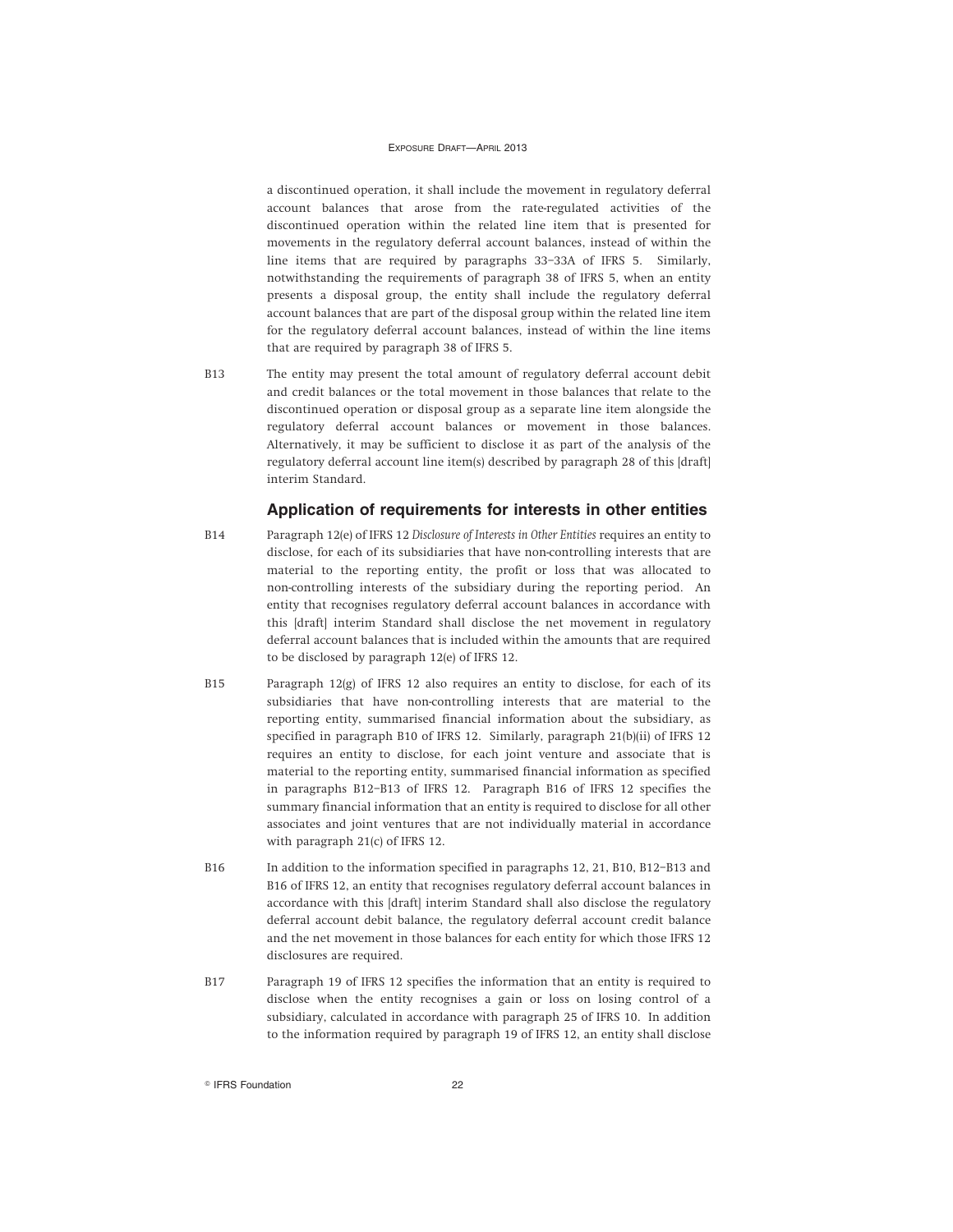the portion of that gain or loss that is attributable to derecognising regulatory deferral account balances in the former subsidiary at the date when control is lost.

23 **Participal EXECUTE:** Participal PERS Foundation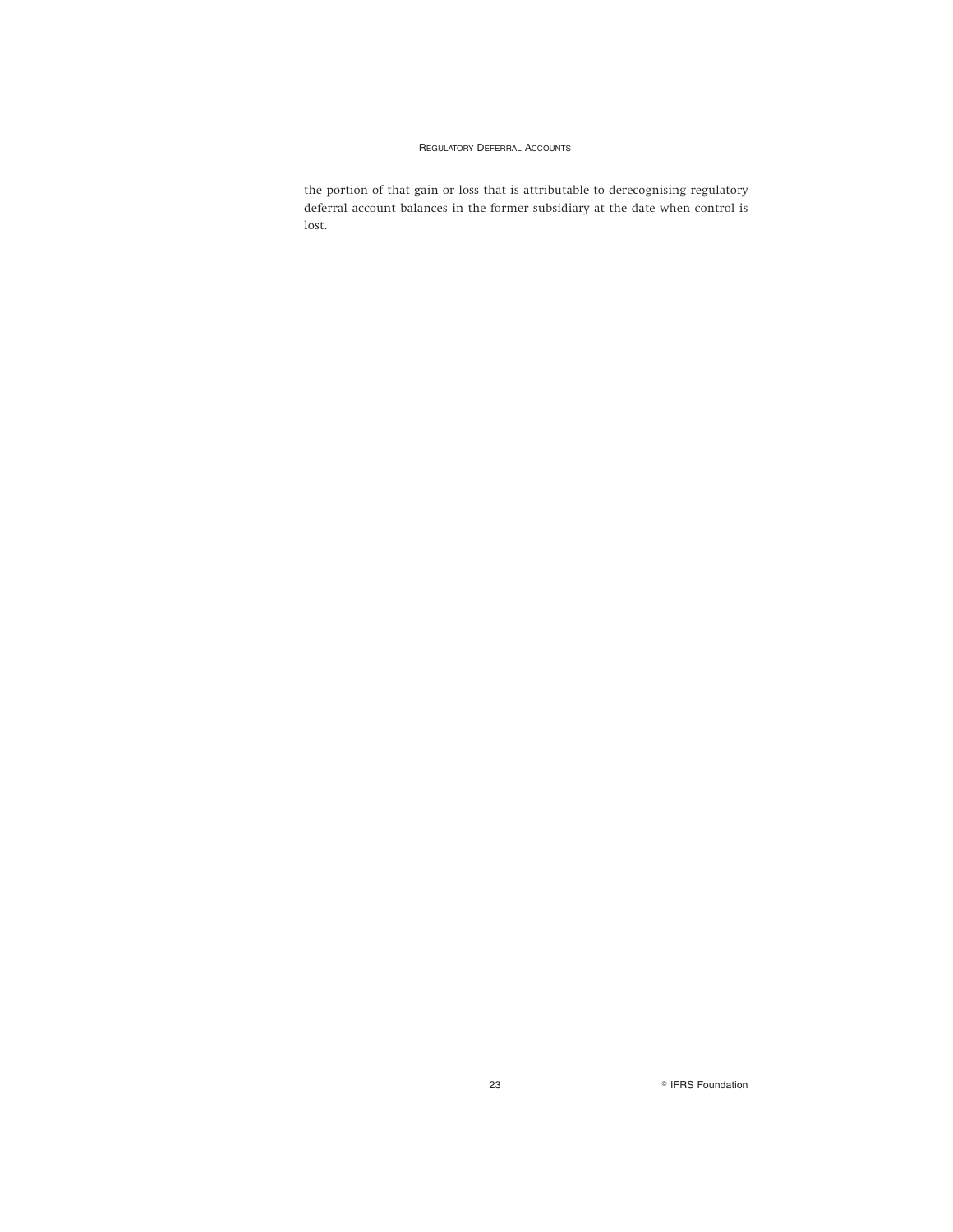### **Appendix C Effective date and transition**

*This appendix is an integral part of the [draft] interim Standard.*

### **Effective date and transition**

### **Effective date**

C1 An entity shall apply this [draft] interim Standard in its first annual IFRS financial statements for periods beginning on or after [date to be inserted after exposure]. Earlier application is permitted. If an entity applies this [draft] interim Standard in its first annual IFRS financial statements for an earlier period, it shall disclose that fact.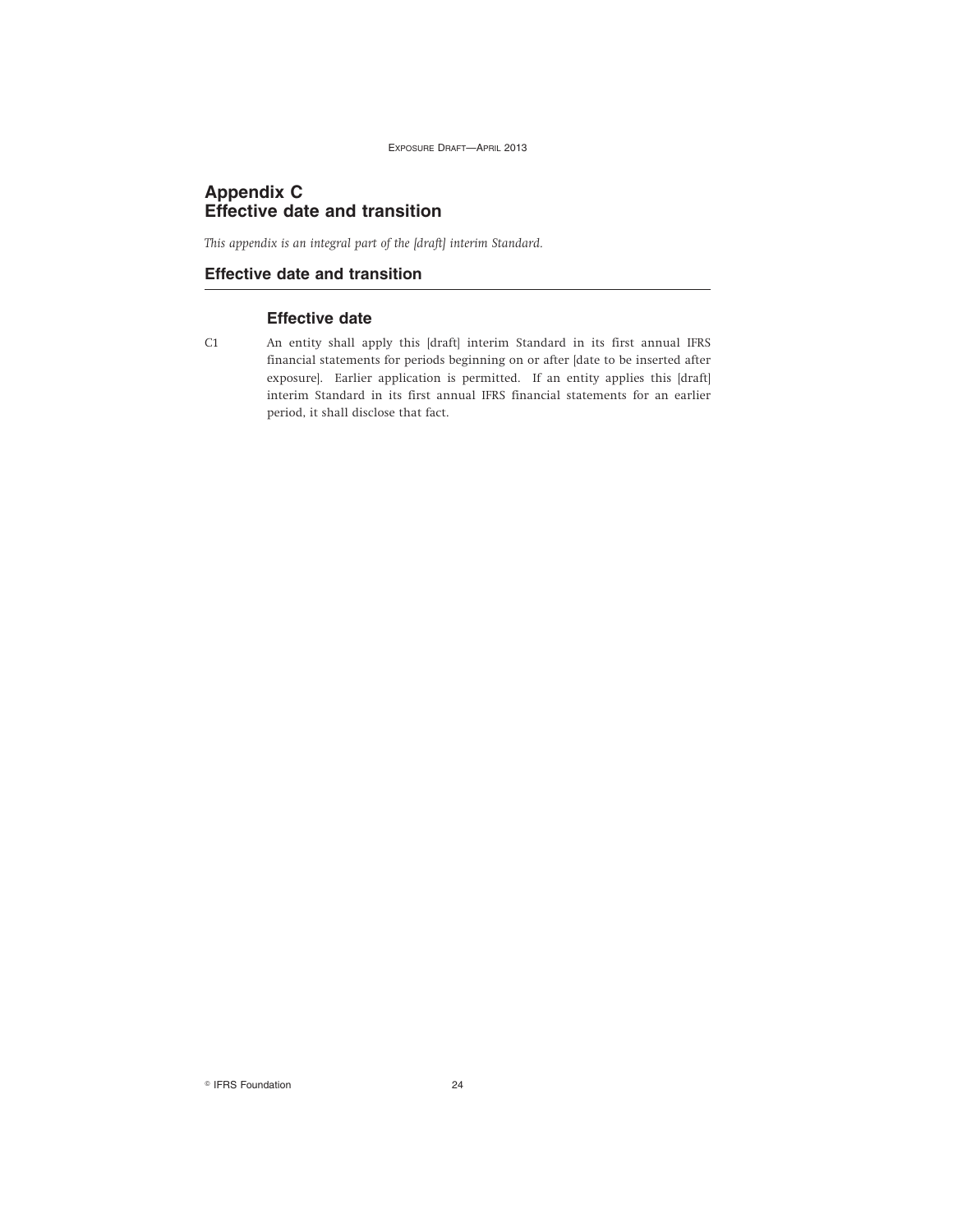### **Appendix D [Draft] Amendments to other IFRSs**

*This appendix sets out the amendments to other Standards that the IASB expects to make when it finalises this [draft] interim Standard.*

### **IFRS 1 First-time Adoption of International Financial Reporting Standards**

Paragraph D8B is amended. New text is underlined and deleted text is struck through.

IFRS 1.D8B Some entities hold items of property, plant and equipment or intangible assets that are used, or were previously used, in operations subject to rate regulation. The carrying amount of such items might include amounts that were determined under previous GAAP but do not qualify for capitalisation in accordance with IFRSs. If this is the case, a first-time adopter may elect to use the previous GAAP carrying amount of such an item at the date of transition to IFRSs as deemed cost. If an entity applies this exemption to an item, it need not apply it to all items. At the date of transition to IFRSs, an entity shall test for impairment in accordance with IAS 36 each item for which this exemption is used. For the purposes of this paragraph, operations are subject to rate regulation if they provide goods or services to customers at prices (ie rates) established by an authorised body empowered to establish rates that bind the customers and that are designed to recover the specific entity's allowable costs the entity incurs in of providing the regulated goods or services. and to earn a specified return. The specified return could be a minimum or range and need not be a fixed or guaranteed return.

25 **Research Street Executive Street Section** PIFRS Foundation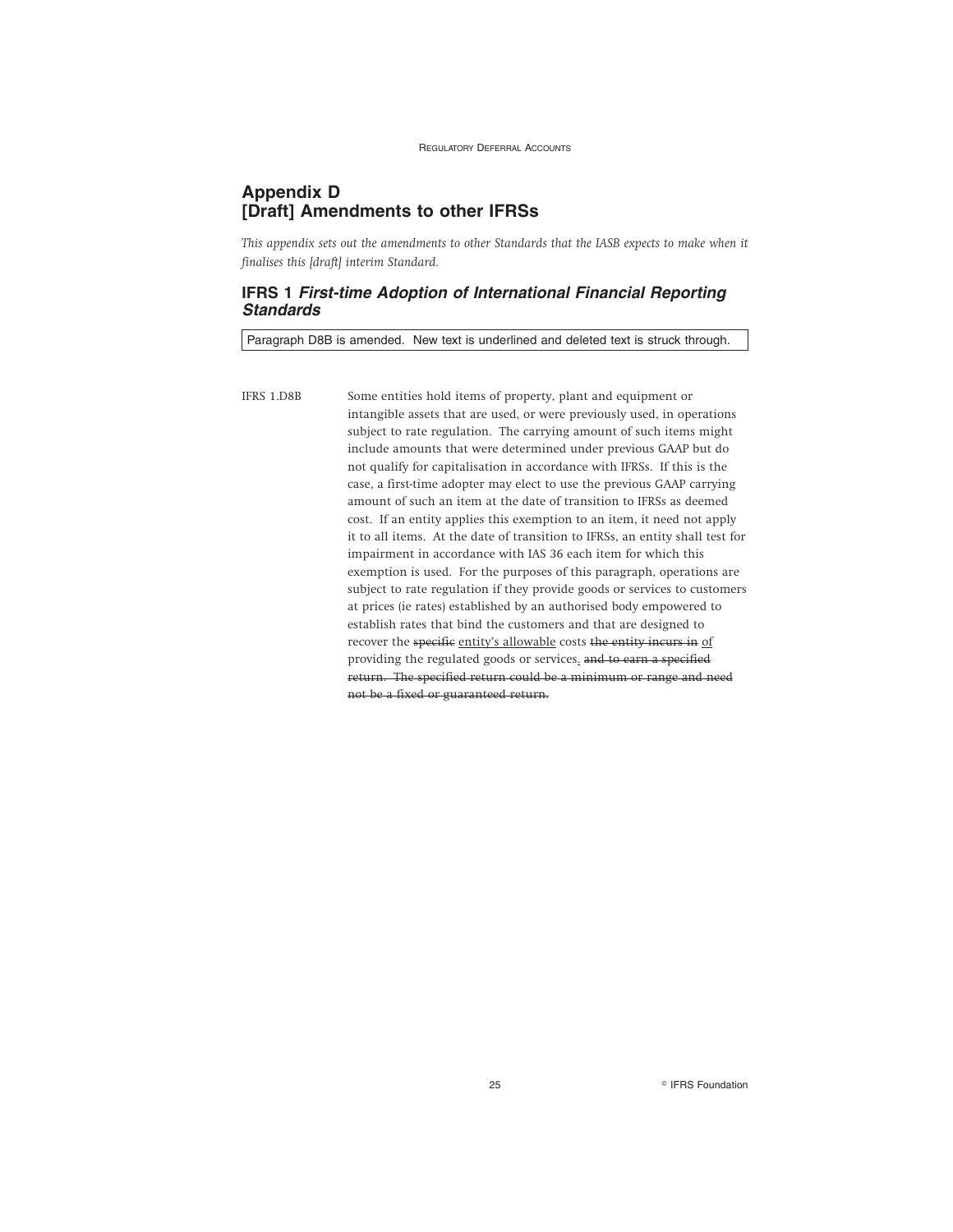### **Approval by the Board of the Exposure Draft Regulatory Deferral Accounts issued in April 2013**

The Exposure Draft *Regulatory Deferral Accounts* was approved for publication by twelve of the fifteen<sup>1</sup> members of the International Accounting Standards Board (IASB). Messrs Edelmann, Gomes and Zhang voted against its publication. Their alternative views are set out after the Basis for Conclusions.

Hans Hoogervorst Chairman Ian Mackintosh Vice-Chairman Stephen Cooper Philippe Danjou Martin Edelmann Jan Engström Patrick Finnegan Amaro Luiz de Oliveira Gomes Prabhakar Kalavacherla Patricia McConnell Takatsugu Ochi Darrel Scott Chungwoo Suh Mary Tokar Wei-Guo Zhang

<sup>1</sup> At the date that this Exposure Draft was published, there were sixteen members of the IASB because Gary Kubareck joined the IASB on 15 April 2013. However, the IASB's approval process had been completed prior to this date.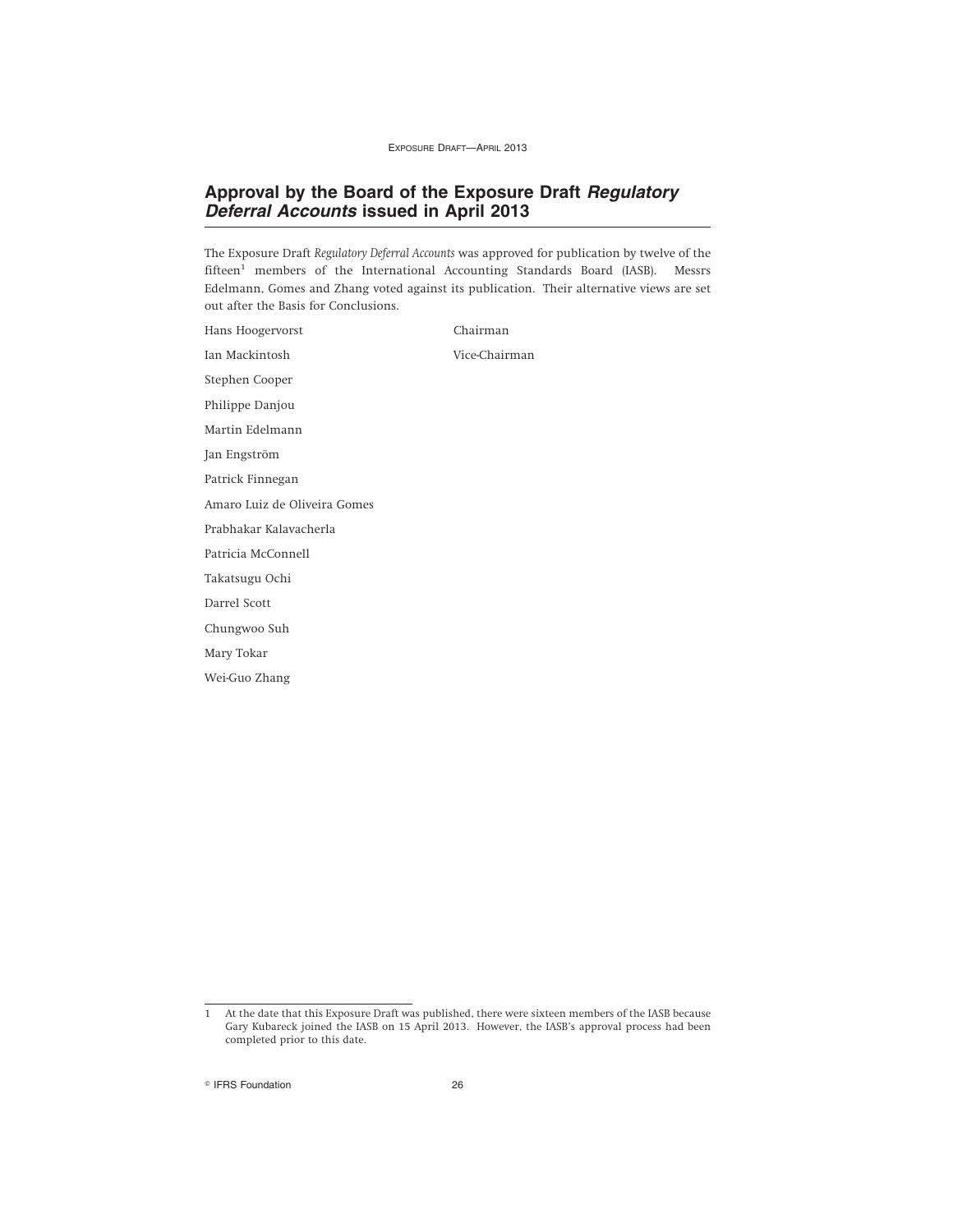### **CONTENTS**

|                                                                                           | from paragraph  |
|-------------------------------------------------------------------------------------------|-----------------|
| <b>BASIS FOR CONCLUSIONS ON THE EXPOSURE DRAFT</b><br><b>REGULATORY DEFERRAL ACCOUNTS</b> |                 |
| <b>INTRODUCTION</b>                                                                       | BC <sub>1</sub> |
| <b>REASONS FOR ISSUING THE [DRAFT] INTERIM STANDARD</b>                                   | <b>BC11</b>     |
| <b>BACKGROUND</b>                                                                         | <b>BC22</b>     |
| <b>SCOPE</b>                                                                              | <b>BC31</b>     |
| <b>RECOGNITION, MEASUREMENT AND IMPAIRMENT</b>                                            | <b>BC38</b>     |
| <b>PRESENTATION</b>                                                                       | <b>BC55</b>     |
| <b>DISCLOSURE</b>                                                                         | <b>BC63</b>     |
| <b>EFFECTIVE DATE AND TRANSITION</b>                                                      | <b>BC67</b>     |
| <b>EFFECTS ANALYSIS</b>                                                                   | <b>BC69</b>     |
| ALTERNATIVE VIEWS ON THE EXPOSURE DRAFT                                                   | AV <sub>1</sub> |

27 **CONSIDERS** Foundation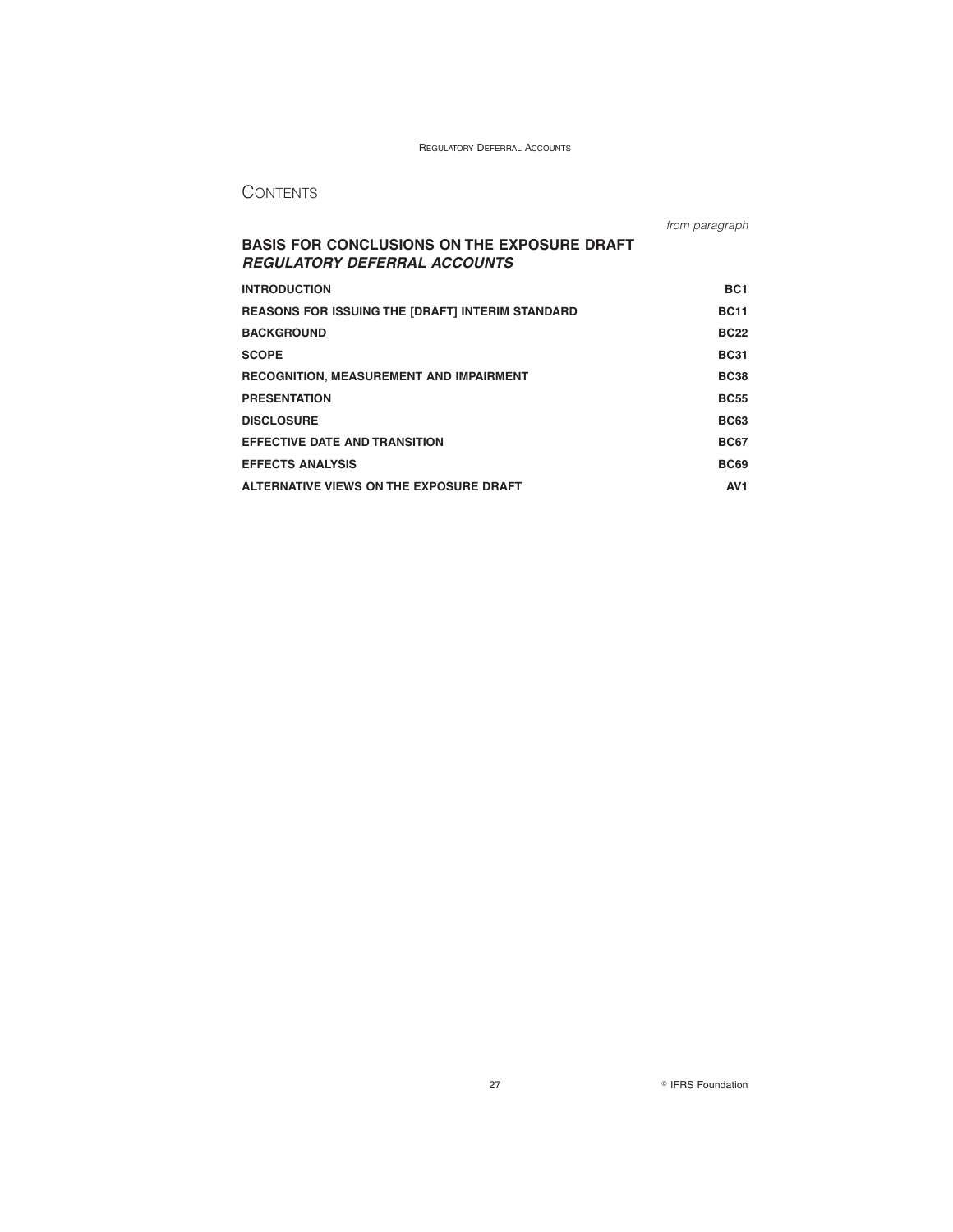### **Basis for Conclusions on the Exposure Draft Regulatory Deferral Accounts**

*This Basis for Conclusions accompanies, but is not part of, the [draft] interim Standard.*

### **Introduction**

- BC1 This Basis for Conclusions summarises the considerations of the International Accounting Standards Board (IASB) in reaching the tentative conclusions in the Exposure Draft *Regulatory Deferral Accounts*.
- BC2 The IASB, and the IFRS Interpretations Committee (the Interpretations Committee), has received several requests for guidance on whether rate-regulated entities can or should recognise, in their IFRS financial statements, a regulatory deferral or variance account debit balance or credit balance as a result of price or rate regulation by regulatory bodies or governments. Some national accounting standard-setting bodies permit or require such balances to be recognised as assets and liabilities under some circumstances, depending on the type of rate-regulation in force. In such cases, these regulatory deferral account balances are often referred to as 'regulatory assets' and 'regulatory liabilities'. However, as explained in this Basis for Conclusions (see paragraphs BC11–BC13 and BC21), the term 'regulatory deferral account balances' has been chosen as a neutral descriptor for these items for the purpose of this [draft] interim Standard.
- BC3 In June 2005, the Interpretations Committee received a request about the accounting standard issued by the US Financial Accounting Standards Board (FASB), SFAS 71 *Accounting for the Effects of Certain Types of Regulation*. 2 The request asked whether an entity could apply SFAS 71 in accordance with the hierarchy in paragraphs 10–12 of IAS 8 *Accounting Policies, Changes in Accounting Estimates and Errors* when selecting an accounting policy and in the absence of specific guidance in IFRS.
- BC4 US generally accepted accounting principles (US GAAP) have recognised the economic effect of certain types of rate regulation on US rate-regulated entities since at least 1962. In 1982, SFAS 71 formalised many of those principles. In the absence of specific national guidance, practice in many other jurisdictions followed SFAS 71. In the financial statements of rate-regulated entities that apply such guidance, regulatory deferral account balances are often incorporated into the carrying amount of items such as property, plant and equipment and intangible assets, or are recognised as separate items in the financial statements.
- BC5 The Interpretations Committee discussed the possible recognition of regulatory deferral account debit balances as part of its project on service concessions. As a result of its consideration at that time, the Interpretations Committee concluded that "entities applying IFRS should recognise only assets that qualified for recognition in accordance with the IASB's *Framework for the*

<sup>2</sup> The guidance in SFAS 71, together with subsequent amendments and related guidance, has now been incorporated into Topic 980 *Regulated Operations* in the *FASB Accounting Standards Codification®* .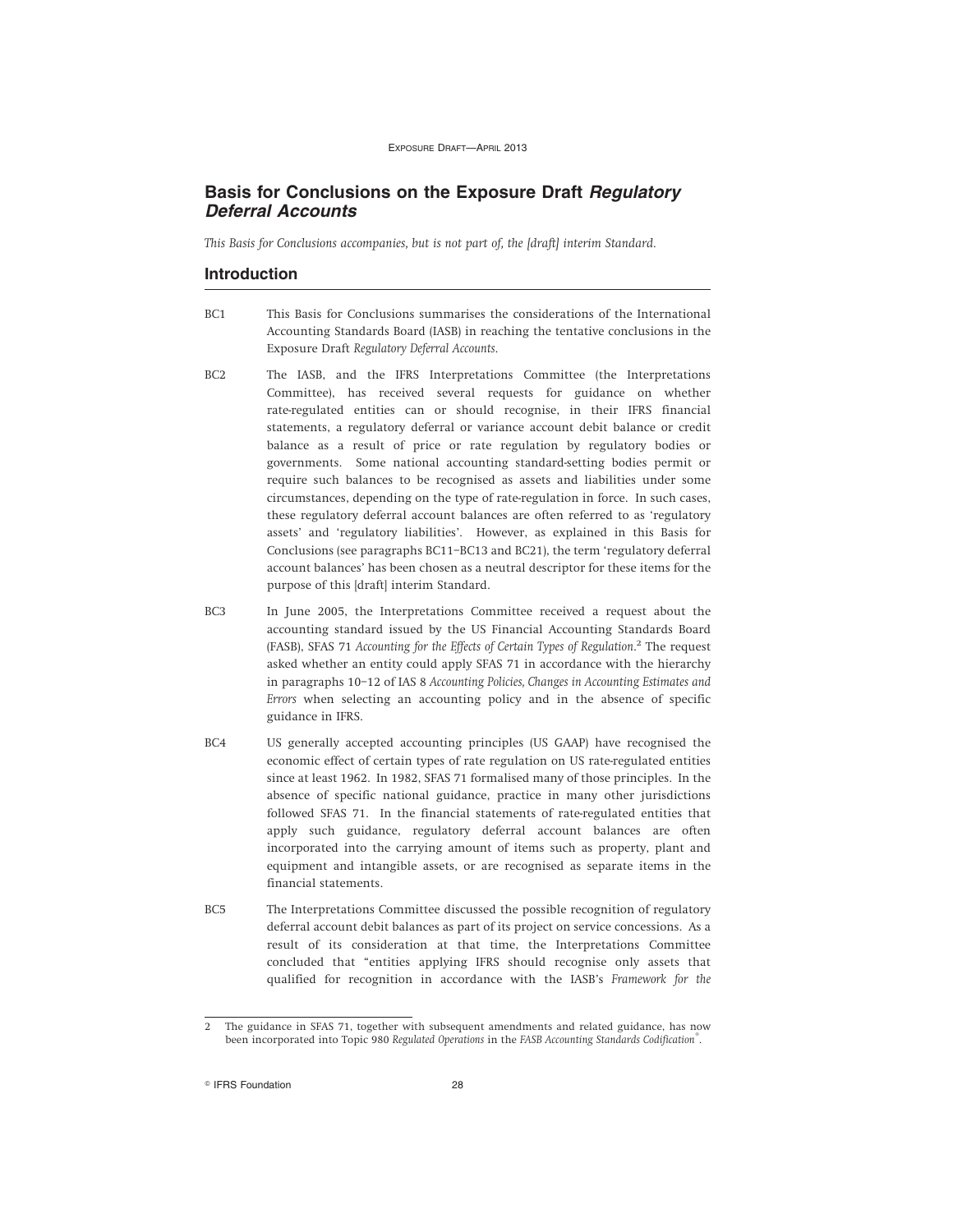*Preparation and Presentation of Financial Statements*<sup>3</sup> … and relevant accounting standards, such as IAS 11 *Construction Contracts*, IAS 18 *Revenue*, IAS 16 *Property, Plant and Equipment* and IAS 38 *Intangible Assets*." In other words, the Interpretations Committee thought that an entity should recognise 'regulatory assets' to the extent that they meet the criteria to be recognised as assets in accordance with existing IFRS.

- BC6 The Interpretations Committee concluded that the recognition criteria in SFAS 71 were not fully consistent with the recognition criteria in IFRS. Applying the guidance in SFAS 71 would result in the recognition of regulatory deferral account balances under certain circumstances that would not meet the recognition criteria of relevant Standards. Consequently, the requirements of SFAS 71 were not indicative of the requirements of IFRS. The Interpretations Committee decided not to add a project on 'regulatory assets' to its agenda.
- BC7 In January 2008, the Interpretations Committee received a second request to consider whether rate-regulated entities could or should recognise a 'regulatory liability' (or a 'regulatory asset') as a result of rate regulation by regulatory bodies or governments. The Interpretations Committee again decided not to add the issue to its agenda for several reasons. Importantly, it concluded that divergence did not seem to be significant in practice for entities that were applying IFRS. The established practice of almost all entities is to eliminate regulatory deferral account balances when IFRS is adopted and not to recognise such balances in IFRS financial statements. However, the Interpretations Committee also noted that rate regulation is widespread and significantly affects the economic environment of many entities.
- BC8 The IASB noted the ongoing requests for guidance on this issue. It also considered the comments that were received on the Interpretations Committee's tentative agenda decisions. Those comments pointed out that although divergence in practice did not exist, several jurisdictions whose local accounting principles permitted or required the recognition of regulatory deferral account balances would be adopting IFRS in the near future. This would increase pressure for a definitive conclusion on whether the recognition of regulatory deferral account balances as assets or liabilities would be consistent with the *Conceptual Framework*.
- BC9 Consequently, in December 2008, the IASB added a project on rate-regulated activities to its agenda and subsequently, in July 2009, issued an Exposure Draft *Rate-regulated Activities* (the 2009 ED). In September 2010, the IASB decided that the technical issues related to this topic could not be resolved quickly, and suspended the project until it had considered whether to include rate-regulated activities in its future agenda. A question on this issue was included in the 2011

<sup>3</sup> In September 2010, the IASB replaced the *Framework for the Preparation and Presentation of Financial Statements* with the *Conceptual Framework for Financial Reporting*. The definitions of assets and liabilities, and the criteria for recognising them in the statement of financial position were unchanged.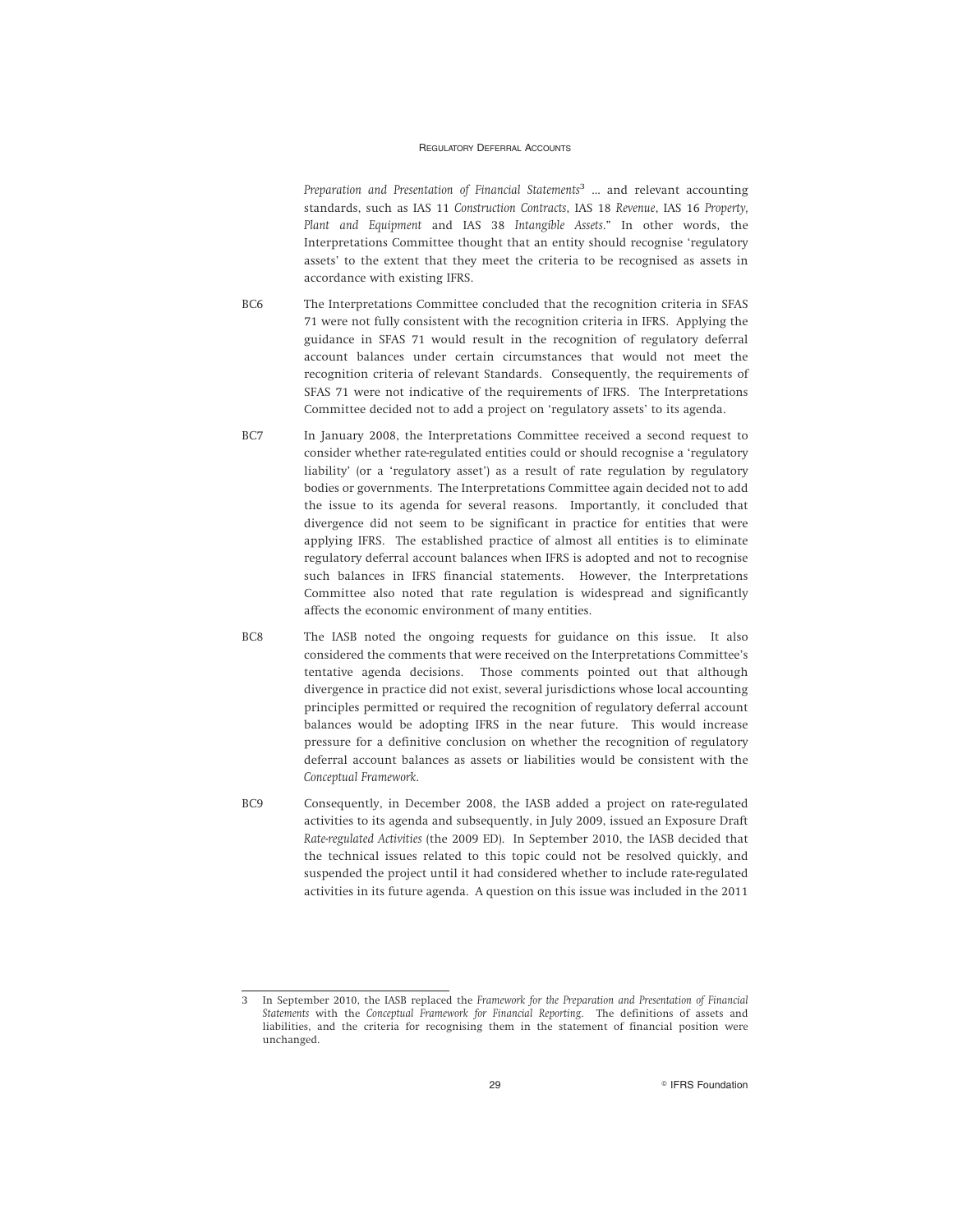Agenda Consultation.<sup>4</sup> The responses to this consultation, received through comment letters and other outreach activities, persuaded the IASB to prioritise addressing this issue.

BC10 As a result of its agenda-setting process, in September 2012 the IASB decided to add to its agenda a research project on rate-regulated activities, with the aim of developing comprehensive guidance. It also decided, in December 2012, to develop an interim Standard on the accounting for regulatory deferral accounts that would apply until the completion of the comprehensive project.

### **Reasons for issuing the [draft] interim Standard**

- BC11 The increased use of IFRS has increased the pressure on the IASB to address whether regulatory deferral account balances should be recognised in IFRS financial statements. The pressure has come not only from jurisdictions that have not yet adopted IFRS and that currently recognise such regulatory items in accordance with their current GAAP, but also from entities in jurisdictions that already apply IFRS. The IASB notes that the established practice in IFRS has been that almost all rate-regulated entities eliminate regulatory deferral account balances from the statement of financial position when they adopt IFRS and do not recognise such balances in IFRS financial statements. However, many of these rate-regulated entities argue that recognising such balances as assets and liabilities would provide more relevant information and would be a more representationally faithful way of reporting their rate-regulated activities.
- BC12 They argue that the terms of the rate regulation create special conditions that support the recognition of regulatory deferral account balances, even when those balances consist of deferred costs that other Standards require to be recognised as an expense in the period in which they are incurred. Those arguments were supported by the 2009 ED, which proposed that regulatory deferral account balances should be recognised when attached to activities that are subject to a specific type of rate regulation (referred to in the 2009 ED as 'cost-of-service rate regulation'). The IASB acknowledges that many respondents to the 2009 ED, and currently some members of the IASB, do not think that the regulatory deferral account balances meet the *Conceptual Framework* definitions of assets and liabilities and, therefore, should not be recognised in IFRS financial statements.
- BC13 However, the proposals in the 2009 ED raised expectations that the IASB agreed that there was merit to the arguments used to support the tentative conclusion proposed in the 2009 ED that such items meet the definition of assets and liabilities within the *Conceptual Framework*. Consequently, some respondents have noted that, although the case has not been made conclusively for amending IFRS to permit or require the recognition of regulatory deferral account balances as assets and liabilities, neither has it been made conclusively for an approach that eliminates such balances and changes existing accounting policies that are being widely applied in accordance with some national GAAPs,

<sup>4</sup> In July 2011, the IASB published a formal Request for Views document to provide a channel for formal public input on the broad aspects of our agenda-setting process and to further enhance public accountability and legitimacy.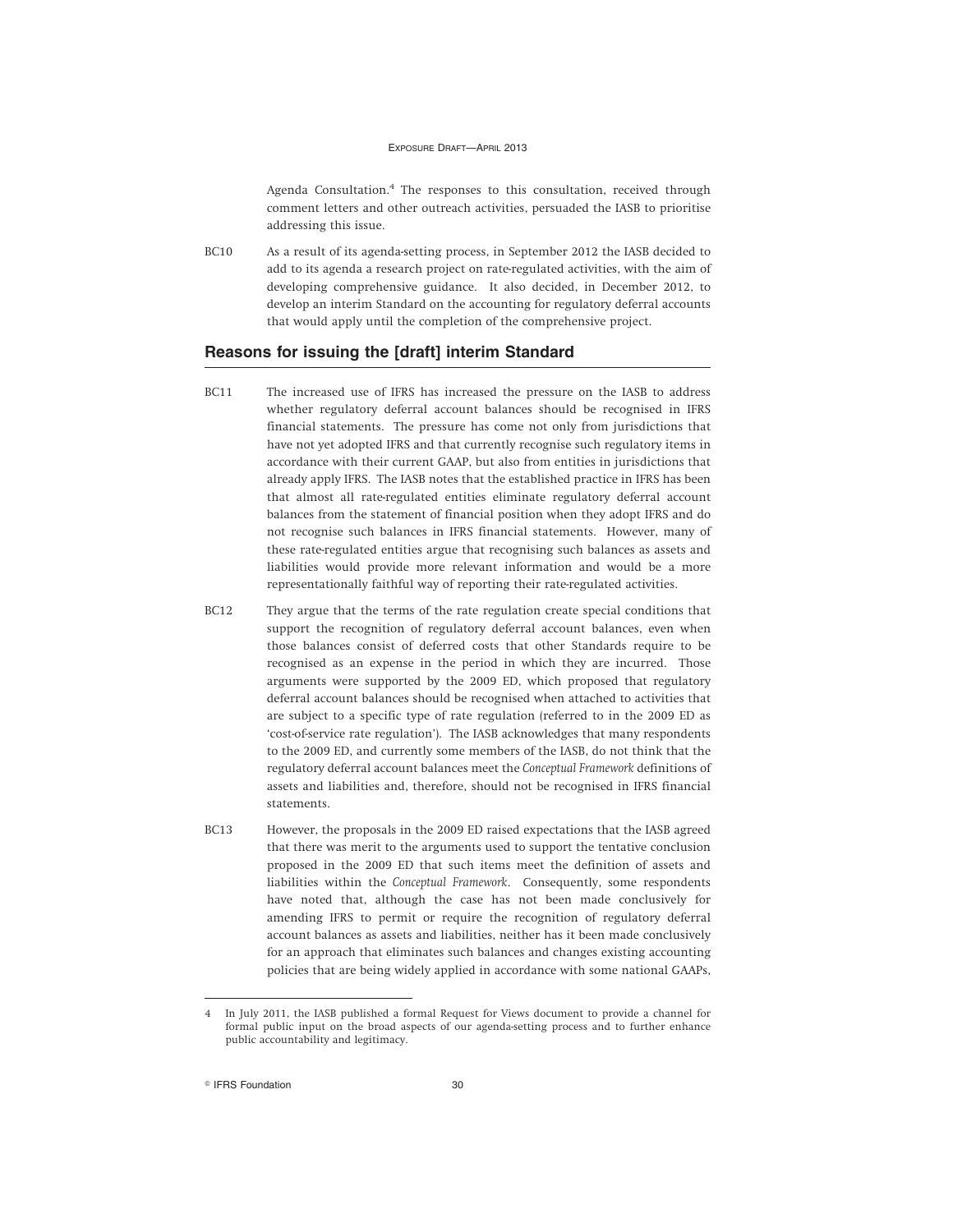and that are familiar to many users of financial statements in those jurisdictions that currently permit or require the recognition of rate-regulated items.

- BC14 The IASB acknowledges the difficult practice problems related to this issue. The responses to the 2009 ED raised complex and fundamental issues at a conceptual level that cannot be resolved quickly. Consequently, the IASB has started a research project to investigate these complex issues. In addition, the *Conceptual Framework* is currently being reviewed and updated. The outcome of the rate-regulated research project will be influenced by the outcome of the *Conceptual Framework* project. The initial objective of each of these projects is to develop a Discussion Paper that the IASB hopes will form a strong basis for developing guidance in the long term.
- BC15 The IASB recognises that discontinuing the recognition of regulatory deferral account balances in advance of the comprehensive Rate-regulated Activities project could be a significant barrier to the adoption of IFRS for those entities for which regulatory deferral account balances represent a significant proportion of net assets. This has led to an industry-specific 'carve-out' from the application of IFRS in at least one jurisdiction that has otherwise adopted IFRS, to allow rate-regulated entities to continue to use local GAAP (or, in some cases, US GAAP). In addition, there are examples of 'carve-ins' being created that introduce specific guidance for rate-regulated activities that overlies IFRS requirements as issued by the IASB. However, the interaction of such guidance when it is in conflict with the requirements of IFRS can create diversity of application in practice.
- BC16 During outreach, some respondents told the IASB that, in many jurisdictions, the accounting policies developed for regulatory deferral account balances are based on US GAAP or local GAAP that provides similar guidance. This is understood to allow a reasonable level of comparability of the treatment of the regulatory deferral account balances across jurisdictions. However, different approaches to accommodating existing practice for such balances has reduced comparability for users of financial statements in these jurisdictions, because the rest of the items in the financial statements are now accounted for using different accounting frameworks (for example, IFRS, US GAAP or local GAAP), depending on which approach has been adopted. In some cases, the development of these carve-in or carve-out options has been in direct response to the publication of the 2009 ED.
- BC17 The IASB has, therefore, decided to issue this [draft] interim Standard, which proposes to allow those entities that currently recognise regulatory deferral account balances in accordance with their previous GAAP, to continue to do so when making the transition to IFRS. Consequently, an entity that does not recognise regulatory deferral account balances in the period immediately preceding its first IFRS financial statements is not eligible to apply this [draft] interim Standard in order to start recognising such balances. An entity would not, therefore, be eligible if, for example, the entity did not have any relevant rate-regulated activities in the period before it made the transition to IFRS or the entity is a newly formed business and adopts IFRS in its first financial statements. The IASB thinks that this restriction balances the needs of preparers and users in jurisdictions that currently recognise regulatory deferral account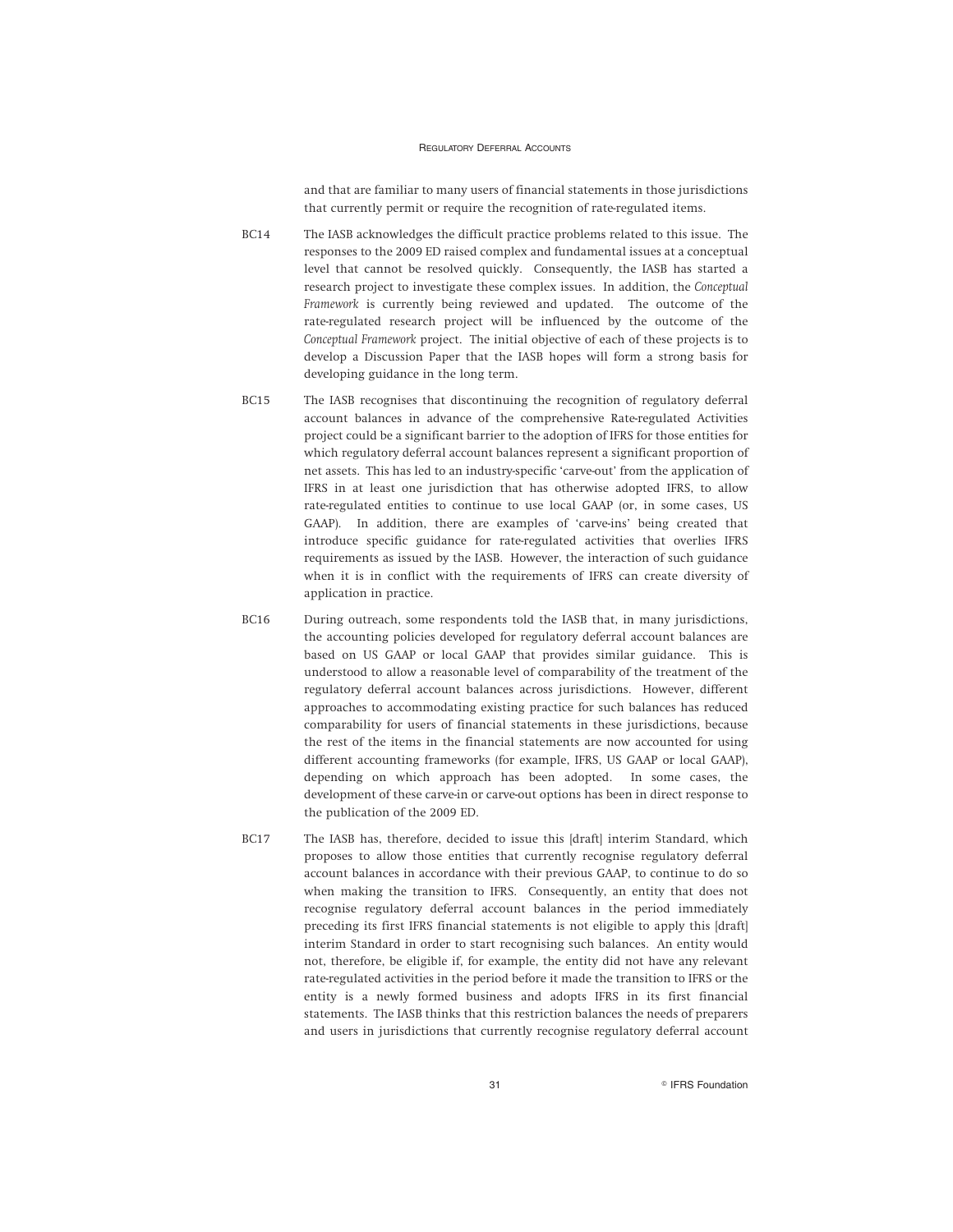balances in accordance with previous GAAP, and those that do not recognise such balances in accordance with IFRS.

- BC18 An interim Standard that permits first-time adopters of IFRS to continue to apply their existing policies for recognising and measuring regulatory deferral account balances will help those entities avoid having to make a major change to their accounting policies for regulatory deferral account balances until guidance is developed through the comprehensive Rate-regulated Activities project. This would enable many rate-regulated entities to make the transition to IFRS, thus overcoming the barrier noted in paragraph BC15. In order to improve comparability between those IFRS preparers that are subject to rate-regulation but do not recognise regulatory deferral account balances and those entities that will be permitted to recognise such balances in accordance with this [draft] interim Standard, the IASB proposes some changes to the presentation of these balances. However, the presentation and disclosure proposals should help to reduce the disruption to trend information for these entities on transition to IFRS, until the IASB can consider these issues in its comprehensive project.
- BC19 The IASB acknowledges that the proposal to permit only a limited population of entities to recognise regulatory deferral account balances will introduce some inconsistency and diversity into IFRS practice for the treatment of regulatory deferral account balances, when it does not currently exist. However, the IASB thinks that the proposed presentation and disclosure accounting requirements in this [draft] interim Standard will help to minimise the impact of introducing this inconsistency, and that the benefits to users and preparers of financial statements outweigh the costs.
- BC20 The IASB thinks that the following benefits of the proposed interim Standard justify introducing this diversity:
	- (a) it is likely to remove a major barrier to the adoption of IFRS for many entities for which regulatory deferral account balances represent a significant proportion of net assets;
	- (b) it should reduce the risk of entities adopting locally developed 'carve-ins' or 'carve-outs' that would otherwise create greater diversity of accounting treatment and greater confusion for users of financial statements. Having more entities applying IFRS would ensure that their other activities are reported in accordance with IFRS, thereby increasing comparability for those other assets and liabilities; and
	- (c) it is likely to improve transparency and consistency in the way that regulatory deferral account balances and movements in those balances are presented, thereby highlighting the impact of recognising such items and improving comparability between those entities that will recognise such balances in accordance with the proposed interim Standard.
- BC21 However, the IASB noted that, by publishing this [draft] interim Standard, it is in no way anticipating the outcome of the comprehensive Rate-regulated Activities project referred to in paragraph BC14. Consequently, regulatory deferral account balances are not described as 'regulatory assets' or 'regulatory liabilities' in this [draft] interim Standard because the IASB has yet to decide whether they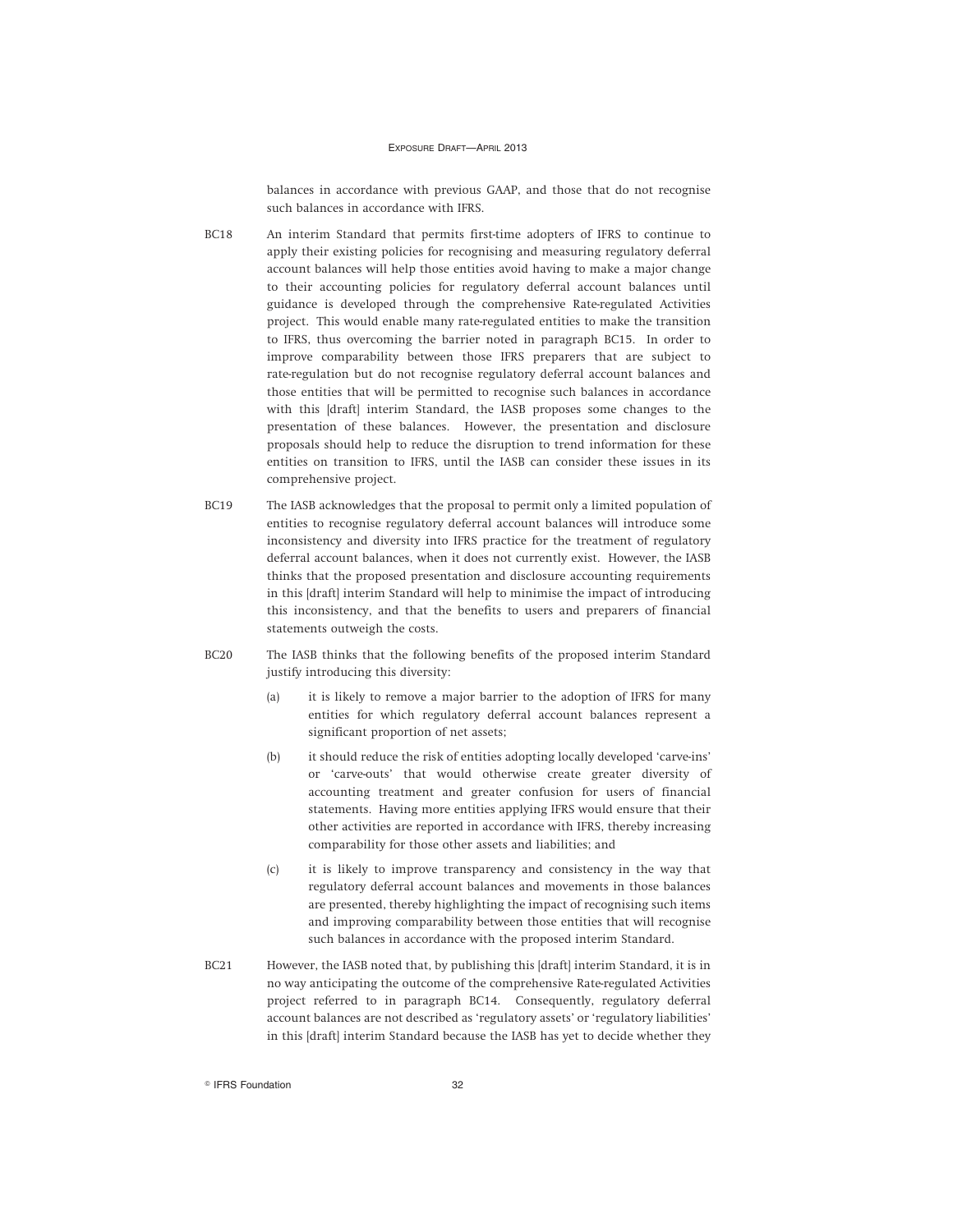meet the definitions of assets or liabilities in the *Conceptual Framework*. The separation of these balances from the amounts that are recognised as assets and liabilities in accordance with other Standards is designed to maintain the integrity of the application of existing Standards.

### **Background**

- BC22 For the purpose of this [draft] interim Standard, rate regulation is a restriction on the setting of prices that can be charged to customers for goods or services. Generally, rates are regulated when an entity provides goods or services that are often considered essential and has a monopoly or a dominant market position that gives it excessive market power. In such situations, there is a lack of effective competition to constrain the prices that the entity can charge. To compensate, governments impose rate regulation through legislative powers; this usually is done by establishing a rate-regulatory authority (the 'rate regulator') and giving it the power to approve the rates of a specific entity or categories of entities (for example, electricity distribution utilities). Entities within the jurisdiction of the rate regulator are not allowed to charge prices for regulated goods or services other than those approved by the rate regulator.
- BC23 A number of rate-regulatory methodologies exist and, for each, application can vary by rate regulator, the entity that is being regulated and the particular circumstances. The objective of many methodologies is to set 'just and reasonable' rates, ie rates that balance both customer and investor interests. Rate regulators that use such methodologies establish rates that charge customers a fair price and are reasonably stable from year to year. At the same time, these rate regulators wish to ensure that the entity that is providing the regulated goods or services remains financially viable. Consequently, they may set rates to not only recover the costs of providing the goods or services, but also to provide a fair return to the entity's owners.
- BC24 Cost-of-service rate regulation (for example, return-on-rate-base regulation) is one such methodology. Rates are set by working backwards from the desired return on the investment made by the entity to provide the regulated goods or services (the rate-base) and the allowable costs, which establishes the amount of revenue (the revenue requirement) that the rate regulator considers reasonable to achieve the regulatory objective. The rate regulator uses this revenue requirement, together with an estimate of future volume, to establish the rate or range of rates that the entity can charge customers or groups of customers.
- BC25 In recent years there has been a trend towards incentive-based regulatory methodologies, such as so-called 'price-cap' regulation. With price-cap regulation, initial rates may reflect the cost of service, but are allowed to increase, or are required to decrease, over time in accordance with a formula. Hybrid methodologies that are combinations of price-cap and cost-of-service approaches also exist. Some of these hybrid methodologies use incentive-based rate-setting mechanisms with intermittent cost-of-service rebasing, which retains a causal effect between the rate-base and allowable costs and the setting of future prices.

33 **B IFRS Foundation**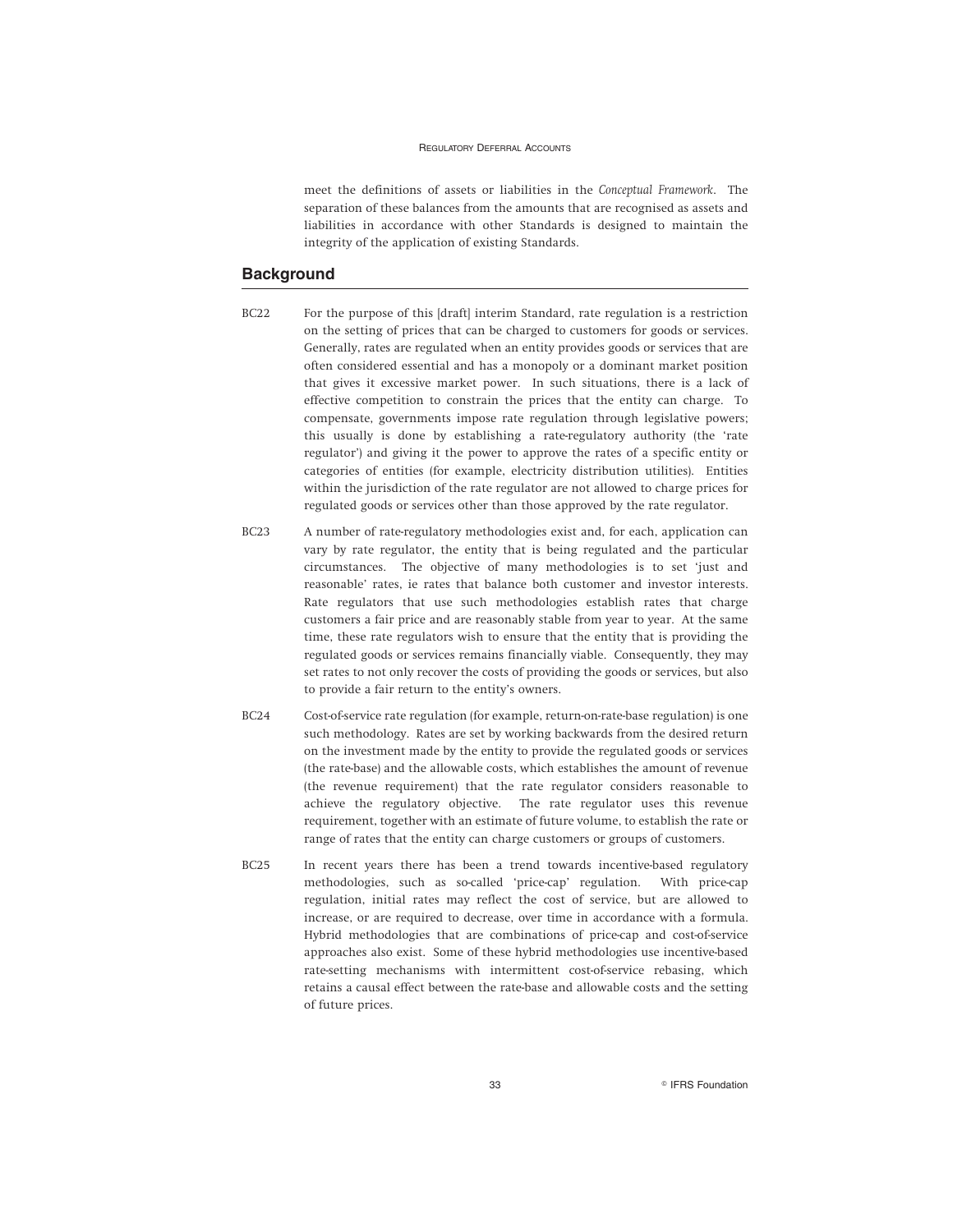BC26 Regardless of the regulatory methodology that is used, the economic reality of an entity with operations that are subject to rate regulation is shaped in part by the actions of its rate regulator. By restricting prices, rate regulation can affect the amount and timing of the entity's revenues and cash flows, thereby affecting its financial position and performance.

### **Accounting for rate-regulation purposes**

- BC27 In the types of rate regulatory schemes that are intended to be within the scope of this [draft] interim Standard, there is a strong link between the amounts that the rate regulator decides are included as allowable costs when determining the customer rates and the amounts that eventually are recognised through the entity's statement of profit or loss and other comprehensive income for financial reporting purposes. This is because the rate-setting mechanism is designed to recover the costs incurred by the entity (plus, when applicable, an allowed return on the investment by the owners of the entity). However, a rate regulator's actions may cause differences between the accounting treatment of a transaction or event for rate-setting purposes and its treatment for IFRS financial reporting purposes. These differences may result from differences in classification or timing, for example:
	- (a) A rate regulator may allow a 'deemed' cost of equity to be treated as an allowable cost for rate-making purposes. The aim of this treatment is to try to ensure that the regulated rate is designed both to recover the costs incurred by the entity and provide a reasonable rate of return on the investment for the entity's owners. For IFRS financial reporting purposes, this cost of equity is not recognised as an expense, nor is it included as part of the cost of construction of the item of property, plant and equipment or intangible asset. Instead, dividends that are paid or payable to the entity's owners are presented as a distribution of profit.
	- (b) In a cost-of-service regime, all of the entity's expenditures that could have a significant effect on rates are usually subject to a prudency review by the rate regulator. This includes expenditures for the construction of property, plant and equipment and some intangible assets. The capital investment aspects of an entity's rate-setting application may be reviewed by the rate regulator after the related expenditures have been incurred (and, sometimes, after the plant or other asset has been placed in service). The rate regulator will consider whether those expenditures are approved for recovery through customer rates. These allowable costs are usually included in the rate-base cost of the asset for regulatory purposes, even if they would not be capitalised for financial reporting purposes in accordance with the relevant Standard, such as IAS 16 or IAS 38. Costs that are deemed imprudent or otherwise ineligible by the rate regulator are disallowed and treated as expenses for regulatory purposes, even if they would otherwise be capitalised for financial reporting purposes. Consequently, these disallowed costs are not intended to be recovered through the rates charged to customers and are borne instead by the entity's owners.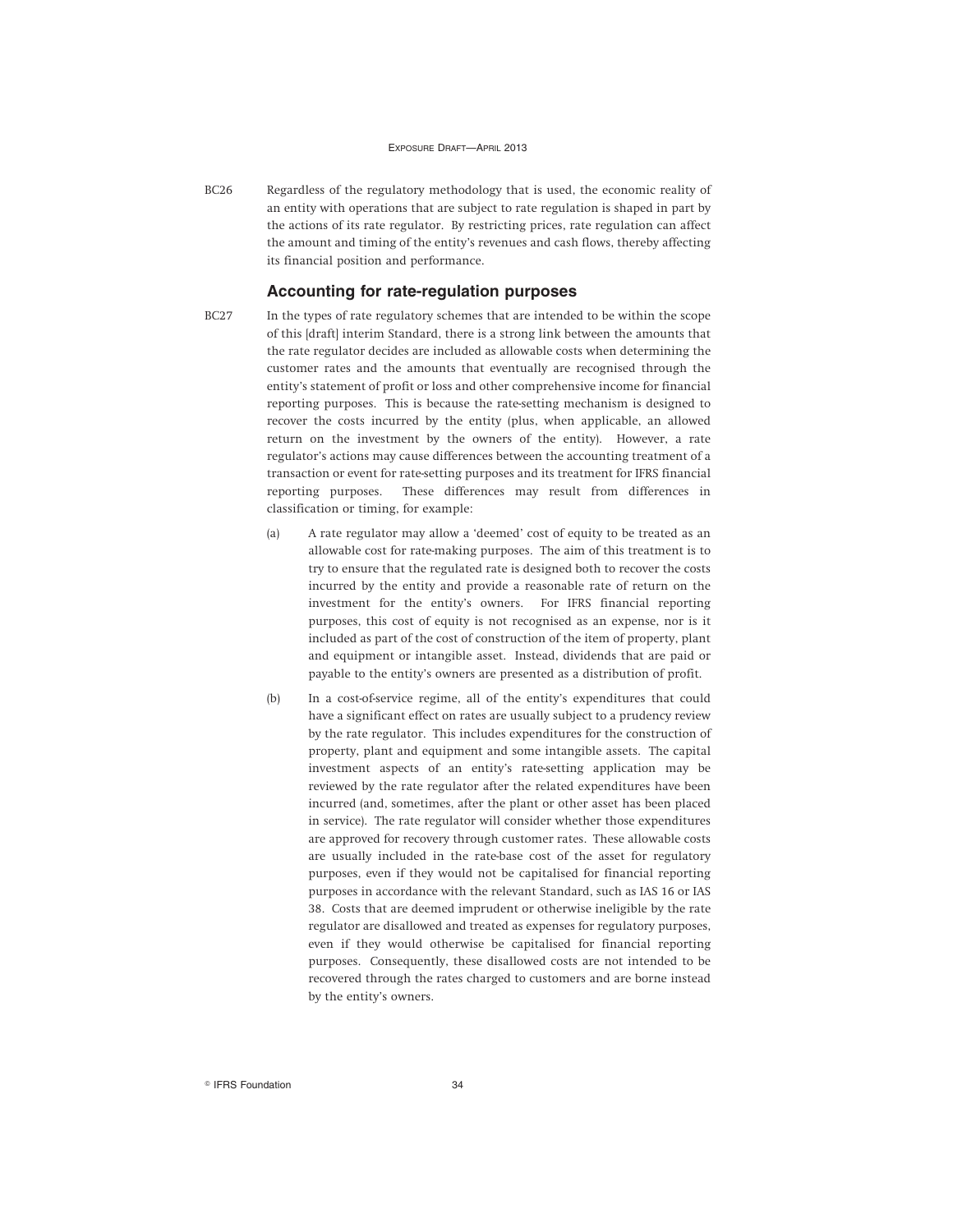- (c) The rate-setting process is usually forward-looking because rates are established on the basis of forecast costs and volumes. However, actual costs and revenues inevitably vary from forecast costs and revenues. Regulatory deferral accounts are used to record these variances and other timing differences between the period in which the revenue is earned and the expenses are incurred (and are therefore usually recognised for financial reporting purposes) and when such amounts are recognised as income or expenses for regulatory rate-setting purposes. Rate regulators often use these deferral accounts for rate-setting purposes so that any excess costs can be recovered (or over-recoveries can be reversed) through the rates charged to customers in future years. Deferral account balances usually are amortised for rate-regulation purposes over a period that is specified by the regulator.
- BC28 Deferral accounts can be short, medium or long term in nature, depending on the time frame in which they are expected to be recovered or reversed. An example of a short-term deferral account is one for ongoing variances in an entity's energy supply costs. Another example is an account that is intended to capture volume variances, ie differences between actual volumes that were billed and forecast volumes that were used to set the regulated rate. A medium-term deferral account might be used for unusual items such as storm damage costs that the rate regulator specifies will be recovered in rates over a future period of maybe ten to fifteen years.
- BC29 Long-term deferral accounts often reflect the policy decisions made by the rate regulator. For example, in some jurisdictions a rate regulator may require that decommissioning costs, pension costs and income taxes must be accounted for on a cash basis for rate-setting purposes. Regulatory deferral account balances arising from such decisions capture the differences from the accrual accounting that is required by general purpose financial reporting standards. Another example relates to property, plant and equipment. A rate regulator may encourage the entity to invest more in infrastructure to increase supply or improve its reliability. Consequently, the rate regulator may allow indirect costs to be included in the rate-base cost of the infrastructure assets, which would not be capitalised as part of the cost of the asset in accordance with IAS 16. In addition, the rate regulator might allow that rate-base cost to be depreciated more quickly for regulatory purposes than would be appropriate in accordance with IAS 16.
- BC30 Often the rate regulator's determination of the regulated rate allows the rate-regulated entity to earn a return on a deferral account debit balance (ie deferred costs) to compensate it for having to finance the delay in the cash recovery. In the case of over-recoveries (ie excess revenues) to be reversed through lower future rates, the rate regulator may apply a financing fee to the deferral account credit balance when determining the regulated rate. This discount or interest rate may be set by the rate regulator and may differ from the rate that would otherwise be used for financial reporting purposes.

35 **B IFRS Foundation**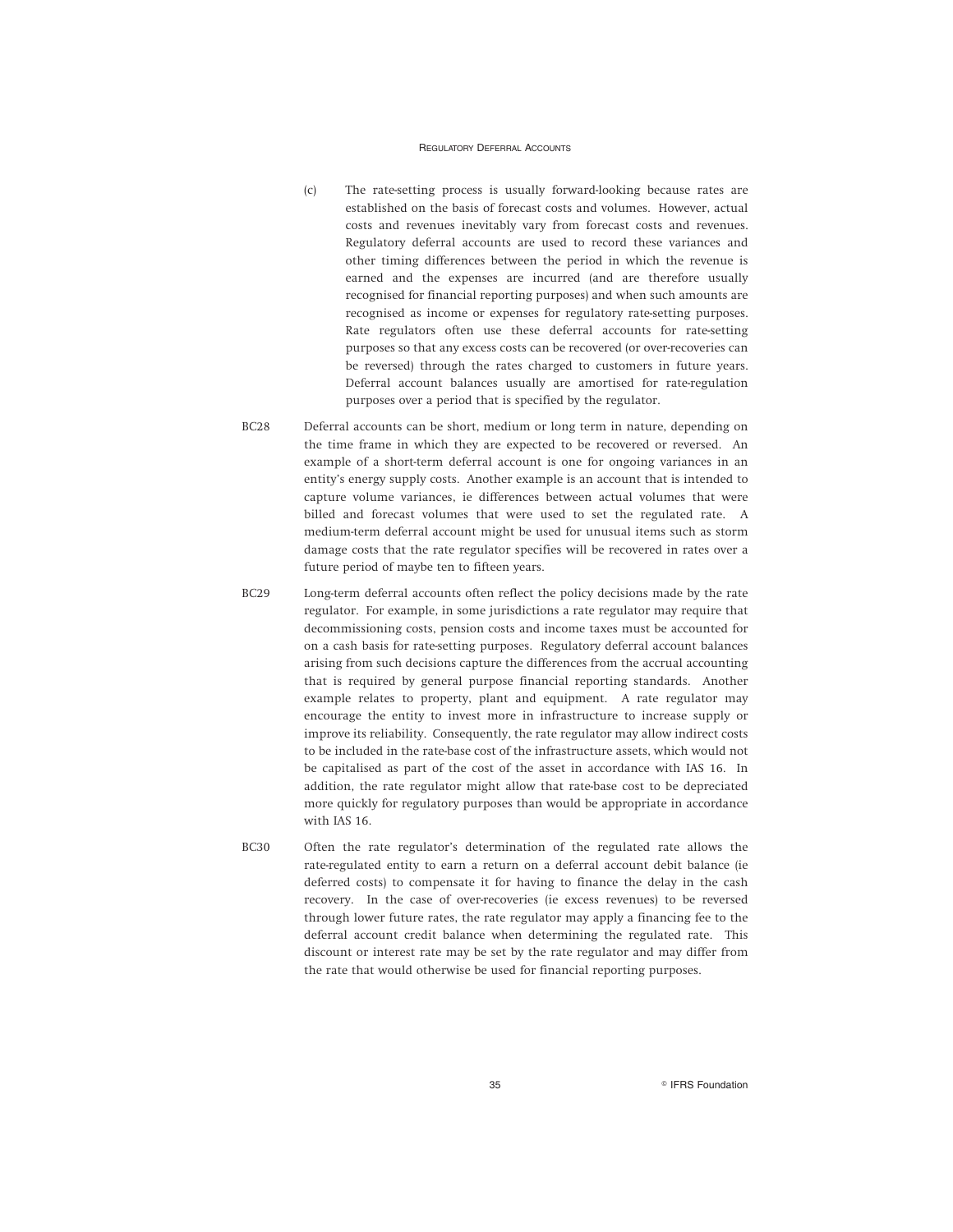### **Scope**

- BC31 As noted in paragraph BC17, this [draft] interim Standard proposes to allow, but not require, those entities that currently recognise regulatory deferral account balances in accordance with their previous GAAP to continue to do so when making the transition to IFRS. Consequently, an entity can only start to apply this [draft] interim Standard if it applies IFRS 1 *First-time Adoption of International Financial Reporting Standards* at the same time.
- BC32 Historically, rate regulation tended to apply to all activities of an entity. However, with acquisitions, diversification and deregulation, rate regulation often now applies to only a portion of an entity's activities, resulting in it having both regulated and non-regulated activities. The [draft] interim Standard applies only to the rate-regulated activities that meet the two criteria set out in paragraph 7, regardless of the type of entity or industry to which it belongs.
- BC33 The IASB does not intend to allow entities to recognise regulatory deferral account balances if those entities have a monopoly position in a market and decide to self-regulate to avoid the potential government intervention that might occur if they were perceived to be abusing their monopoly position. Consequently, the first scope criterion in paragraph 7 requires there to be a formal rate regulatory mechanism in place that is supported by statute or contract and that binds the entity's customers.
- BC34 The second scope criterion in paragraph 7 requires that there is an identifiable causal effect that links the regulatory deferral account balances to the rate-setting process. Consequently, rate-setting processes that determine rates based on targeted or assumed costs, for example, industry averages that do not intend to represent the actual allowable costs incurred or that are expected to be incurred by the entity, are not within the scope of this [draft] interim Standard. The IASB intends for this criterion to provide reasonable assurance that the deferred amounts will be recovered through future rates. This is intended to address the concerns of some respondents to the 2009 ED that the implementation of a Standard without any recognition threshold may be onerous and lead to the recognition of regulatory deferral account balances for which there is a low probability of cash flows occurring.
- BC35 The [draft] interim Standard does not address an entity's accounting for reporting to regulators (regulatory accounting). Rate regulators may require a regulated entity to maintain its accounts in a form that permits the rate regulator to obtain the information that is needed for regulatory purposes. Rate regulators' actions are based on many considerations. The [draft] interim Standard would neither limit nor endorse a rate regulator's actions.
- BC36 Although rate regulators can affect the timing of the recovery of the costs or the reversal of over-recoveries through future increases and decreases in rates, they cannot change the characteristics of assets and liabilities that exist and that are accounted for in accordance with IFRS. The IASB, therefore, is not proposing any changes to the accounting for assets or liabilities that are already addressed in other Standards (see paragraphs BC39 and BC51). Those items should be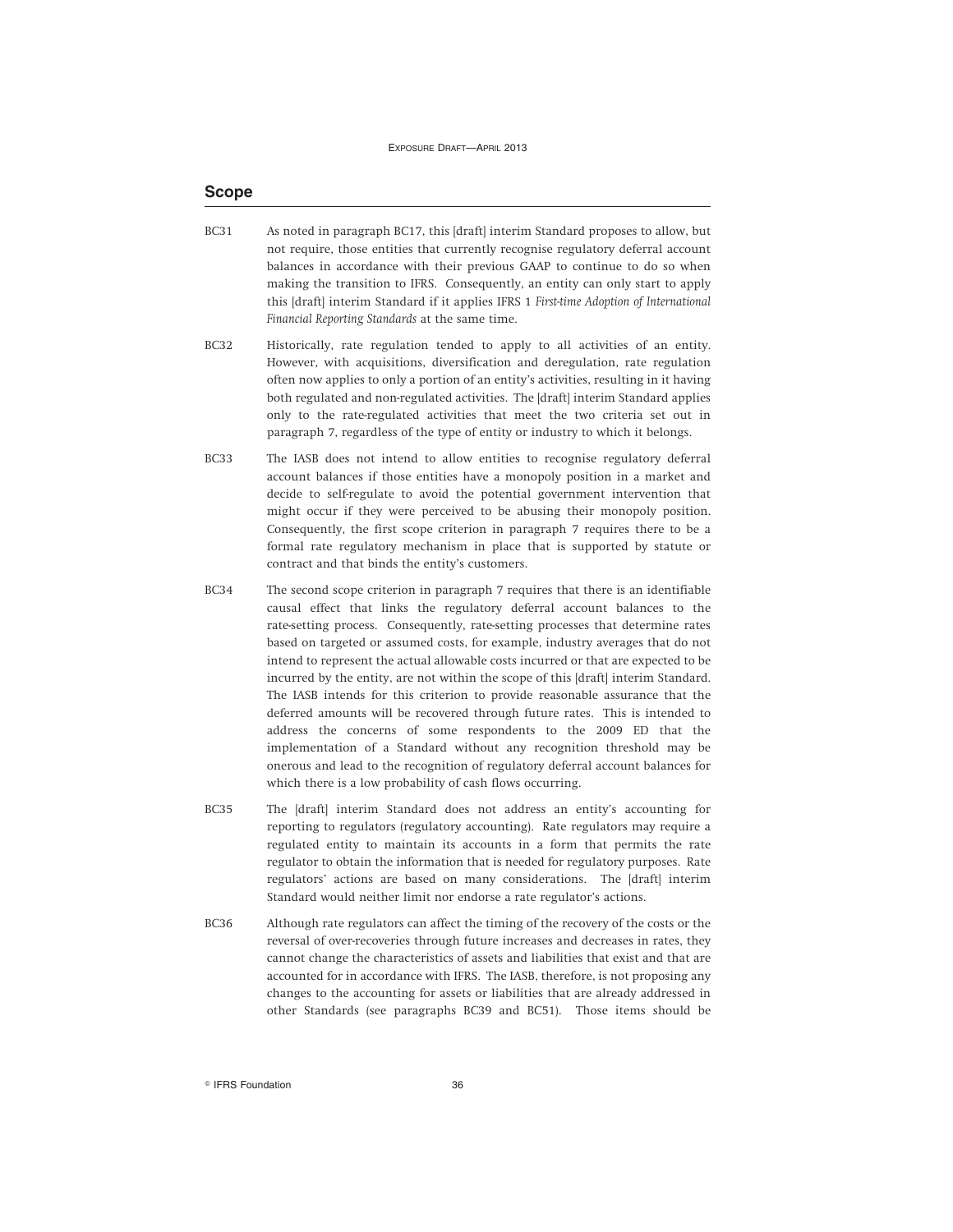accounted for in accordance with those Standards, irrespective of whether the entity is subject to rate regulation or not.

BC37 Consequently, the IASB decided that the scope of the [draft] interim Standard should be limited to specifying how an entity reports the differences that arise between the regulatory accounting requirements of rate regulators and the accounting that would otherwise be required in financial statements that are prepared in accordance with IFRS, in the absence of the [draft] interim Standard.

### **Recognition, measurement and impairment**

#### **Can rate regulation create assets and liabilities?**

- BC38 The 2009 ED proposed that rate-regulated entities should recognise regulatory deferral account balances relating to activities within its scope. As indicated in paragraph BC14, the responses to those proposals were mixed and raised complex and fundamental issues at a conceptual level. A fundamental issue that still needs to be addressed is whether the effects of rate regulation results in items that meet the definitions of assets and liabilities in the *Conceptual Framework*. If the answer is yes, then another fundamental issue is to identify what type of asset or liability is created. These questions will be addressed as part of the comprehensive Rate-regulated Activities project that is being undertaken by the IASB.
- BC39 Until there are answers to these questions, the IASB is not able to establish the most appropriate recognition, measurement and impairment requirements for reporting the effects of rate regulation in IFRS financial statements. In addition, the IASB is not in a position to determine whether existing Standards should be amended to reflect the effects of rate regulation on assets and liabilities that are currently accounted for in accordance with those Standards. In the meantime, the IASB thinks that those assets and liabilities, such as property, plant and equipment, should be accounted for by rate-regulated entities in the same way as they are by non-rate-regulated entities, irrespective of whether regulatory deferral account balances are recognised in IFRS financial statements. Consequently, this [draft] interim Standard proposes that an entity can only continue to apply its existing, previous GAAP recognition, measurement and impairment policies to its regulatory deferral account balances, as defined in the [draft] interim Standard-ie the incremental amounts that the rate regulator permits/requires to be recovered/reversed and that would not otherwise be recognised as assets and liabilities in accordance with other Standards.

### **Temporary exemption from paragraph 11 of IAS 8**

BC40 The IASB is aware that some national standard-setting bodies permit entities that are subject to rate regulation to apply accounting policies for financial reporting purposes that are similar to those determined by the rate regulator for regulatory accounting purposes. This allows rate-regulated entities to recognise certain amounts in the statement of financial position that would otherwise be recognised in the statement of profit or loss and other comprehensive income. In addition, this allows rate-regulated entities to recognise certain other

37 **Research Street Section** PIFRS Foundation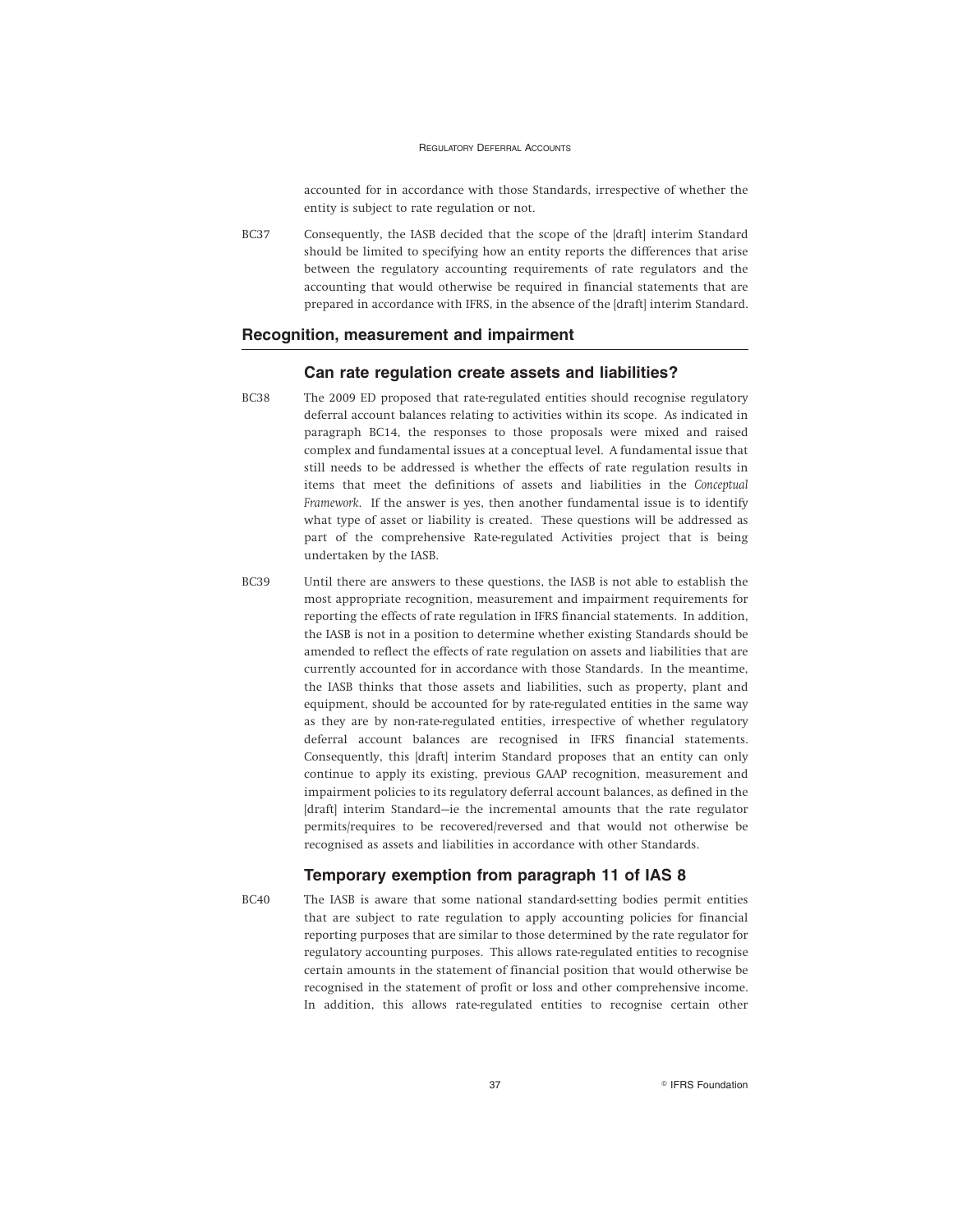amounts as revenue or expenses in profit or loss in a different reporting period than would otherwise be reported in the absence of the regulatory accounting requirements.

- BC41 The IASB has been told that the majority of the national standard-setting bodies that permit or require the recognition of regulatory deferral account balances in accordance with local GAAP do so using the requirements of US GAAP (Topic 980 *Regulated Operations* in the FASB *Accounting Standards Codification*® ) or local requirements that are broadly based on US GAAP. Consequently, the IASB does not expect there to be significant diversity in practice in the accounting for regulatory deferral account balances in jurisdictions that currently apply regulatory accounting in financial statements. In addition, the IASB thinks that many entities will be able to apply this [draft] interim Standard, and to make the transition to IFRS, before the comprehensive Rate-regulated Activities project is completed.
- BC42 However, as noted in paragraph BC11, the established practice in IFRS has been that rate-regulated entities do not recognise regulatory deferral accounts in IFRS financial statements. Some IASB members are concerned that entities that will recognise regulatory deferral account balances in accordance with this [draft] interim Standard could give the appearance of being compliant with IFRS while being inconsistent with the stated objectives of the IASB, ie to provide users of financial statements with financial information that is transparent, comparable and of high quality. The IASB does not propose the exemption from parts of IAS 8 lightly, but proposes this step to lower a significant barrier to adopting IFRS for some jurisdictions, pending the completion of the comprehensive Rate-regulated Activities project. This step is also intended to minimise disruption, both for users (for example, a lack of continuity of trend data) and for preparers (for example, extensive system changes) when entities in these jurisdictions make the transition to IFRS.
- BC43 IFRS 4 *Insurance Contracts* and IFRS 6 *Exploration for and Evaluation of Mineral Resources* provide a temporary exemption from paragraphs 10–12 and 11–12 of IAS 8, respectively. The rationale for those exemptions is explained in the Basis for Conclusions for each of those Standards. The exemption in IFRS 4 is broader than that in IFRS 6, which, in turn, is broader than the exemption proposed in this [draft] interim Standard. This is because the range of issues that are not addressed for rate-regulated activities is narrower than the range of issues that are not addressed in both IFRS 4 and IFRS 6. In this case, the issue is limited to the impact of paragraph 11 of IAS 8, as explained in paragraph BC44.
- BC44 Paragraph 12 of IAS 8 could permit Topic 980 *Regulated Operations* or similar local GAAP requirements to be applied in IFRS financial statements, but only to the extent that they do not conflict with the sources of guidance listed in paragraph 11 of IAS 8 (ie other Standards and the *Conceptual Framework*). As noted in paragraph BC6, the Interpretations Committee concluded that the recognition criteria in SFAS 71 (now incorporated into Topic 980) were not fully consistent with the recognition criteria in IFRS. This is because some regulatory deferral account balances are specifically prohibited from being recognised as assets and liabilities by other Standards (see paragraph BC27–BC29). It is this conflict with the sources listed in paragraph 11 of IAS 8 that has prevented almost all existing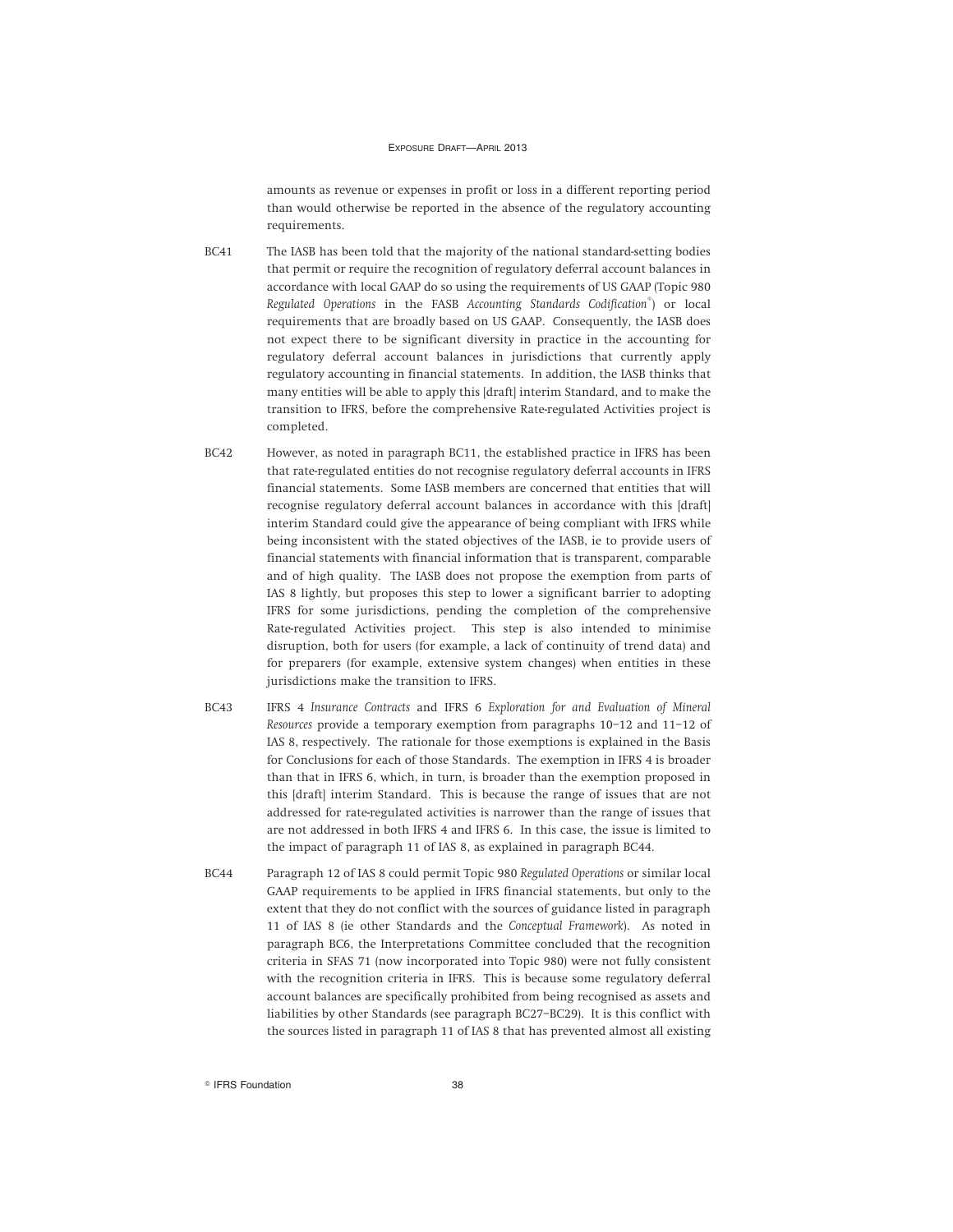IFRS preparers from recognising regulatory deferral account balances. Consequently, the IASB is proposing that entities within the scope of this [draft] interim Standard should be granted a temporary exemption from paragraph 11 of IAS 8 in order to overcome the restriction on the use of the sources of accounting guidance referred to in paragraph 12 of IAS 8.

- BC45 When developing IFRS 4 and IFRS 6, the IASB considered whether they should require an entity to follow its national accounting requirements (ie national GAAP) when accounting for insurance contracts or the exploration for and evaluation of mineral resources respectively to prevent the selection of accounting policies that do not form a comprehensive basis of accounting. Consistently with its conclusions in those Standards, the IASB concluded that defining national GAAP would have posed problems. Further definitional problems could have arisen because some entities do not apply the national GAAP of their own country. For example, some non-US entities with rate-regulated activities apply US GAAP. Moreover, it is unusual and, arguably, beyond the IASB's mandate to impose requirements set by another body.
- BC46 Consequently, the IASB tentatively decided that an entity could continue to follow the accounting policies that it was using when it first applied the IFRS requirements, provided that they satisfy the requirements of paragraphs 10 and 12 of IAS 8. This should help to ensure that those policies are generally accepted in the local jurisdiction, either because the local GAAP allows the use of another standard-setter's pronouncement or because of accepted industry practice.

### **Changes in accounting policies**

- BC47 IAS 8 prohibits a change in accounting policies that is not required by a Standard, unless the change will result in information that is reliable and more relevant. Paragraph 15 of IAS 8 explains that this is because users of financial statements need to be able to compare the financial statements of an entity over time to identify trends in financial position, financial performance and cash flows. Consistent with its conclusions in IFRS 4 and IFRS 6, the IASB decided to permit changes in accounting policies for regulatory deferral account balances if they make the financial statements more relevant and no less reliable, or more reliable and no less relevant, judged in accordance with the criteria in IAS 8.
- BC48 As previously noted, the IASB has started a research project to investigate how IFRS financial statements might reflect the effects of rate regulation (see paragraph BC14). Until that project is completed, the IASB wishes to minimise disruption to trend information for users of IFRS financial statements and so the proposed restriction on changes in accounting policy is intended to be restrictive. The established practice in IFRS has been that almost all rate-regulated entities do not recognise regulatory deferral account balances in IFRS financial statements. Consequently, the IASB thinks that changing an accounting policy to start to recognise such balances, or to recognise a wider range of such balances by modifying a previous GAAP policy, when that changed policy might need to change again following the completion of the Rate-regulated Activities project, would not make the financial statements more reliable. This [draft] interim Standard, therefore, proposes that entities that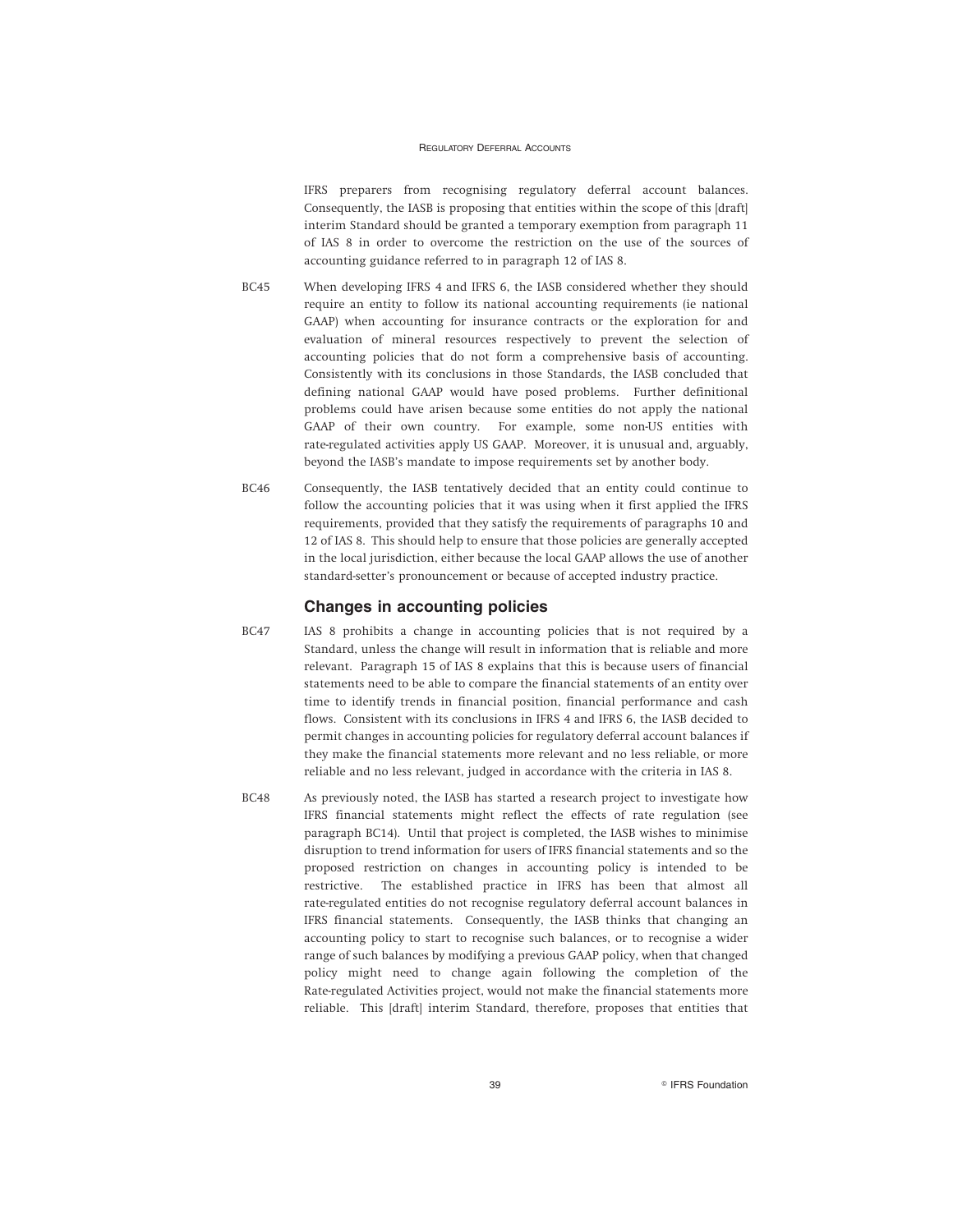currently do not recognise regulatory deferral account balances would not be permitted to start doing so on application of this [draft] interim Standard.

- BC49 The IASB wished to avoid imposing unnecessary changes of accounting policy in this [draft] interim Standard. However, the IASB did not want to prevent entities that currently recognise regulatory deferral account balances from ceasing to recognise them because this would be consistent with the established IFRS practice. The IASB thinks that this would result in an entity presenting more comparable information, which would bring the financial statements closer to the criteria in IAS 8. The IASB is, therefore, proposing that the continued recognition of regulatory deferral account balances in accordance with this [draft] interim Standard should be optional.
- BC50 In addition, the [draft] interim Standard proposes some specific accounting requirements for presentation that may require entities to change the presentation of regulatory deferral account balances that they recognise in accordance with their previous GAAP accounting policies. The IASB thinks that these changes will improve comparability and reliability, and provide relevant information to users.

#### **Interaction with other Standards**

BC51 The [draft] interim Standard proposes that, in the absence of any specific exception, exemption or additional requirements contained within this [draft] interim Standard, other Standards shall apply to regulatory deferral accounts in the same way as they apply to assets and liabilities recognised in accordance with other Standards. The IASB thinks that other Standards should not be subject to consequential amendments relating only to this [draft] interim Standard because its application is restricted to a limited population of entities. In addition, it is intended to be applicable only as a short-term interim solution until the comprehensive Rate-regulated Activities project is completed. Consequently, any specific exception, exemption or additional requirements related to the interaction of this [draft] interim Standard with other Standards are contained within this [draft] interim Standard, instead of amending existing Standards.

### **Recoverability**

- BC52 The [draft] interim Standard does not propose any specific impairment requirements. Instead, an entity would continue to apply its previous GAAP impairment policies to its regulatory deferral account balances. Although some members of the IASB expressed concern that the combination of the lack of explicit recognition criteria and the lack of specific impairment requirements might lead to the overstatement of amounts recognised, the IASB thinks that the scope criteria discussed in paragraph BC34 will address much of this concern.
- BC53 For the purposes of this [draft] interim Standard, a regulatory deferral account balance is defined as the "balance of any expense (income) deferral or variance account that is included in the setting of future rate(s) by the rate regulator and that would not otherwise be recognised as an asset or a liability in accordance with other Standards". As already noted in paragraph BC34, the scope criteria require an identifiable causal effect between the regulatory deferral account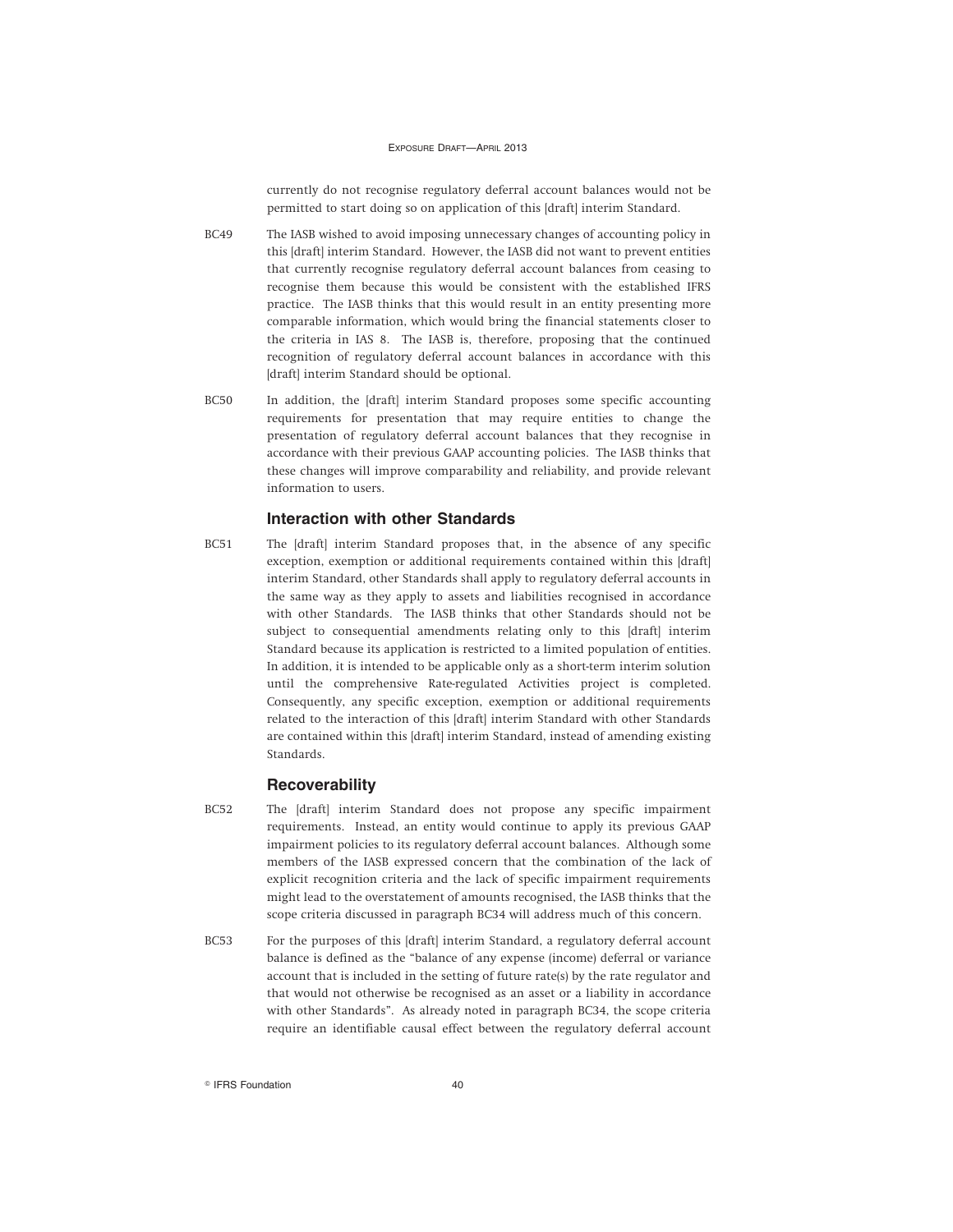balances and the regulated rate. If the expenses (income) that give rise to a regulatory deferral account balance are not included within the regulated rate, then those expenses (income) are outside the scope of the [draft] interim Standard. Expenses (income) may be outside the regulated rate because, for example, the amounts are not expected to be accepted as allowable by the rate regulator or because they are not within the scope of the rate regulation. Consequently, such an item is recognised as income or expense as incurred, unless another Standard permits or requires it to be included in the carrying amount of another asset.

BC54 Although the approval by the rate regulator does not guarantee that the regulatory balance will be recovered through future sales, it does provide reasonable assurance that the anticipated economic benefits will flow to or from the entity. In some cases, an entity may incur costs several months or even years before the rate regulator formally approves them. The IASB concluded that, in such cases, judgement is required to determine whether the costs can be considered recoverable.

### **Presentation**

### **Cost of self-constructed or internally generated assets**

- BC55 The IASB noted that in some cases, a rate regulator requires, for rate-setting purposes, an entity to include, as part of the cost of property, plant and equipment or intangible assets, amounts that would not be included by non-rate-regulated entities. For example, a rate regulator might specify how to calculate the carrying value of an item of property, plant and equipment for rate-setting purposes (the rate-base cost or regulatory value), which might differ from the method required by IAS 16.
- BC56 The IASB acknowledges that at least two alternatives exist for accounting for these costs. Proponents of the first alternative think that regulatory deferral account balances that would be recognised as a result of the [draft] interim Standard do not have the same characteristics as assets and liabilities that would be recognised in accordance with other Standards. Consequently, proponents of this alternative think that all regulatory deferral account balances should be presented separately from the assets and liabilities that are recognised in accordance with other Standards. Consequently, any difference between the carrying amount of the item that is recognised in accordance with IAS 16 and the amount that is calculated in accordance with the regulatory requirements should be classified as a regulatory deferral account balance, instead of being included within the carrying amount of the item of property, plant and equipment.
- BC57 Proponents of the second alternative think that some regulatory deferral account balances that would be recognised as a result of the [draft] interim Standard are so closely related to other assets of the entity that accounting for them separately does not provide additional information to users. Proponents of this alternative think that when regulatory assets are complementary to other assets and have similar useful lives, there is no need to incur the costs of separate accounting. In accordance with this alternative, an entity includes the

41 **Contract Contract Contract Contract Contract Contract Contract Contract Contract Contract Contract Contract Contract Contract Contract Contract Contract Contract Contract Contract Contract Contract Contract Contract Co**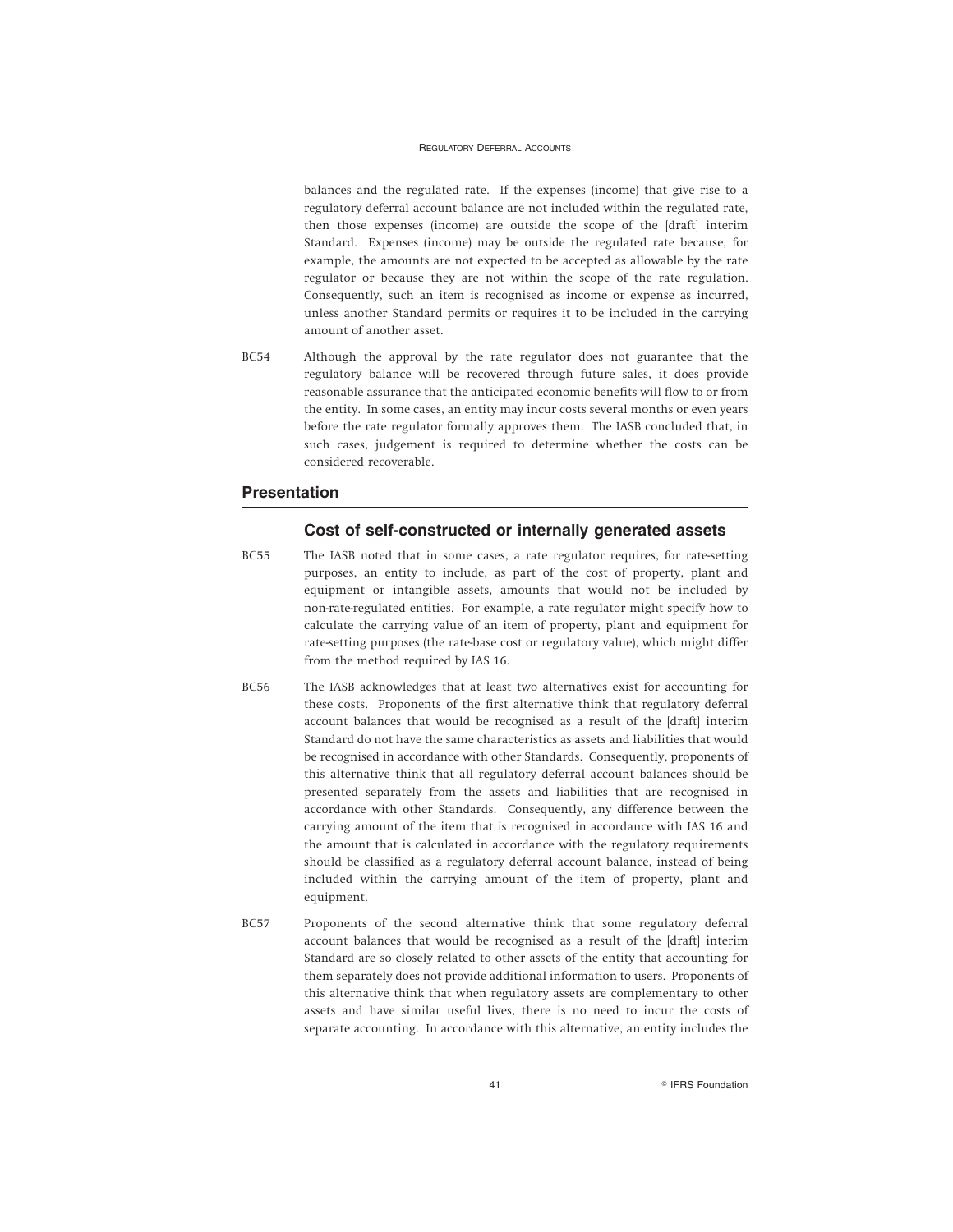regulatory deferral account balances in the cost of the asset that is recognised in accordance with other Standards as a single asset. This approach is consistent with that applied in US GAAP (Topic 980).

BC58 The IASB is proposing the first alternative. Some IASB members think that this separate presentation is essential until the consideration of the more fundamental issues about accounting for rate-regulated activities is completed through the comprehensive project.

### **Separate presentation in the primary financial statements**

- 
- BC59 Many of the items currently included in regulatory deferral accounts would not otherwise be capitalised as assets (or liabilities) in the absence of the temporary exemption from paragraph 11 of IAS 8 that is proposed in this [draft] interim Standard (see paragraph BC44). Consequently, and consistently with the IASB's decision discussed in paragraph BC58, the [draft] interim Standard contains proposals to require the total of all regulatory deferral account debit and credit balances to be presented as separate line items in the statement of financial position. Similarly, movements between the opening and closing balances, except for acquisitions and disposals, would be presented as a single line item within the statement of profit or loss and other comprehensive income.
- BC60 In addition, the IASB concluded that presenting the regulatory impact separately would provide more useful information about the regulatory environment and would be consistent with the enhancing qualitative characteristic of comparability in paragraphs QC20–QC25 of the *Conceptual Framework*. In particular, it would enable users to more directly compare the property, plant and equipment or intangible assets of comparable rate-regulated entities (in addition to those of non-rate-regulated entities), regardless of whether they recognise regulatory deferral account balances in their financial statements. This would also result in consistent application of IFRS for all other transactions or activities, irrespective of whether an entity has rate-regulated activities and the type of rate-regulatory environment that the entity is subject to.
- BC61 The IASB concluded that the separate presentation of regulatory deferral account balances, especially those amounts that are often permitted by existing national GAAP practices to be included within the carrying amounts of property, plant and equipment and intangible assets, is an important improvement because it contributes to increased transparency in financial reporting. The IASB noted that a first-time adopter of IFRS may apply the deemed cost exemption in paragraph D8B of IFRS 1, which allows adopters to use their previous GAAP carrying amounts at the date of transition to IFRS. This exemption provides relief from otherwise being required to separate out the regulatory component of the carrying amount of sometimes very large and old items of property, plant and equipment or intangible assets at the date of transition to IFRS, which may be impracticable. The IASB propose to make a consequential amendment to the scope of this exemption to make it consistent with the scope of this [draft] interim Standard. Consequently, entities that apply this [draft] interim Standard will only need to isolate the regulatory deferral account amounts for those items on a prospective basis from the date of transition to IFRS. The IASB also noted that the information required for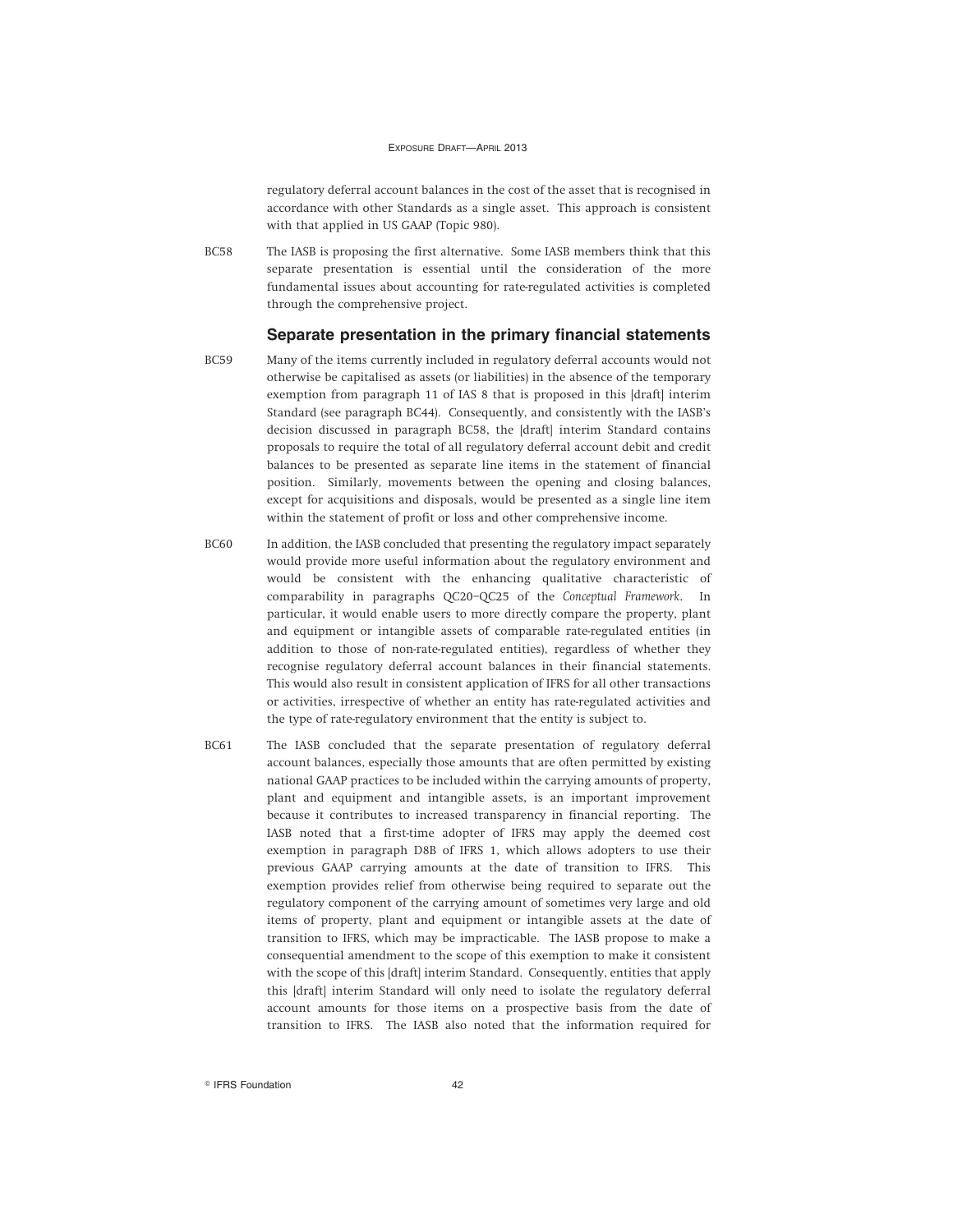separate presentation on an ongoing basis is normally at hand in any case, due to the information requirements of regulators.

#### **Current/non-current allocation and offset**

BC62 Regulatory deferral account balances arise from specific individual costs (income) that the rate regulator requires or permits to be deferred to future periods. The rates charged for goods or services in the current period may be intended to recover a combination of past costs, current costs and, in some cases, anticipated future costs. Although the rate regulator may specify the period over which the recovery of the deferral balances is intended, significant judgement is needed to identify the costs that the revenue billed in a period recovers. This means that complex and detailed scheduling of the timing of recovery or reversal of each regulatory deferral account debit or credit balance would be needed for the purpose of identifying which amounts should be classed as current or to determine which amounts would be recovered or reversed in the same period for the purposes of offsetting. Consequently, the IASB propose that regulatory deferral account balances should not be classified as current and that debit and credit balances should not be offset.

### **Disclosure**

- BC63 In December 2012, the IASB launched a survey on disclosures, which was directed at preparers, users and others interested in or affected by disclosure requirements. The results were discussed in a public discussion forum on *Disclosures in Financial Reporting* in January 2013. The survey and the discussion forum were aimed at assisting the IASB to gain a clearer picture on the perceived 'disclosure problem' (ie identifying those disclosure requirements that create a burden for preparers but do not provide users with sufficient relevant information). The views of most financial statement preparers that took part in these events identified the primary problem as the disclosure requirements being too extensive, with not enough being done to exclude immaterial information, which has been referred to as 'disclosure overload'. Similarly, many users of financial statements felt that preparers could do more to improve the communication of relevant information within the financial statements, rather than leaving users to sift through large amounts of data.
- BC64 With this in mind, the [draft] interim Standard sets out a general objective for disclosure as well as a list of detailed items that might be useful in achieving that objective. The IASB has previously concluded that it is unnecessary, in general, to state explicitly that specified disclosures relate only to material items because all Standards are governed by the concept of materiality as described in IAS 1 *Presentation of Financial Statements* and in IAS 8 *Accounting Policies, Changes in Accounting Estimates and Errors*. However, the [draft] interim Standard contains more explicit guidance, including a reference to materiality, to clarify that preparers should use their judgement to decide which of these detailed items are necessary to achieve the objective and what level of detail to provide. In addition, the IASB thinks that an understanding of an entity's different types of rate-regulated activities is important for understanding the entity as a whole. Consequently, the [draft] interim Standard proposes the disclosure of qualitative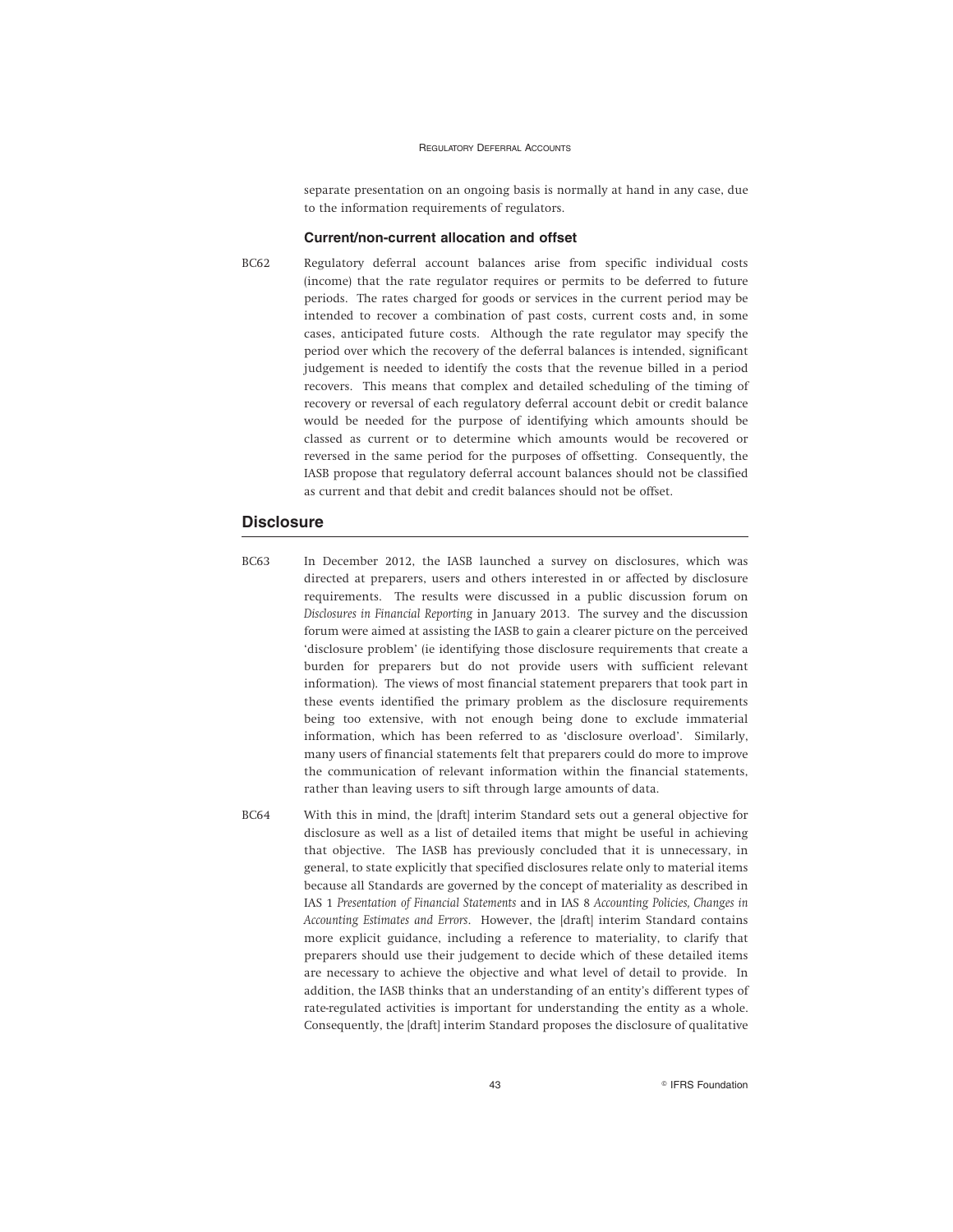and quantitative information for each portion of an entity's rate-regulated activities that is material to the financial performance or position of the entity because this will provide information that is more useful in assessing the impact of different rate-regulatory environments.

BC65 The IASB is aware that most entities that already recognise regulatory deferral account balances in accordance with US GAAP, or similar requirements or practices in other jurisdictions, currently provide most of the information proposed to be disclosed by paragraphs 28–29 of the [draft] interim Standard. However, the IASB observed that the information is often disclosed in various places throughout the financial statements in a way that can make it difficult for a user to appreciate the overall effect that rate regulation has had on the amounts recognised in the financial statements. Consequently, the [draft] interim Standard proposes that entities meet the proposed disclosure requirements by providing a table, containing aggregated information, and showing a reconciliation of the movement in the carrying amounts in the statement of financial position of the various categories of regulatory items. This table will be required unless another format is more appropriate. The IASB noted that such a table, presenting information in a structured and focused manner, would assist financial statement users in understanding how the entity's reported financial position and comprehensive income have been affected by rate regulation.

### **Location of qualitative disclosures**

BC66 The IASB observed that many entities provide, often in the management commentary reports that accompany the financial statements, a qualitative description of the nature and extent of the effect of rate regulation on its activities. The IASB acknowledges that the nature and extent of rate regulation can have a significant impact on the amount and timing of revenue and cash flows of a rate-regulated entity. Hence, the IASB concluded that such disclosures should be part of the financial statements and that they could be given either in the financial statements or incorporated by cross-reference from the financial statements to some other statement that is available to users of the financial statements on the same terms as the financial statements and at the same time. This approach is consistent with certain risk disclosures required by IFRS 7 *Financial Instruments: Disclosures*.

### **Effective date and transition**

- BC67 The IASB will set the effective date for the proposals in the [draft] interim Standard when it approves the resulting interim Standard. The IASB usually intends to allow a minimum of one year between the date when wholly new Standards or major amendments to Standards are issued and the date when implementation is required. Early adoption would be permitted to facilitate first-time adoption of IFRS by those entities within the scope of the [draft] interim Standard that currently follow national standards or practices that permit or require the recognition of regulatory deferral account balances.
- BC68 The IASB concluded that no explicit relief from full retrospective application of the [draft] interim Standard is needed because existing recognition and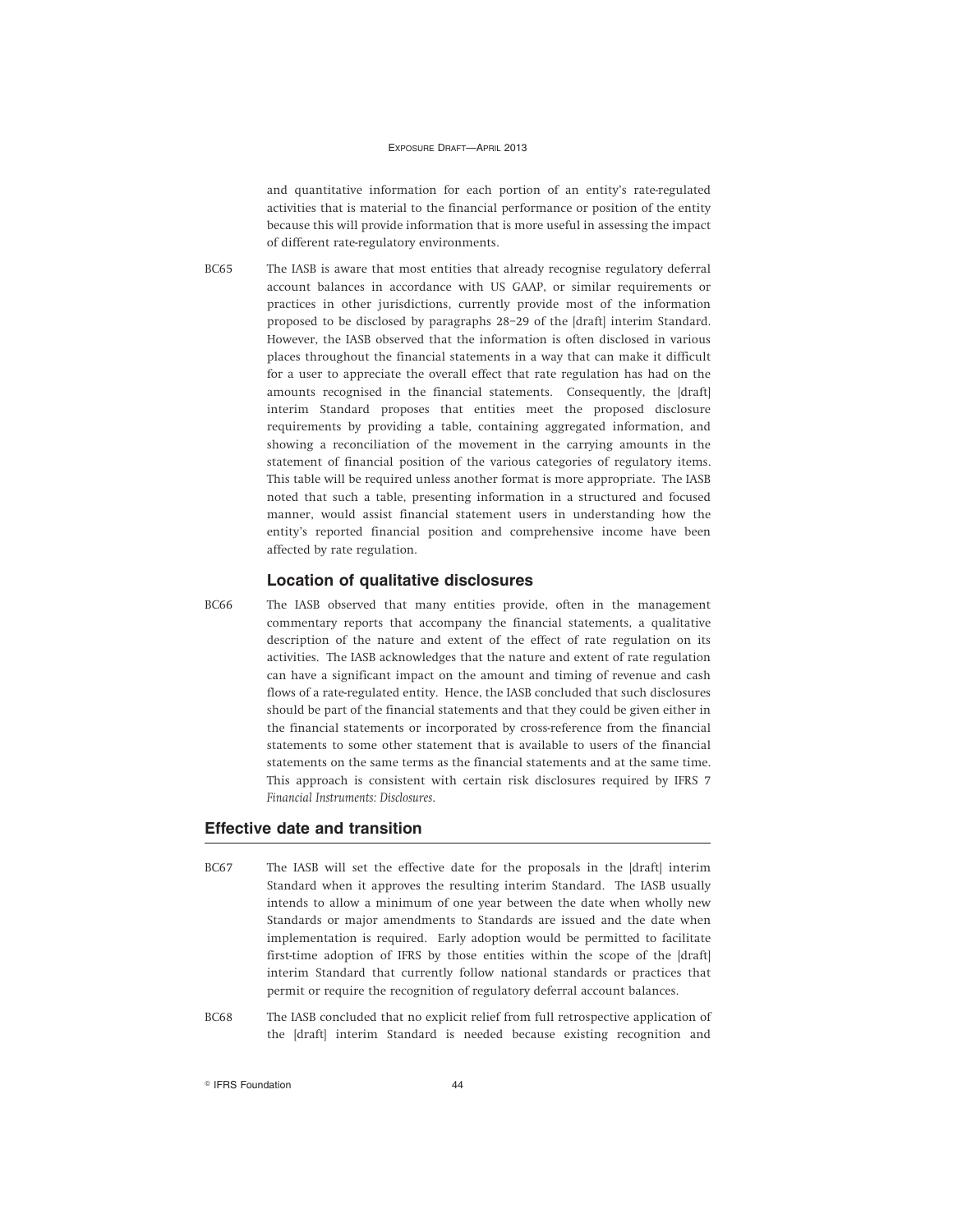measurement policies are continued when the [draft] interim Standard is applied. First-time adopters of IFRS can use the deemed cost exemption for property, plant and equipment and intangible assets that is already available in IFRS 1 that allows adopters to use their previous GAAP carrying amounts at the date of transition to IFRS. Consequently, they will only need to change their presentation policies for these items to isolate the regulatory deferral account amounts on a prospective basis from the date of transition to IFRS.

### **Effects analysis**

- BC69 The IASB is committed to assessing and sharing knowledge about the likely costs of implementing proposed new requirements and the likely ongoing costs and benefits of each new Standard. The costs and benefits are collectively referred to as 'effects'. The IASB gains insight on the likely effects of the proposals for new or revised Standards through its formal exposure of proposals, analysis and consultations with relevant parties. Consequently, the IASB is confident that it will learn more about the costs and benefits of these proposals through the outreach and consultation associated with this Exposure Draft.
- BC70 In evaluating the likely effects of permitting rate-regulated entities that are first-time adopters of IFRS to continue to recognise regulatory deferral account balances, the IASB has considered the following factors:
	- (a) how the proposed changes to the presentation of regulatory deferral account balances affect the financial statements of a rate-regulated entity;
	- (b) whether those changes improve the comparability of financial information between different reporting periods for a rate-regulated entity and between different rate-regulated entities in a particular reporting period;
	- (c) whether the changes will improve the quality of the financial information that is available to investors and its usefulness in assessing the future cash flows of a rate-regulated entity;
	- (d) whether users will benefit from better economic decision-making as a result of improved financial reporting;
	- (e) the likely effect on compliance costs for preparers, both on initial application and on an ongoing basis; and
	- (f) whether the likely costs of analysis for users are affected.

#### **Financial statements of rate-regulated entities**

BC71 The scope of the proposed interim Standard is limited to those first-time adopters of IFRS that already recognise regulatory deferral account balances in their financial statements in accordance with their previous GAAP. Consequently, the financial statements of rate-regulated entities that already apply IFRS or that do not otherwise recognise such balances will not be affected by the [draft] interim Standard.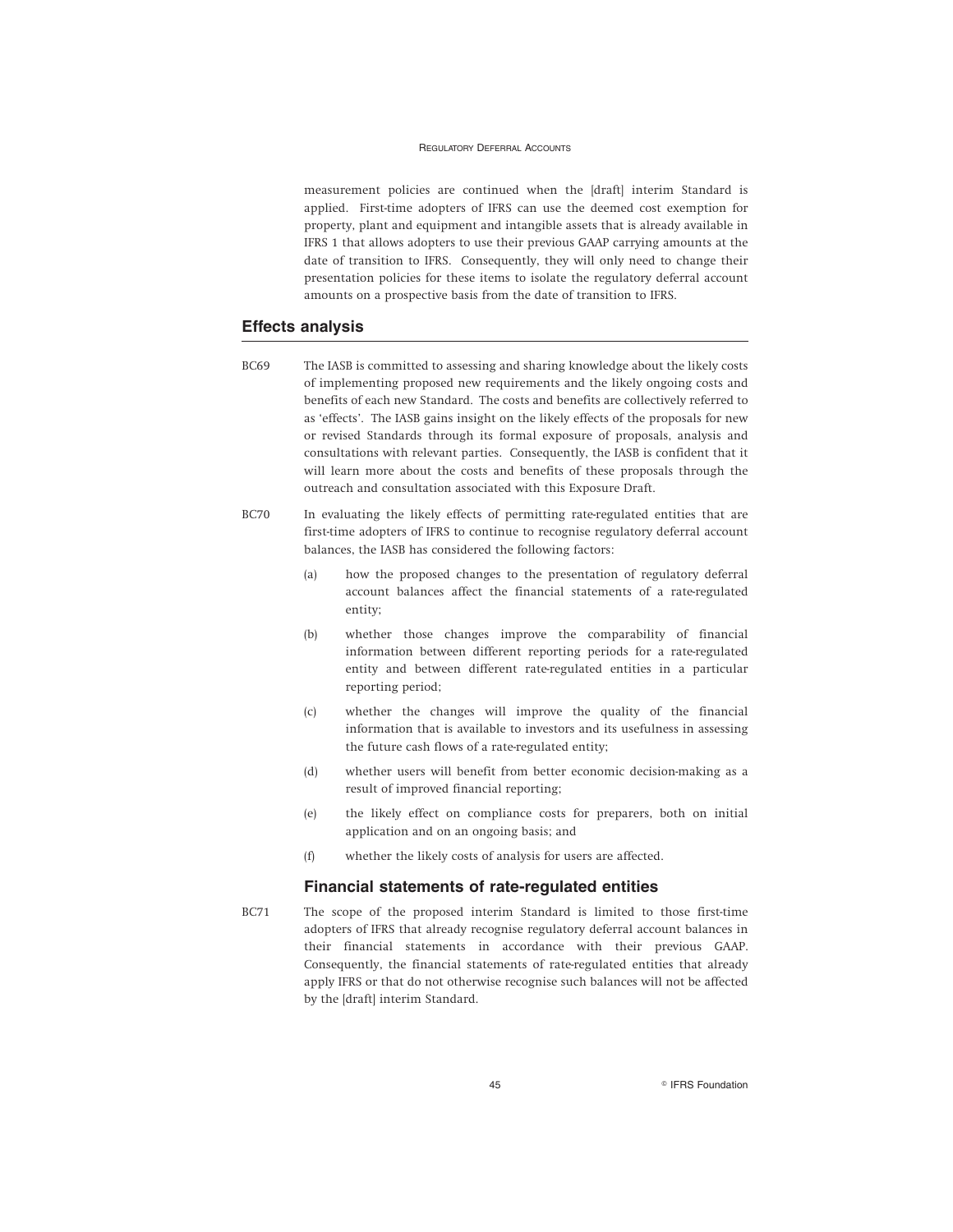- BC72 The [draft] interim Standard proposes that rate-regulated entities within its scope continue to apply their existing recognition, measurement and impairment policies for regulatory deferral account balances. Consequently, the proposals should have little or no impact on the net assets or on the net profit reported in the financial statements.
- BC73 However, the presentation of some regulatory deferral account balances will be changed to isolate the impact of their recognition and present this impact as separate line items within the statement of financial position and the statement of profit or loss and other comprehensive income. In particular, some regulatory deferral account balances that would be presented within the carrying amount of items of property, plant and equipment, intangible assets and inventories in accordance with previous GAAP will, in future, be presented separately from those classes of asset in accordance with this [draft] interim Standard.

### **Comparability**

- BC74 The IASB acknowledges that these proposals will reduce comparability in some ways, but thinks that this reduction will be outweighed by other improvements in comparability that would result from applying the proposals.
- BC75 As noted in paragraph BC19, permitting only a limited population of entities to recognise regulatory deferral account balances will introduce some inconsistency and diversity into IFRS practice, when it does not currently exist. However, this is mitigated by the proposal to isolate the regulatory deferral account balances, and the movements in those balances, into separate line items in the financial statements.
- BC76 The IASB is aware that many rate-regulated entities view the inability to recognise regulatory deferral account balances in IFRS financial statements as a major barrier to the adoption of IFRS. Although many of these entities are understood to use similar policies for the recognition and measurement of these balances, they use different frameworks of accounting for the preparation and presentation of the financial statements as a whole. The IASB thinks that reducing the barriers for these entities to adopt IFRS will improve the comparability of the financial statements of rate-regulated entities across many jurisdictions.
- BC77 In addition, the IASB thinks that the proposals to isolate the regulatory deferral account balances, and the movements in those balances, from other items in the financial statements will increase the transparency of these items. This will provide greater comparability across those entities within the scope of the [draft] interim Standard. This will, as a result, assist users of financial statements to understand more clearly the impact of recognising regulatory deferral account balances, and will allow direct comparisons not only against those entities that will be permitted to recognise these balances, but also against entities that do not recognise them.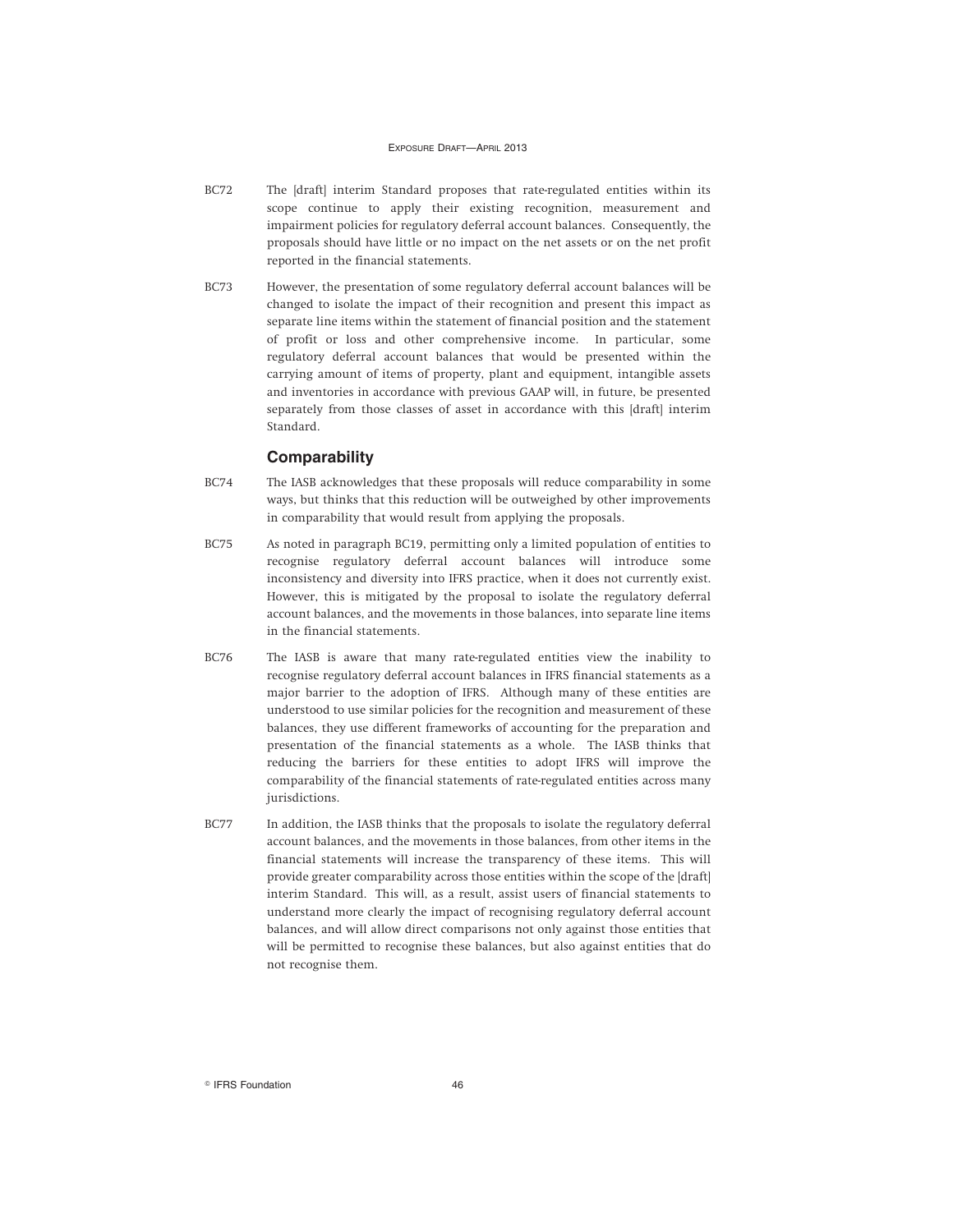### **Usefulness in assessing the future cash flows of an entity**

BC78 Rate regulation is a restriction on the setting of prices that can be charged to customers for goods or services. Consequently, a rate-regulated entity is usually unable to react quickly in order to change its selling price in response to changes in its operating or other costs. Many of those who support the recognition of regulatory deferral account balances in financial statements argue that these balances provide some indication of the impact of these time delays on the cash flows that will be generated through future sales that will be made at a higher or lower price. The disclosures proposed in this [draft] interim Standard should provide more information about the amount and expected timing of the recovery or reversal of the regulatory deferral account balances recognised.

### **Better economic decision-making**

- BC79 The IASB has been told by many users in those jurisdictions that currently permit or require regulatory deferral account balances to be recognised in financial statements, that the information about those balances is useful in making economic decisions. At the same time, many other users of IFRS financial statements have noted that the inclusion of such balances could be confusing because it is not clear whether they meet the definitions of assets and liabilities. As a result, these users think that it is unclear what these balances represent.
- BC80 The IASB thinks that the proposals in the [draft] interim Standard will continue to provide information that some users find useful, but that the presentation proposals will provide clarity to avoid confusion for those who are not familiar with the recognition of regulatory deferral account balances.
- BC81 In particular, the IASB thinks that the improvements in comparability noted in paragraphs BC76–BC77 will provide users of financial statements with more information to help them better understand the impact of rate regulation on those rate-regulated entities that will be able to continue to recognise regulatory deferral account balances in accordance with these proposals.

### **Effect on compliance costs for preparers**

- BC82 The proposals in the [draft] interim Standard would not change the recognition or measurement policies of entities within its scope, and so would not result in any cost change in this respect. However, the IASB acknowledges that the proposal for separate presentation of regulatory deferral account balances is likely to result in changes to most existing presentation policies. These existing policies usually require or permit certain regulatory deferral account balances to be included within the carrying amount of items of property, plant and equipment and intangible assets. This separate presentation may add some cost on an ongoing basis, because preparers would need to track in more detail the differences between the regulatory amounts and those reported in the financial statements.
- BC83 However, the cost on the initial adoption of the [draft] interim Standard would largely be mitigated by the exemption that is already contained in paragraph

47 **Constant Construction Construction Construction Construction**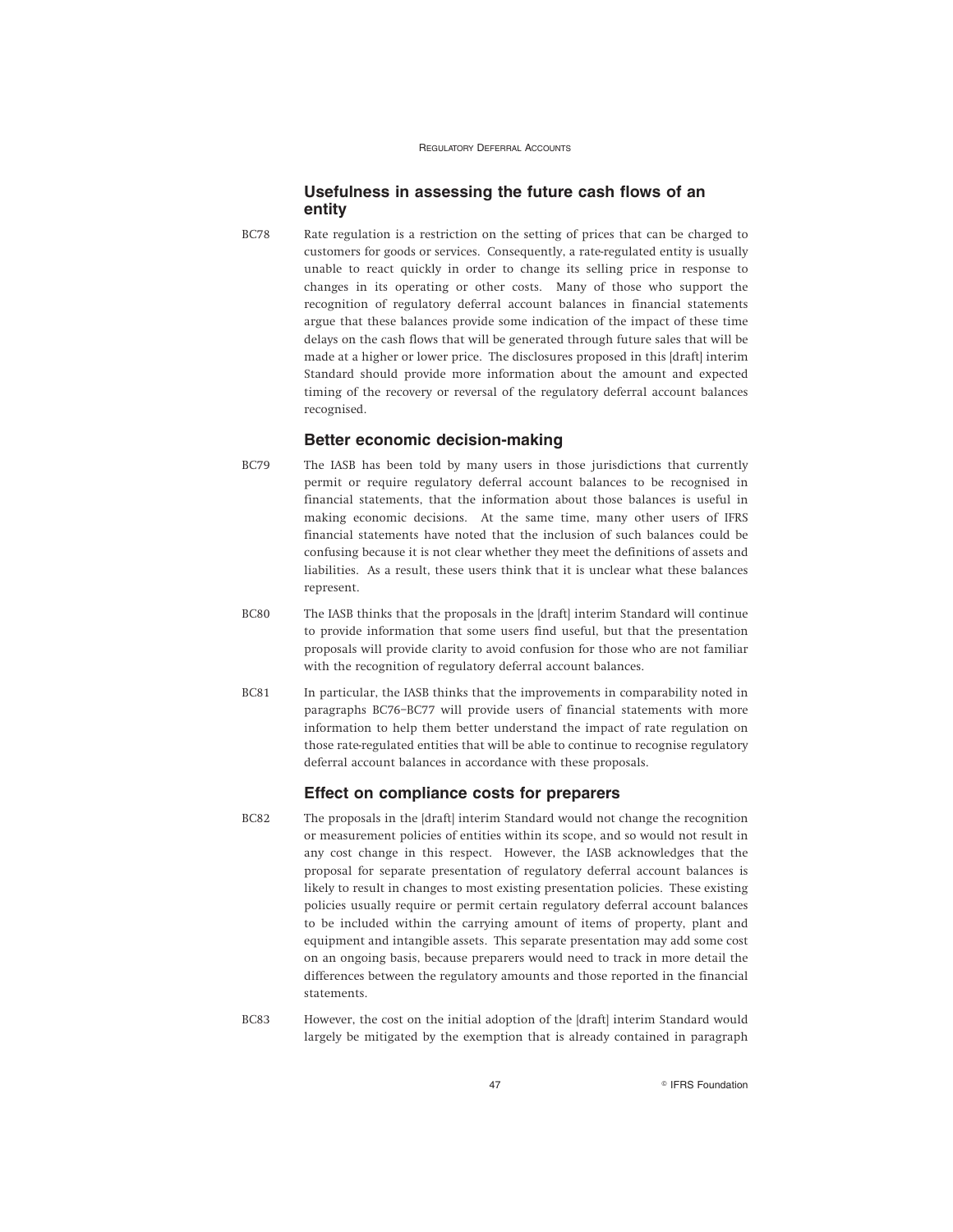D8B of IFRS 1. This exemption applies to first-time adopters of IFRS that hold items of property, plant and equipment or intangible assets that are, or were previously, used in operations subject to rate regulation. It allows those first-time adopters to use the previous GAAP carrying amount of such an item at the date of transition to IFRS as deemed cost. Consequently, the additional administrative burden of tracking changes need only apply on a prospective basis for differences arising after the date of transition.

BC84 In addition, the IASB understands that in many regulatory regimes, the regulatory accounting requirements require that regulatory deferral account balances are recorded in separate accounts within the entity's financial record keeping system, at least until such time that the regulator issues a formal rate decision. Consequently, the IASB thinks that the incremental costs of retaining this separation beyond the time normally required by the regulator should not be significant.

### **How the costs of analysis for users are affected**

BC85 The likely effect of these proposals on the costs of analysis for users of financial statements is expected to be outweighed by the benefits of improved reporting. As noted in paragraph BC72, the proposals should have little or no impact on the net assets or on the net profit reported in the financial statements of those entities within the scope of the [draft] interim Standard. Consequently, there is expected to be little disruption to trend data. Although the changes to the presentation of the amounts (which may require changes to an entity's accounting systems to identify the line items affected) may cause some initial costs to be incurred, the IASB thinks that the added transparency introduced by the proposals will provide users with clearer and more comparable information.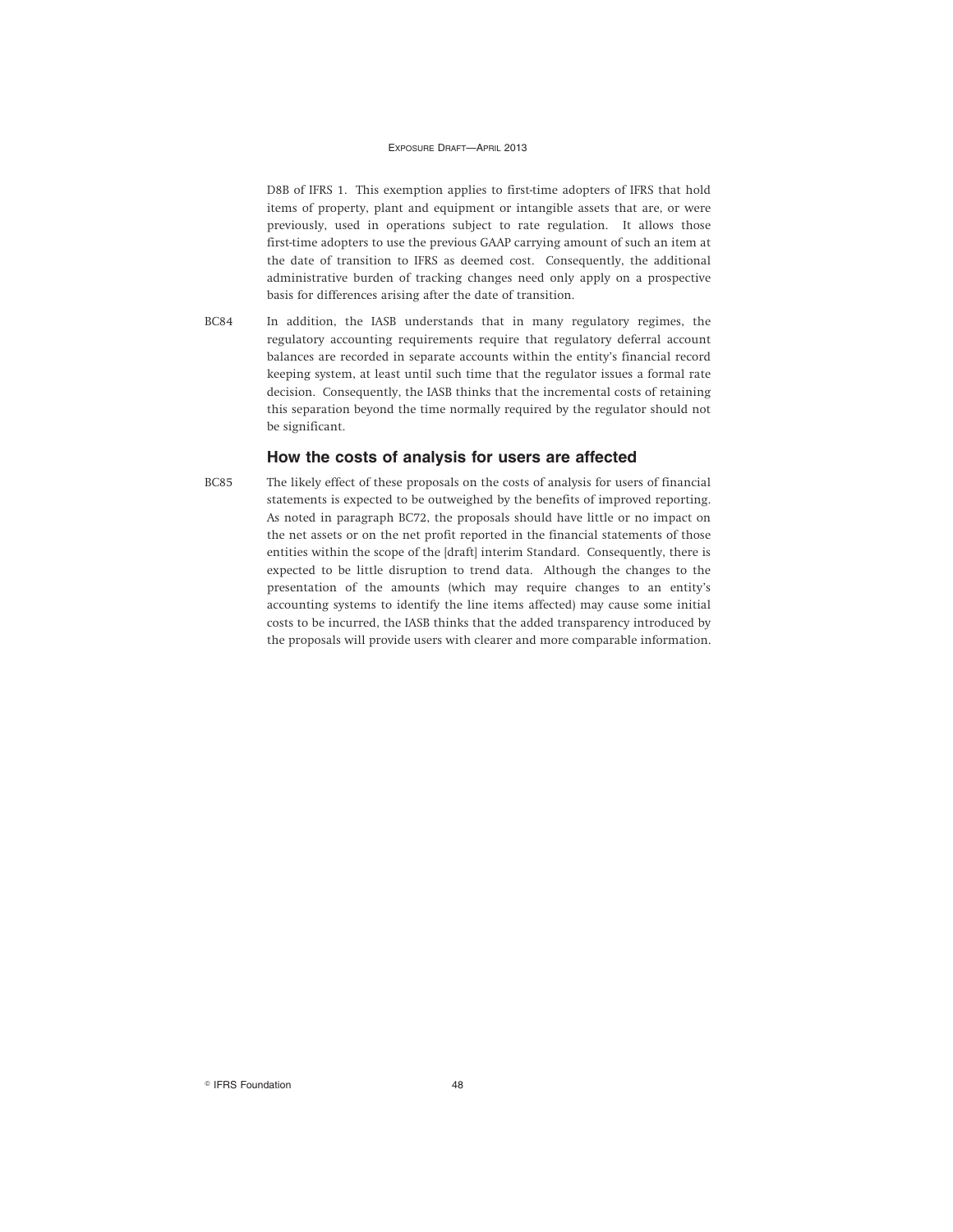### **Alternative views on the Exposure Draft**

### **Alternative views of Messrs Edelmann, Gomes and Zhang**

AV1 Messrs Edelmann, Gomes and Zhang voted against the publication of the Exposure Draft.

### **Reduced comparability and inconsistency with existing IFRS practice**

- AV2 The established practice in IFRS has been that rate-regulated entities do not recognise regulatory deferral account balances in IFRS financial statements. Consequently, almost all rate-regulated entities around the world that previously recognised regulatory deferral account balances in their financial statements in accordance with their previous GAAP did not continue to recognise such balances but instead, derecognised them when they first adopted IFRS. In the view of Messrs Edelmann, Gomes and Zhang, to now permit an unknown population of rate-regulated entities to recognise these balances when adopting IFRS will introduce inconsistent accounting treatment into IFRS reporting and will reduce existing comparability.
- AV3 In addition, Messrs Edelmann, Gomes and Zhang disagree with the proposal to permit first-time adopters of IFRS to continue to measure the regulatory deferral account balances that are recognised in the statement of financial position using their previous GAAP accounting policies. They believe that further inconsistency might be introduced by entities continuing to apply existing practices that might not be comparable with other entities that have different existing practice. In their view, the proposal to isolate the impact of recognising regulatory deferral account balances by presenting them separately is not sufficient to eliminate the effect of this inconsistency. Messrs Edelmann, Gomes and Zhang are also concerned that entities might encounter operational difficulties in applying other general Standards to regulatory deferral account balances because there is uncertainty as to whether these balances are assets and liabilities, and there is no single clear and consistent recognition and measurement policy for them. This in turn might create additional diversity and further reduce comparability in practice.

#### **Creating uncertainty for potential future adopters of IFRS**

AV4 Messrs Edelmann, Gomes and Zhang acknowledge that the proposal is intended to be a practical and short-term solution to address a significant barrier to the adoption of IFRS in some jurisdictions. They note that a major argument for the proposal is to avoid rate-regulated entities having to make a major change to their accounting policies when making the transition to IFRS (ie derecognise their regulatory deferral account balances in accordance with the current established practice in IFRS of almost all of the rate-regulated entities) until guidance can be developed through the comprehensive project on rate-regulated activities (see paragraph BC18). However, they also note that this argument is not new, and nor is it specific to this particular subject. Despite this argument, when developing major projects, the IASB does not usually introduce interim

49 **PERS Foundation**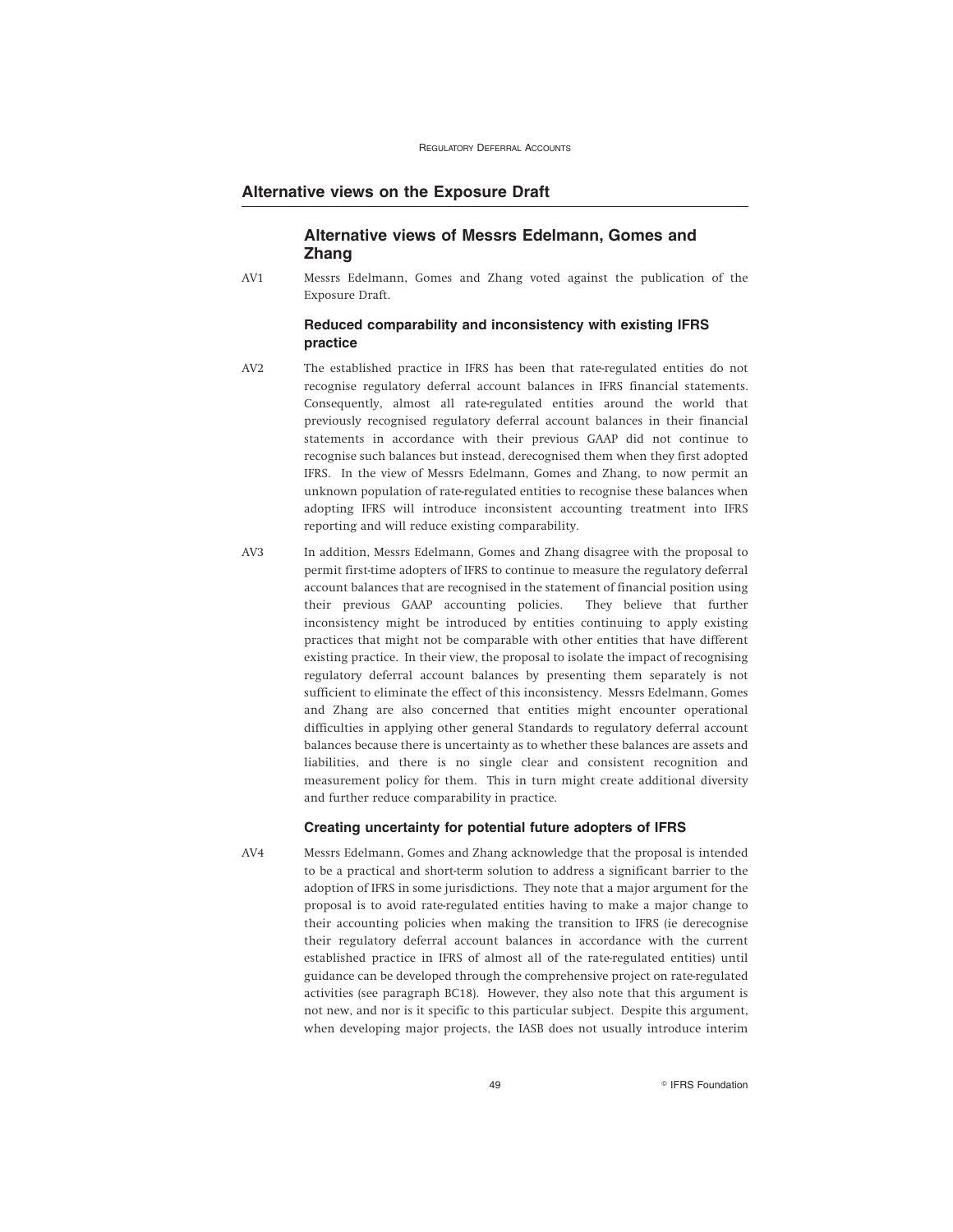Standards to be applied only by first-time adopters of IFRS. In particular, the IASB did not decide to introduce an interim Standard when it worked on the Exposure Draft *Rate-regulated Activities*, issued in July 2009 (the 2009 ED), which, at that time, would have equally avoided the issue for many entities in jurisdictions that have since adopted IFRS.

AV5 In addition, Messrs Edelmann, Gomes and Zhang note that the majority of IFRS Advisory Council members, at their meeting in October 2012, did not support the development of an interim Standard that would permit the continuation of existing previous GAAP policies. Many of those members warned against setting a precedent of implementing a policy of adopting an interim solution whenever a major standard-setting project is activated. Messrs Edelmann, Gomes and Zhang are concerned that developing an interim solution in this situation might create uncertainty as to what the IASB's approach might be when major projects are being researched in the future.

#### **Recognition is contrary to the Conceptual Framework**

- AV6 Messrs Gomes and Zhang also disagree with the proposal to permit regulatory deferral account balances to be recognised in the statement of financial position because they do not think that all such balances meet the definitions of assets and liabilities in the IASB's *Conceptual Framework*. This is one of the issues that the comprehensive Rate-regulated Activities project is looking to resolve. Consequently, the IASB has stated that the Exposure Draft does not anticipate the outcome of the comprehensive project, and uses the neutral term 'regulatory deferral account balances' instead of 'regulatory assets' and 'regulatory liabilities' (see paragraph BC21). However, Messrs Gomes and Zhang believe that permitting them to be included in the statement of financial position is equivalent to recognising them as assets and liabilities, which, in their view, is contrary to the current accounting principles in the *Conceptual Framework* and the application of existing Standards.
- AV7 In addition, Messrs Gomes and Zhang are concerned that allowing regulatory deferral account balances to be recognised in the financial statements is contrary to the IASB's objectives of requiring high-quality, transparent and comparable information in financial statements by requiring like transactions and events to be accounted for and reported in a like way. The IASB acknowledges that rate regulators have different objectives for regulatory reporting than the IASB has for financial reporting. In the view of Messrs Gomes and Zhang, allowing regulatory deferral account balances to be recognised effectively allows the rate regulators' objectives to take precedence over the objectives of general purpose financial reporting, as expressed in the *Conceptual Framework*. In particular, they believe that allowing regulatory deferral account balances to be recognised will effectively allow the regulators' objectives for setting rates and smoothing out the volatility that results from real economic events to be reflected in the financial statements. Messrs Gomes and Zhang think that this is inconsistent with paragraph OB17 of the *Conceptual Framework*, which notes the importance of depicting the effects of transactions and other events and circumstances on a reporting entity's economic resources and claims in the periods in which those effects occur, even if the resulting cash receipts and payments occur in a different period.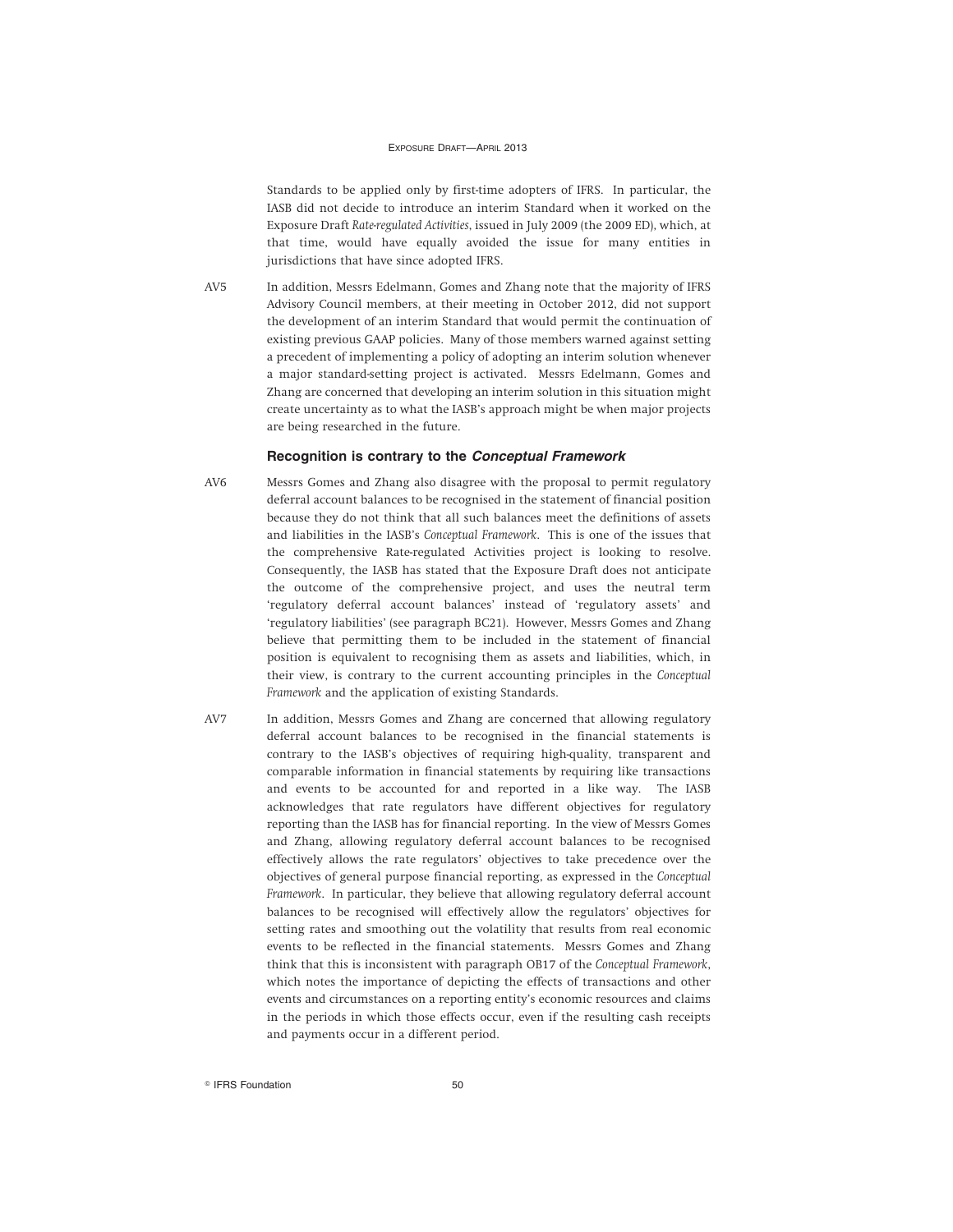### **IFRS X Regulatory Deferral Accounts [Draft] Illustrative examples**

*These examples accompany, but are not part of, the [draft] interim Standard.*

### **Regulatory deferral account balances**

### **Example 1—Regulatory deferral account debit balance**

- IE1 To reduce volatility in rates charged to customers, regulators usually require differences between actual and estimated costs to be recovered or reversed over time. The cumulative adjustments for the under- or over-collection of these costs are recognised as regulatory deferral account balances in the statement of financial position, until they affect future billings to customers.
- IE2 The example below illustrates the effect of variations in the cost of gas on an entity's rate-regulated activities over a three-year period. In this case, the rate regulator has separated the cost of the gas supplied to customers from the cost of the gas distribution service. The rate-regulated entity is prohibited from earning a return on the supply of gas. However, it is permitted to recover its gas supply costs on the basis of a one-for-one pass through to customers. The rate-setting mechanism requires the entity to amortise any over- or under-recovery of gas costs on a straight-line basis over three years.
- IE3 During 20X1, sales volume was lower than expected and natural gas prices increased as a result of supply shortages in the region. The table below shows the entity's actual gas supply costs and the amount charged to customers in rates for each of the three years:<sup>5</sup>

|                                         | 20X3<br>CU | <b>20X2</b><br>CU | <b>20X1</b><br>CU |
|-----------------------------------------|------------|-------------------|-------------------|
| Actual gas supply costs                 | 978        | 1,040             | 1,034             |
| Amount charged to customers in<br>rates | 1,055      | 1,085             | 917               |

IE4 The entity did not recover gas supply costs of CU117 (CU1,034 – CU917) in year 20X1. For this example, assume that as of 1 January 20X1, the entity has a nil balance in its gas cost variance account. The amount not recovered is recognised as a regulatory deferral account debit balance for CU117 in the statement of financial position in 20X1 and is recognised as a credit movement in the regulatory deferral account line item in the statement of profit or loss and other comprehensive income for this period. The entity will report revenue of CU917 and the cost of gas sales of CU1,034 for the period.

IE5 In 20X2, the net amount recovered in excess of cost is calculated as follows:

<sup>5</sup> In these examples, monetary amounts are denominated in 'currency units (CU)'.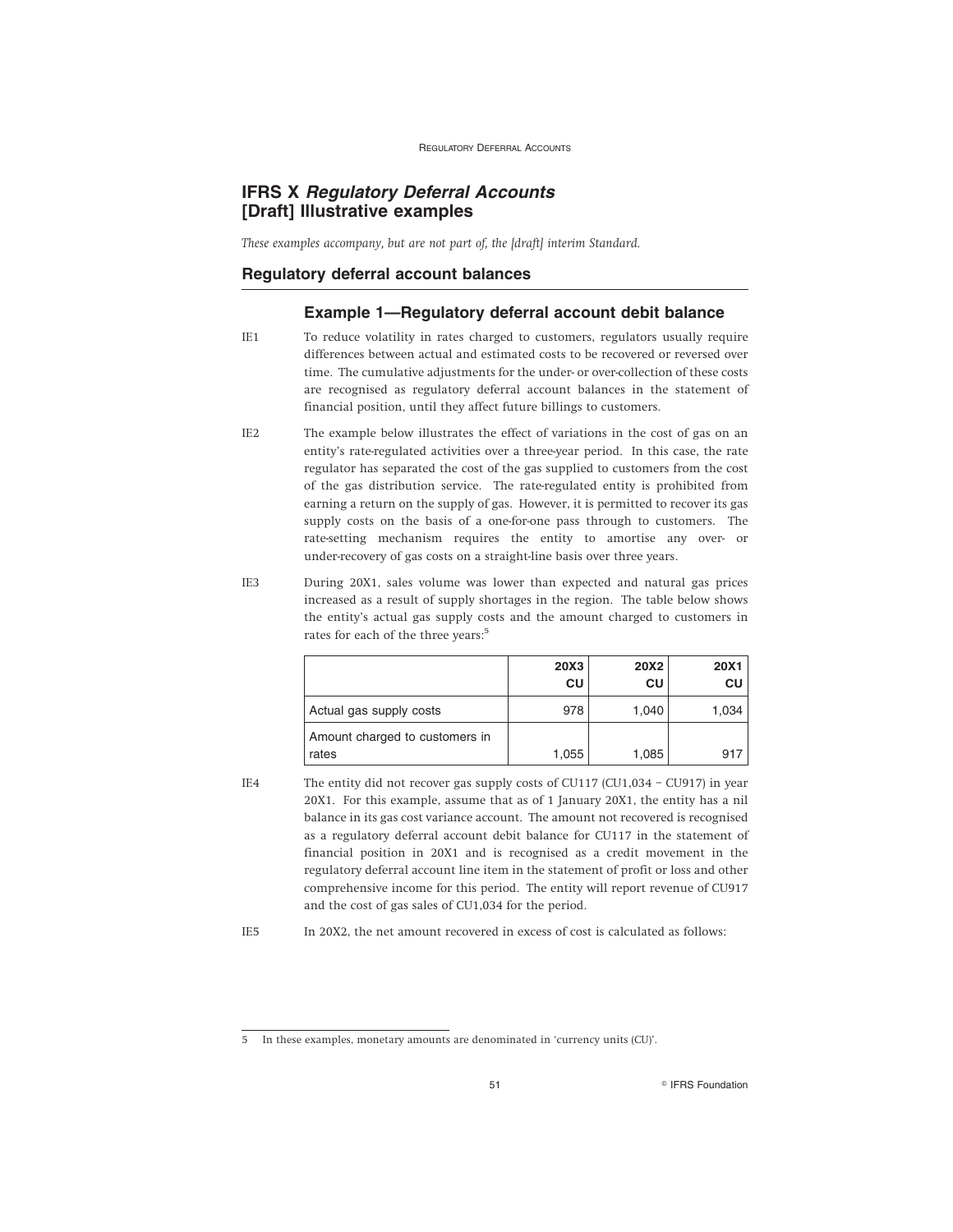| <b>20X2</b>                          | CU                  |
|--------------------------------------|---------------------|
| Amount charged to customers in rates | 1.085               |
| Actual gas supply costs              | 1.040               |
| <b>Difference</b>                    | 45                  |
| Amortisation of prior period balance | (39) <sup>(a)</sup> |
| Net excess recovery in 20X2          | $6^{(b)}$           |

(a) The entity is entitled to recover CU39 during 20X2 (CU117 over three years) related to costs that were not recovered in 20X1, leaving CU78 to be recovered in the next two years.

IE6 In 20X3, the net amount recovered in excess of cost is calculated as follows:

| 20X3                                             | <b>CU</b>        |
|--------------------------------------------------|------------------|
| Amount charged to customers in rates             | 1.055            |
| Actual gas supply costs                          | 978              |
| <b>Difference</b>                                | 77               |
| Amortisation of prior period balance (from 20X1) | $(39)^{(a)}$     |
| Reversal of prior period balance (from 20X2)     | 2 <sup>(b)</sup> |
| Net excess recovery in 20X3                      | $40^{\rm (c)}$   |

(a) The entity is entitled to recover CU39 during 20X3 (CU117 over three years) related to costs that were not recovered in 20X1, leaving CU39 to be recovered in the following year.

(b) The entity is required to reverse CU2 during 20X3 (CU6 over three years) related to excess recoveries in 20X2, leaving CU4 to be reversed in the next two years.

- (c) The entity recognises a regulatory deferral account credit balance for the net excess recovery of CU40 in 20X3, which the entity is required to reverse on a straight-line basis over the next three years. The entity also recognises a corresponding debit movement in the regulatory deferral account line item in the statement of profit or loss and other comprehensive income for this period.
- IE7 The statement of financial position includes line items for the regulatory deferral accounts showing the debit and credit balances at the end of each period:

|                             | 20X3 | <b>20X2</b> | <b>20X1</b> |
|-----------------------------|------|-------------|-------------|
|                             | CU   | CU          | CU          |
| Gas cost variances - debit  |      |             |             |
| balances                    | 39   | 78          | 117         |
| Gas cost variances - credit |      |             |             |
| balances                    | 44   | 6           |             |

IE8 The statement of profit or loss and other comprehensive income shows the following line items that are related to gas revenue and costs and the regulatory deferral account:

<sup>(</sup>b) The entity recognises a regulatory deferral account credit balance for the net excess recovery of CU6 in 20X2, which the entity is required to reverse on a straight-line basis over the next three years. The entity also recognises a corresponding debit movement in the regulatory deferral account line item in the statement of profit or loss and other comprehensive income for this period.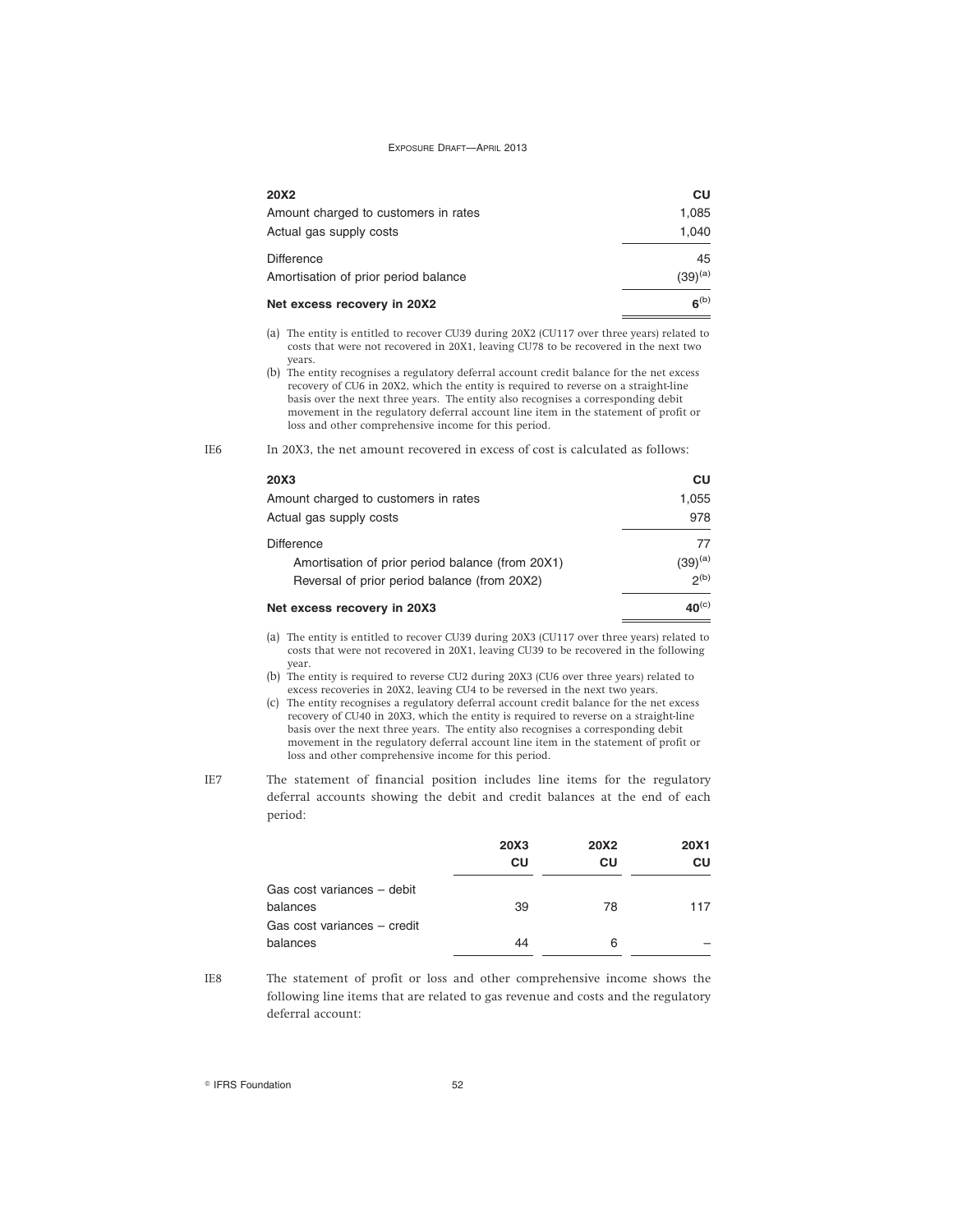|                                                               | 20X3<br>CU | 20X2<br>CU | 20X1<br>CU |
|---------------------------------------------------------------|------------|------------|------------|
| Revenue (from gas sales in the<br>period)                     | 1,055      | 1,085      | 917        |
| Cost of gas purchased in the<br>period                        | 978        | 1,040      | 1,034      |
| Gross profit/(loss)                                           | 77         | 45         | (117)      |
| Net debit/(credit) movement in<br>regulatory deferral account |            |            |            |
| balances                                                      | 77         | 45         | (117)      |
| Note: the net movement comprises:                             |            |            |            |
| Current period (under-)/over-recovery                         | 40         | 6          | (117)      |
| Amounts recovered/(reversed) during the                       |            |            |            |
| period                                                        | 37         | 39         |            |

Note: normally the regulator would permit the entity to recover a return on the outstanding balance to reflect the deferred payment. However, to simplify the example, such amounts are not included in the calculations.

### **Example 2—Regulatory deferral account credit balance**

- IE9 An electricity distribution company sells land originally purchased to construct its operations centre for CU20 (carrying amount of the land is CU1). The entity is building two new operations centres at other locations and their cost will be included in the rate-base when they are complete.
- IE10 The rate regulator approved the sale of the land but the entity expects, based on past experience and comments from the rate regulator, that it will be required to return 100 per cent of the gains to customers by reducing the rates charged to customers in the future. Consequently, the entity recognises the following amounts when the sale takes place:

|  | Sale of property |
|--|------------------|
|--|------------------|

| Cash (statement of financial position-SFP)       | 20 |    |
|--------------------------------------------------|----|----|
| Land (SFP)                                       |    |    |
| Gain on sale of property (statement of profit or |    |    |
| loss and other comprehensive income-SCI)         |    | 19 |

### **Recognition of the regulatory deferral account credit balance arising from the gain on sale of land**

|                                                | Dr | Cr. |
|------------------------------------------------|----|-----|
| Net regulatory deferral account movement (SCI) | 19 |     |
| Regulatory deferral account credit balance     |    |     |
| (SFP)                                          |    | 19  |

53 **R IFRS Foundation**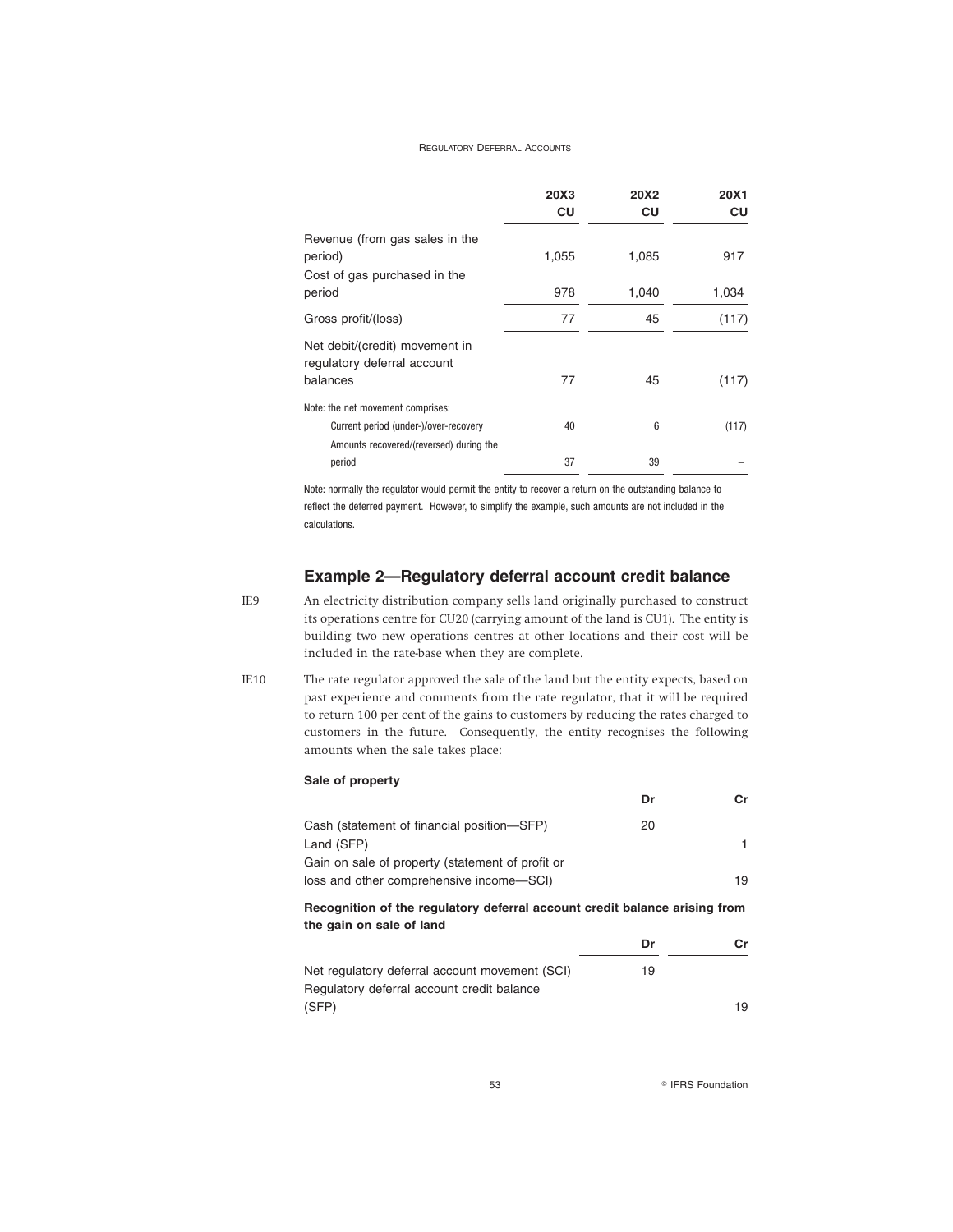IE11 In the following year, the entity files its rate-setting application and, as expected, the rate regulator includes the gain in the calculation of the entity's rate. The rate regulator decides that the regulatory deferral account balance (ie the deferred gain) will be reversed over the next 10 years. Consequently, the entity will record the following entry in each subsequent year:

|                                                                                                              | Dr  | Сr  |
|--------------------------------------------------------------------------------------------------------------|-----|-----|
| Regulatory deferral account credit balance                                                                   |     |     |
| (SFP)                                                                                                        | 1.9 |     |
| Net movement debit/(credit) in regulatory                                                                    |     |     |
| deferral account balances (SCI)                                                                              |     | 1.9 |
| Note: normally the regulator would also require the entity to provide a return on the outstanding regulatory |     |     |
| deferral account balance to reflect its deferred settlement. However, to simplify the example, these         |     |     |

amounts are excluded.

### **Example 3—Illustrative presentation of financial statements**

IE12 Paragraphs 20–21 of the [draft] interim Standard require that an entity shall present regulatory deferral account debit and credit balances and the net movement in those balances as separate line items in the statement of financial position and the statement of profit or loss and other comprehensive income respectively. Sub-totals are drawn before the regulatory line items are presented. In addition, paragraph 30 requires an entity to present additional basic and diluted earnings per share, which are calculated by excluding the net movement in regulatory deferral account balances, when the entity presents earnings per share in accordance with IAS 33. Example 3 illustrates how these requirements might be met, but is not intended to illustrate all aspects of this [draft] interim Standard or IFRS more generally.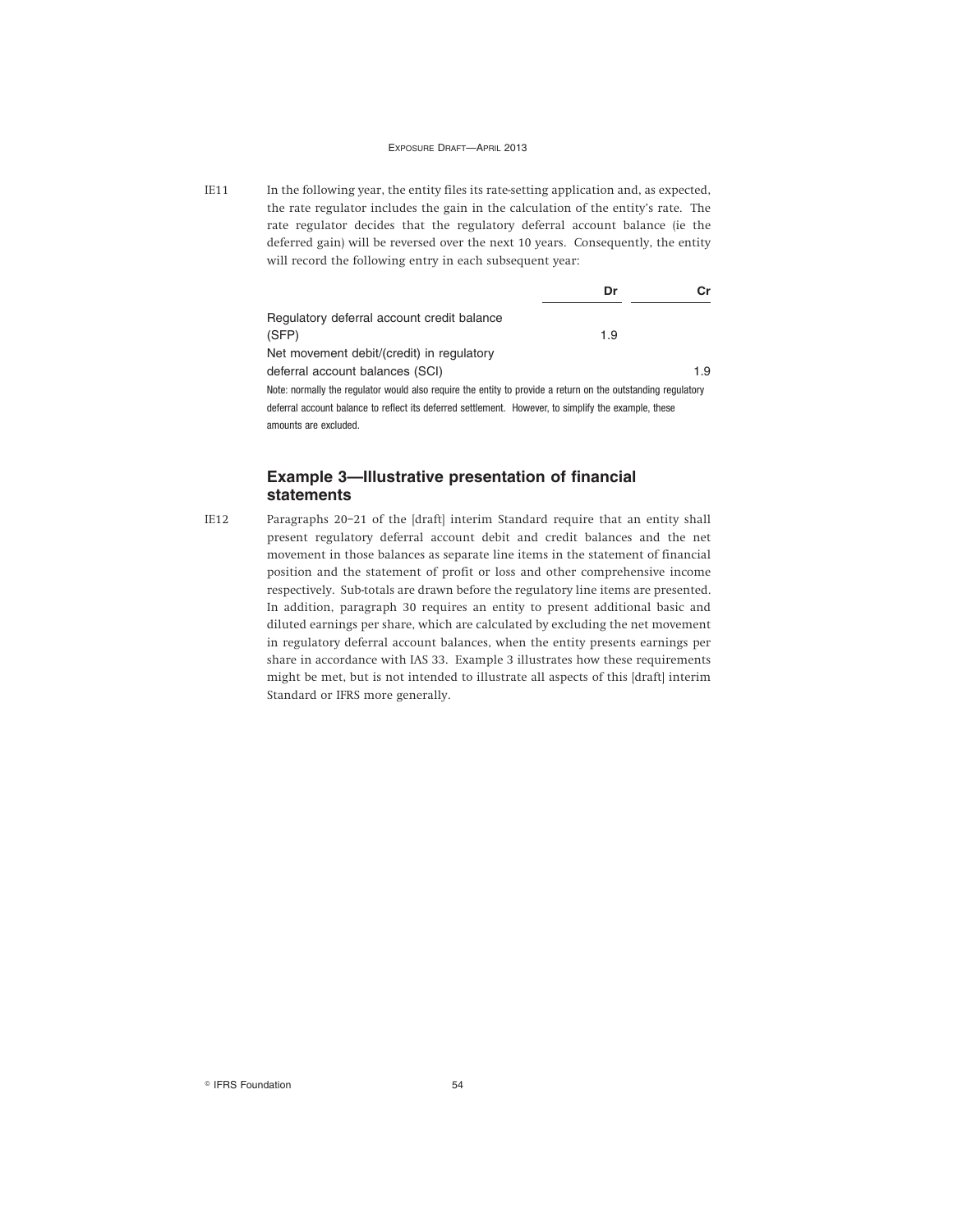### **XYZ Group—Statement of financial position as at 31 December 20X7**

(in thousands of currency units)

|                                            | 31 Dec 20X7 | 31 Dec 20X6 |
|--------------------------------------------|-------------|-------------|
| <b>ASSETS</b>                              |             |             |
| <b>Non-current assets</b>                  |             |             |
| Property, plant and equipment              | 350,700     | 360,020     |
| Goodwill                                   | 80,800      | 91,200      |
| Other intangible assets                    | 227,470     | 227,470     |
| Investments in associates                  | 100,150     | 110,770     |
| Investments in equity instruments          | 142,500     | 156,000     |
|                                            | 901,620     | 945,460     |
| <b>Current assets</b>                      |             |             |
| Inventories                                | 135,230     | 132,500     |
| Trade receivables                          | 91,600      | 110,800     |
| Other current assets                       | 25,650      | 12,540      |
| Cash and cash equivalents                  | 212,160     | 220,570     |
|                                            | 464,640     | 476,410     |
| Total assets before regulatory balances    | 1,366,260   | 1,421,870   |
| Regulatory deferral account debit balances | 100,240     | 102,330     |
| <b>Total assets</b>                        | 1,466,500   | 1,524,200   |

55 **CONSIDERS** Foundation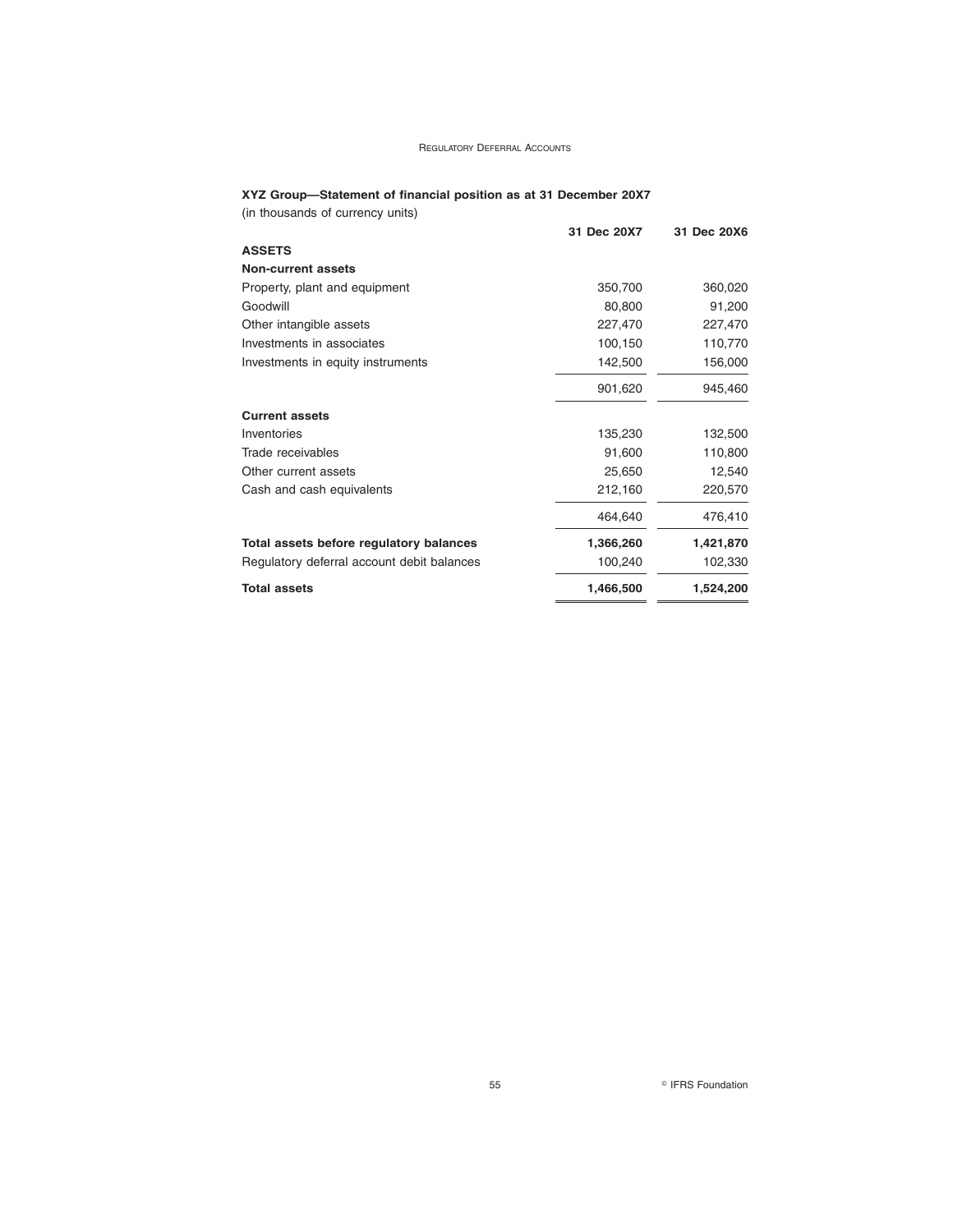#### **XYZ Group—Statement of financial position as at 31 December 20X7**

| (in thousands of currency units)             |             |             |
|----------------------------------------------|-------------|-------------|
|                                              | 31 Dec 20X7 | 31 Dec 20X6 |
| <b>EQUITY AND LIABILITIES</b>                |             |             |
| Equity attributable to owners of the parent  |             |             |
| Share capital                                | 650,000     | 600,000     |
| Retained earnings                            | 243,500     | 161,700     |
| Other components of equity                   | 10,200      | 21,200      |
|                                              | 903,700     | 782,900     |
| <b>Non-controlling interests</b>             | 70,050      | 48,600      |
| <b>Total equity</b>                          | 973,750     | 831,500     |
| <b>Non-current liabilities</b>               |             |             |
| Long-term borrowings                         | 120,000     | 160,000     |
| Deferred tax                                 | 28,800      | 26,040      |
| Long-term provisions                         | 28,850      | 52,240      |
|                                              | 177,650     | 238,280     |
| <b>Current liabilities</b>                   |             |             |
| Trade and other payables                     | 87,140      | 111,150     |
| Short-term borrowings                        | 80,000      | 200,000     |
| Current portion of long-term borrowings      | 10,000      | 20,000      |
| Current tax payable                          | 35,000      | 42,000      |
| Short-term provisions                        | 5,000       | 4,800       |
|                                              | 217,140     | 377,950     |
| Total liabilities before regulatory balances | 394,790     | 616,230     |
| Regulatory deferral account credit balances  | 97,960      | 76,470      |
| <b>Total liabilities</b>                     | 492,750     | 692,700     |
| <b>Total equity and liabilities</b>          | 1,466,500   | 1,524,200   |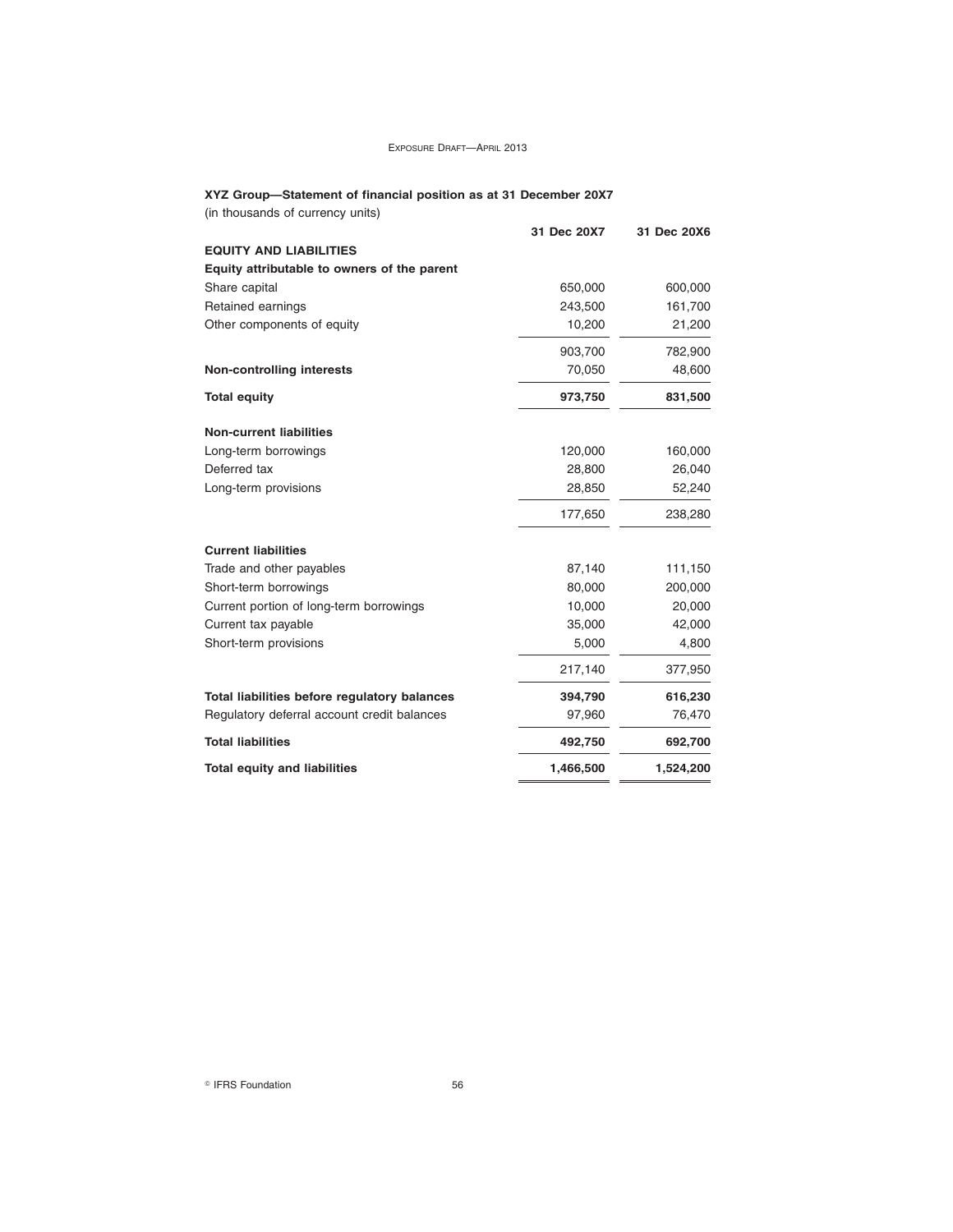### **XYZ Group—Statement of profit or loss and other comprehensive income for the year ended 31 December 20X7**

**(illustrating the presentation of profit or loss and other comprehensive income in one statement and the classification of expenses within profit or loss by function)** (in thousands of currency units)

|                                                     | 20X7      | 20X6      |
|-----------------------------------------------------|-----------|-----------|
| Revenue                                             | 390,000   | 355,000   |
| Cost of sales                                       | (245,000) | (230,000) |
| Gross profit                                        | 145,000   | 125,000   |
| Other income                                        | 44,247    | 16,220    |
| <b>Distribution costs</b>                           | (9,000)   | (13,700)  |
| Administrative expenses                             | (20,000)  | (31,500)  |
| Other expenses                                      | (2,100)   | (1,200)   |
| Finance costs                                       | (8,000)   | (7,500)   |
| Share of profit of associates                       | 35,100    | 15,100    |
| Profit before tax and regulatory account            |           |           |
| movements                                           | 185,247   | 102,420   |
| Income tax expense                                  | (40, 417) | (32,000)  |
| Net movement in regulatory deferral accounts        | (23,580)  | (4,920)   |
| <b>PROFIT FOR THE YEAR</b>                          | 121,250   | 65,500    |
| Profit attributable to:                             |           |           |
| Owners of the parent                                | 97,000    | 52,400    |
| Non-controlling interests                           | 24,250    | 13,100    |
|                                                     | 121,250   | 65,500    |
| Earnings per share (in currency units):             |           |           |
| Basic and diluted                                   | 0.46      | 0.30      |
| Basic and diluted before net movement in regulatory |           |           |
| deferral accounts                                   | 0.57      | 0.33      |

Note: to simplify the example, it is assumed that all regulatory deferral accounts relate to activities that are carried out in wholly-owned subsidiaries, and so no amounts are attributable to non-controlling interests.

57 **B** IFRS Foundation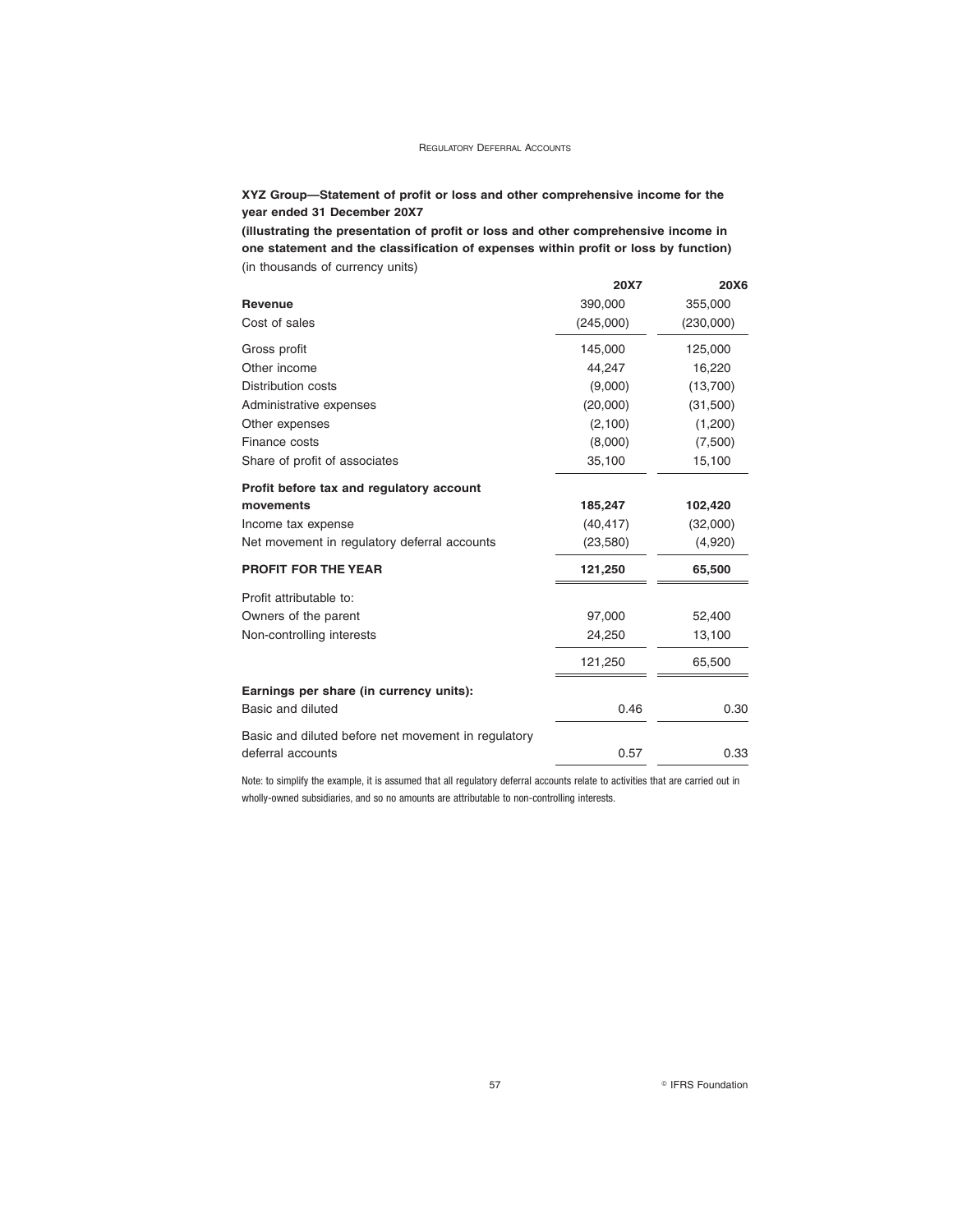IE13 For each material portion of rate regulated activities, paragraph 28 requires an entity to present, for each category of regulatory deferral account, a reconciliation of the carrying amount at the beginning and the end of the period. This example illustrates how that requirement may be met, but is not intended to illustrate all aspects of this [draft] interim Standard or IFRS more generally.

| <b>Regulatory deferral</b><br>account debit balances | 20X7    | Under-/<br>over- | Recovery/<br>reversal | 20X6    | Remaining<br>recovery/ |
|------------------------------------------------------|---------|------------------|-----------------------|---------|------------------------|
|                                                      |         | recoveries       |                       |         | reversal               |
|                                                      |         |                  |                       |         | period                 |
|                                                      |         |                  |                       |         | (years)                |
| Electricity distribution                             |         |                  |                       |         |                        |
| Construction costs <sup>(a)</sup>                    | 24,080  | 5,440            | (80)                  | 18,720  | $4 - 10$               |
| Storm damage                                         | 52,350  |                  | (12,060)              | 64,410  | 4                      |
| Other regulatory                                     |         |                  |                       |         |                        |
| accounts <sup>(b)</sup>                              | 7,640   | 2,320            | (950)                 | 6,270   | $4 - 10$               |
| Gas distribution                                     |         |                  |                       |         |                        |
| Pension costs                                        | 12,270  | 10,120           | (2,980)               | 5,130   | N/A                    |
| Gas cost variances                                   | 3,900   |                  | (3,900)               | 7,800   | 1                      |
|                                                      | 100,240 | 17,880           | (19,970)              | 102,330 |                        |
| <b>Regulatory deferral</b>                           |         |                  |                       |         |                        |
| account credit balances                              |         |                  |                       |         |                        |
| Electricity distribution                             |         |                  |                       |         |                        |
| Land disposal                                        | 19,000  | 19,000           |                       |         | 10                     |
| Deferred taxation                                    | 8,474   | 3,207            | (1,093)               | 6,360   | $1 - 10$               |
| Gas distribution                                     |         |                  |                       |         |                        |
| Gas cost variances                                   | 4,400   | 4,000            | (200)                 | 600     | $2 - 3$                |
| Deferred taxation                                    | 4,236   | 1,603            | (547)                 | 3,180   | $1 - 10$               |
| Decommissioning costs                                | 61,850  | (2,030)          | (2,450)               | 66,330  | $3 - 20$               |
|                                                      | 97,960  | 25,780           | (4, 290)              | 76,470  |                        |

(a) These are costs that are not permitted to be included in the cost of property, plant and equipment in accordance with IAS 16 *Property, Plant and Equipment*.

(b) These are regulatory deferral account debit balances that are individually immaterial.

### **Example 4—Discontinued operations and taxation**

IE14 Paragraphs 29 and 31 of the [draft] interim Standard require an entity to disclose the regulatory deferral account debit and credit balances and the net movement in those balances that relate to deferred taxes and discontinued operations and disposal groups respectively. Paragraph B4–B6 and B11–B13 provide additional guidance relating to these disclosures. In particular, paragraphs B6 and B13 permit an entity to present the regulatory deferral account amounts that are related to tax or discontinued operations or disposal groups alongside the other regulatory deferral account amounts that are presented in the statement of financial position or the statement of profit or loss and other comprehensive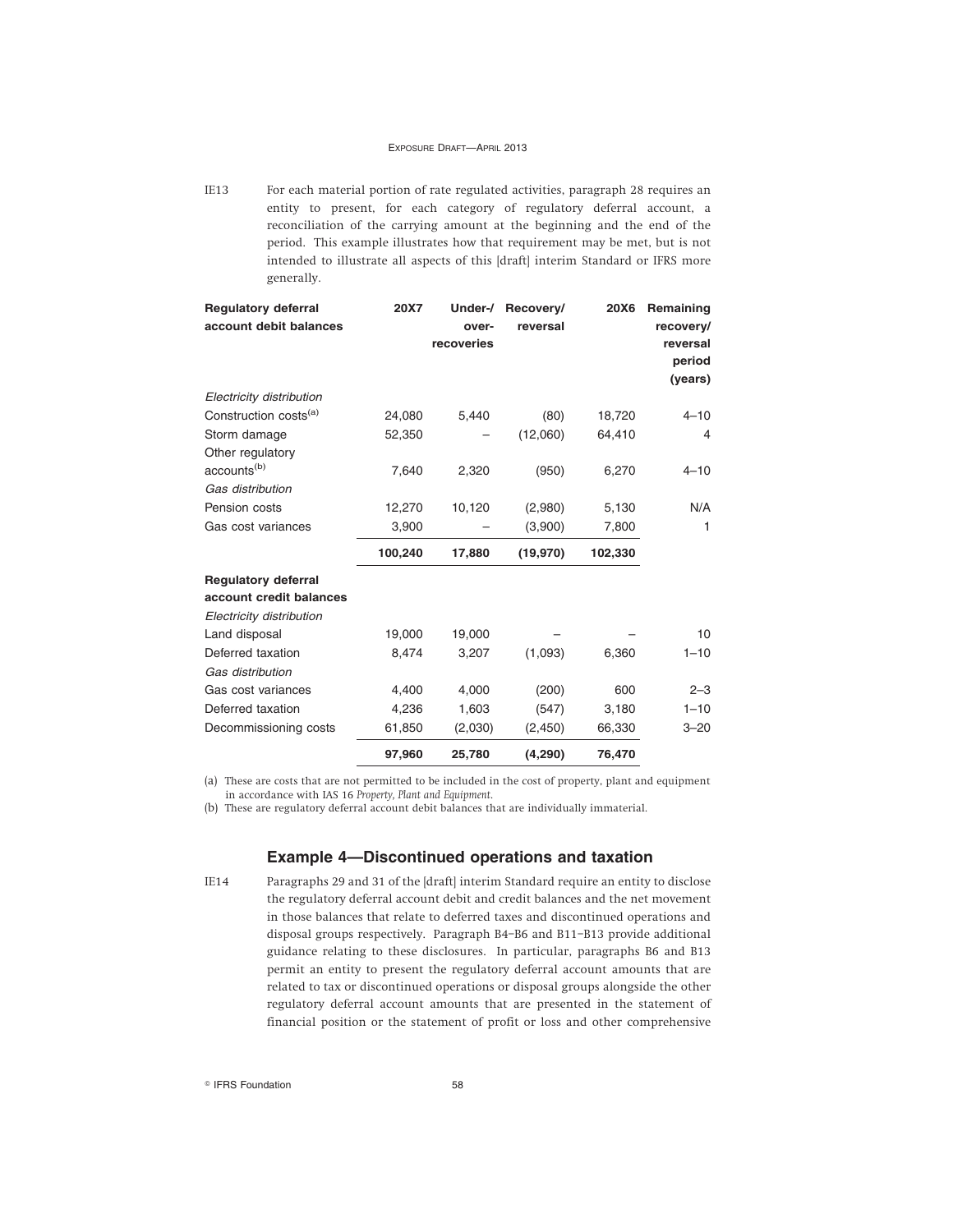income, or disclose them in the table that is required by paragraph 28. Example 4 illustrates how these requirements might be met, but is not intended to illustrate all aspects of this [draft] interim Standard or IFRS more generally.

- IE15 In this example, the entity is in the process of disposing of one of its wholly-owned, rate-regulated subsidiaries and, consequently, is presenting the assets and liabilities of that subsidiary as a disposal group in the statement of financial position in accordance with IFRS 5 *Non-current Assets Held for Sale and Discontinued Operations*. In addition, the results of that subsidiary are presented in a single line item in the statement of profit or loss as a discontinued operation. The entity has decided that the amounts related to the regulatory deferral account balances included in the disposal group should be presented separately in the statement of financial position as permitted by paragraph B13.
- IE16 In addition, the entity has decided to present the regulatory deferral account balance relating to taxation expenses that is expected to be recovered through future rates by presenting additional line items for this balance and the movement on it, as permitted by paragraph B6.

#### **XYZ Group—Statement of financial position as at 31 December 20X7 (extract)**

**31 Dec**

**31 Dec**

(in thousands of currency units)

|                                                  | 31 Dec    | 31 Dec      |
|--------------------------------------------------|-----------|-------------|
|                                                  | 20X7      | <b>20X6</b> |
| <b>ASSETS</b>                                    |           |             |
| Non-current assets                               |           |             |
| AAA                                              | x         | X           |
|                                                  | 901,620   | 945,460     |
| <b>Current assets</b>                            |           |             |
| <b>BBB</b>                                       | x         | x           |
|                                                  | x         | X           |
| Disposal group assets                            | 15,200    |             |
|                                                  | 464,640   | 476,410     |
| Total assets before regulatory balances          | 1,366,260 | 1,421,870   |
| Regulatory deferral account debit balances       |           |             |
| directly associated with disposal group          | 9,800     |             |
| Other regulatory deferral account debit balances | 90,440    | 102,330     |
| <b>Total assets</b>                              | 1,466,500 | 1,524,200   |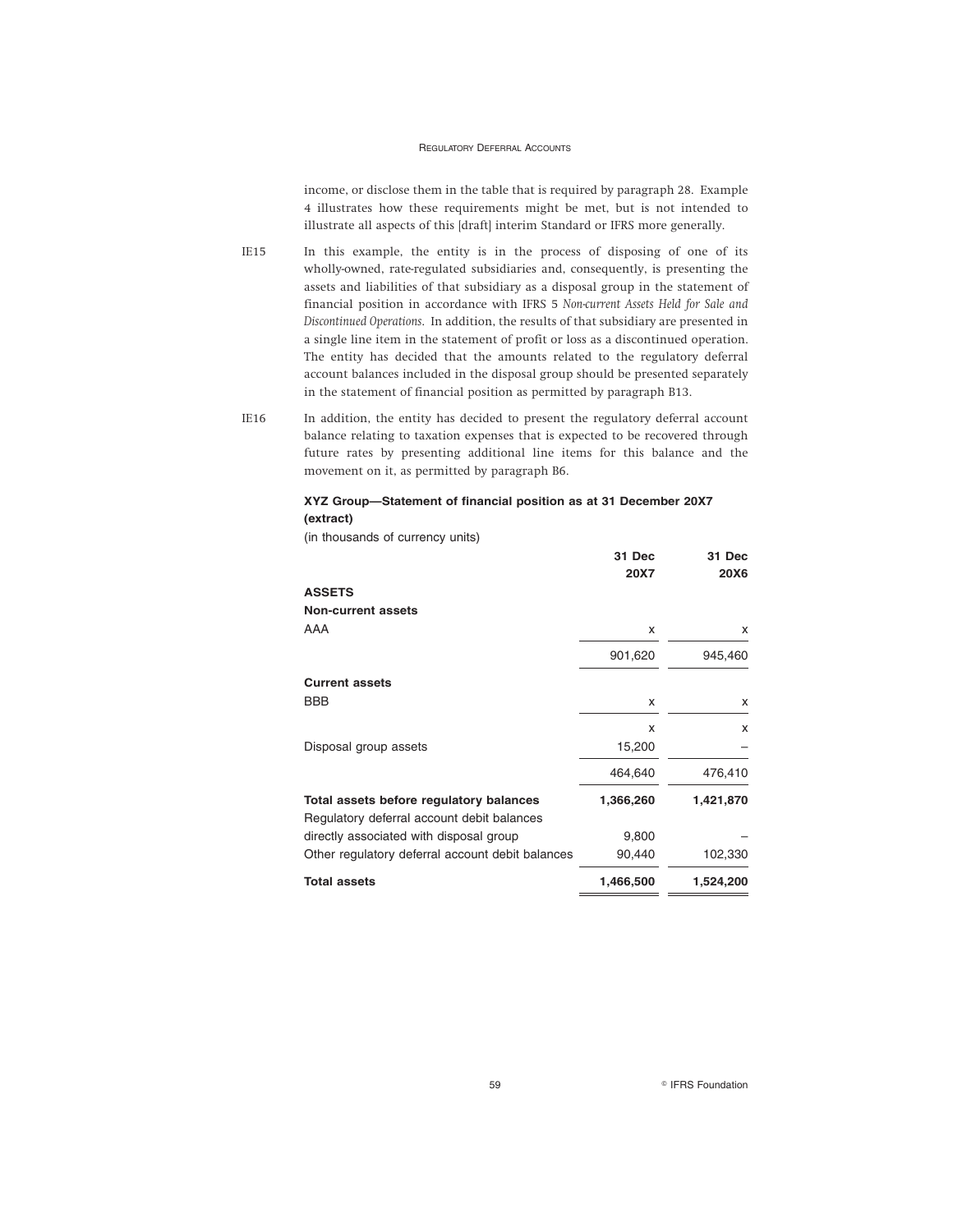### **XYZ Group—Statement of financial position as at 31 December 20X7 (extract)**

(in thousands of currency units)

|                                                   | 31 Dec    | 31 Dec    |
|---------------------------------------------------|-----------|-----------|
|                                                   | 20X7      | 20X6      |
| <b>EQUITY AND LIABILITIES</b>                     |           |           |
| Equity attributable to owners of the parent       | x         | x         |
| <b>Non-controlling interests</b>                  | x         | x         |
|                                                   |           |           |
| <b>Total equity</b>                               | 973,750   | 831,500   |
| <b>Non-current liabilities</b>                    |           |           |
| <b>DDD</b>                                        | x         | x         |
|                                                   | 177,650   | 238,280   |
| <b>Current liabilities</b>                        |           |           |
| EEE                                               | x         | х         |
|                                                   | x         | x         |
| Disposal group liabilities                        | 2,540     |           |
|                                                   | 217,140   | 377,950   |
| Total liabilities before regulatory balances      | 394,790   | 616,230   |
| Regulatory deferral account credit balances       |           |           |
| directly associated with disposal group           | 17,460    |           |
| Deferred tax liability associated with regulatory |           |           |
| deferral account credit balances                  | 12,710    | 9,540     |
| Other regulatory deferral account credit          |           |           |
| balances                                          | 67,790    | 66,930    |
| <b>Total liabilities</b>                          | 492,750   | 692,700   |
| <b>Total equity and liabilities</b>               | 1,466,500 | 1,524,200 |
|                                                   |           |           |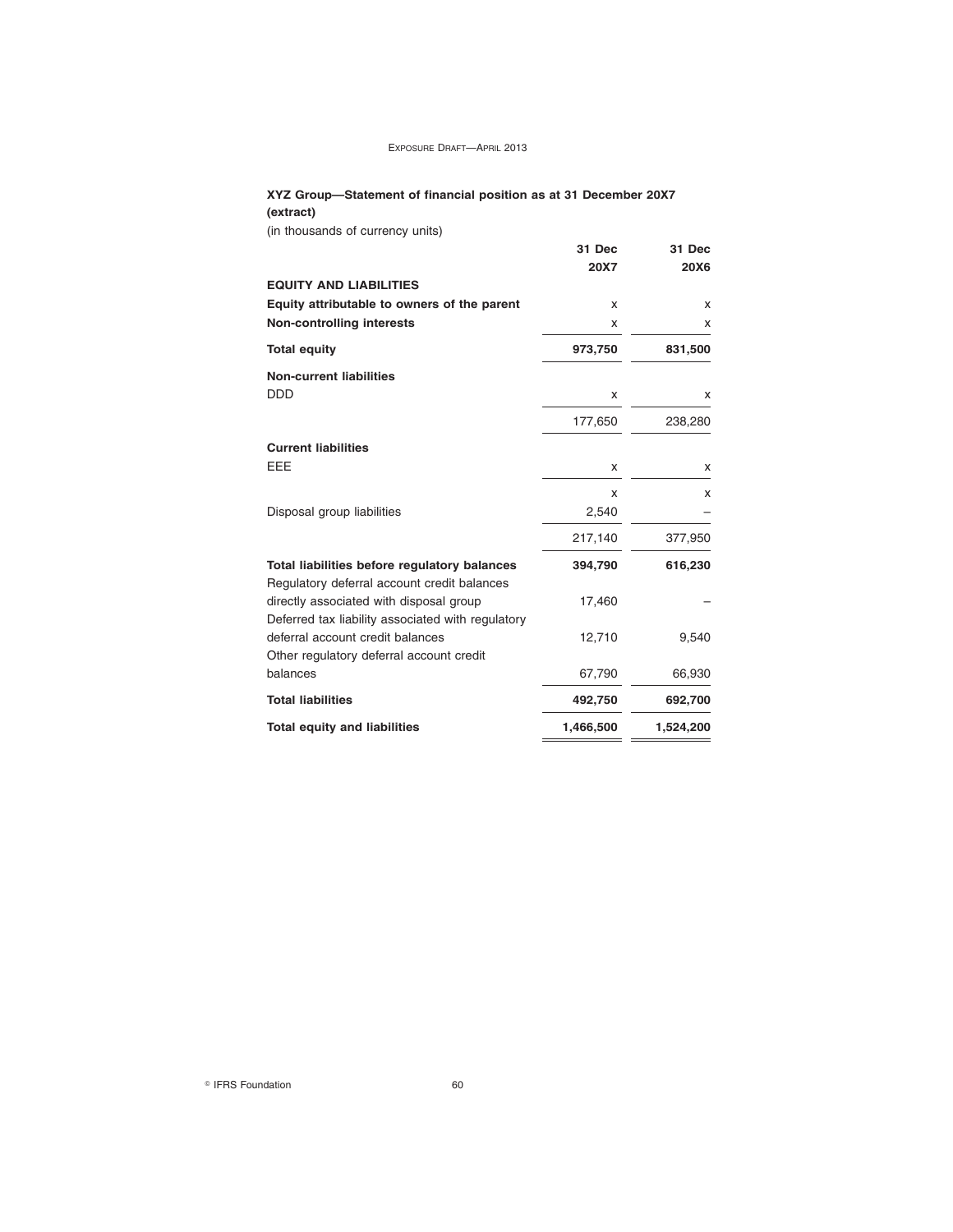### **XYZ Group—Statement of profit or loss and other comprehensive income for the year ended 31 December 20X7 (extract)**

**(illustrating the presentation of profit or loss and other comprehensive income in one statement)**

(in thousands of currency units)

|                                                 | 20X7      | 20X6      |
|-------------------------------------------------|-----------|-----------|
| <b>Revenue</b>                                  | 390,000   | 355,000   |
| FFF                                             | x         | x         |
| Profit before tax and regulatory account        |           |           |
| movements                                       | 188,747   | 102,420   |
| Income tax expense                              | (40, 417) | (32,000)  |
| Net movement in tax regulatory deferral account | (3, 170)  | (12, 320) |
| Net movement in other regulatory deferral       |           |           |
| accounts                                        | (20, 410) | 7,400     |
| Profit for the year from continuing             |           |           |
| operations                                      | 124,750   | 65,500    |
| Loss for the year from discontinued operations  | (3,500)   |           |
| <b>PROFIT FOR THE YEAR</b>                      | 121,250   | 65,500    |
|                                                 |           |           |

61 **Constanting Constanting Constanting Constanting Constanting Constanting Constanting Constanting Constanting Constanting Constanting Constanting Constanting Constanting Constanting Constanting Constanting Constanting Co**